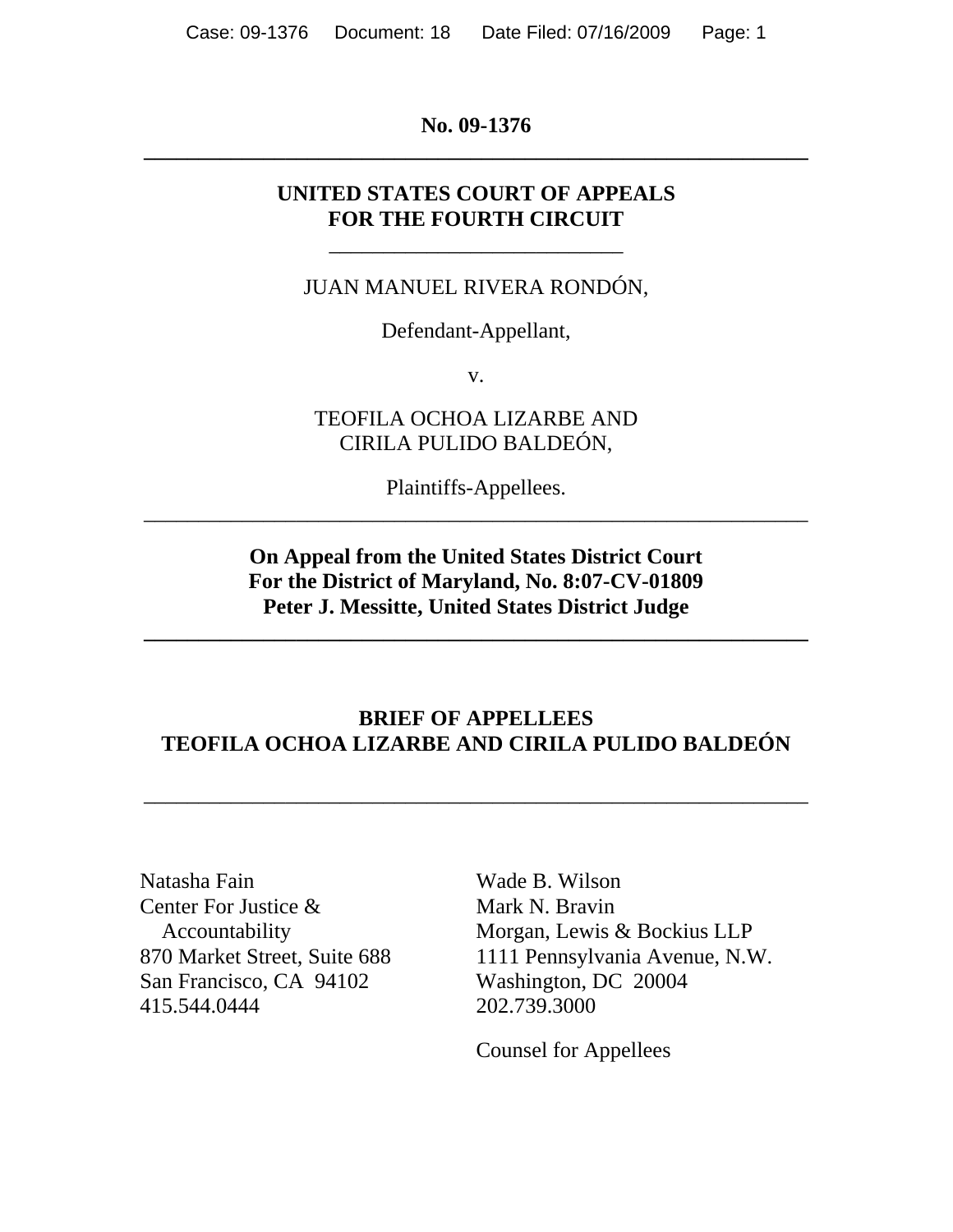## **CORPORATE DISCLOSURE STATEMENT**

In accordance with Fed. R. App. P. and Local Rule 26.1, Appellees Teofila Ochoa Lizarbe and Cirila Pulido Baldeón state as follows: Appellees are not publicly held corporations or any other corporate entity. No publicly held corporation or any other publicly held entity has a direct financial interest in the outcome of this litigation. No party is a trade association. This case does not arise out of a bankruptcy proceeding.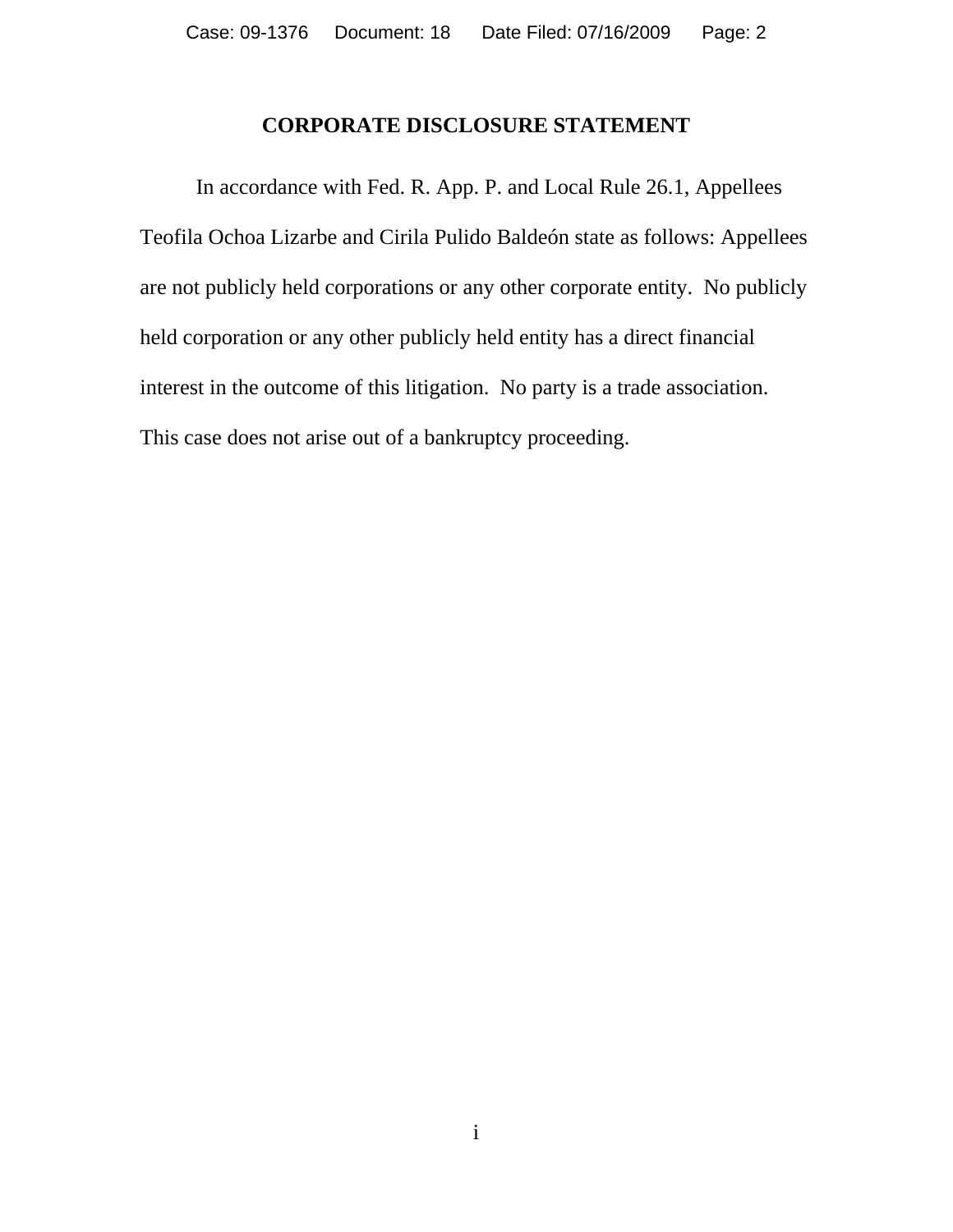## **TABLE OF CONTENTS**

## **Page Page**

| A.                                                               |  |  |
|------------------------------------------------------------------|--|--|
| <b>B.</b>                                                        |  |  |
| $\mathbf{C}$ .                                                   |  |  |
| Rivera Rondón's Status as a Civilian and Resident Alien in<br>D. |  |  |
| Circumstances in Peru Following the Accomarca Massacre8<br>E.    |  |  |
| F.                                                               |  |  |
| SUMMARY OF ARGUMENT.<br>.12                                      |  |  |
|                                                                  |  |  |
|                                                                  |  |  |
|                                                                  |  |  |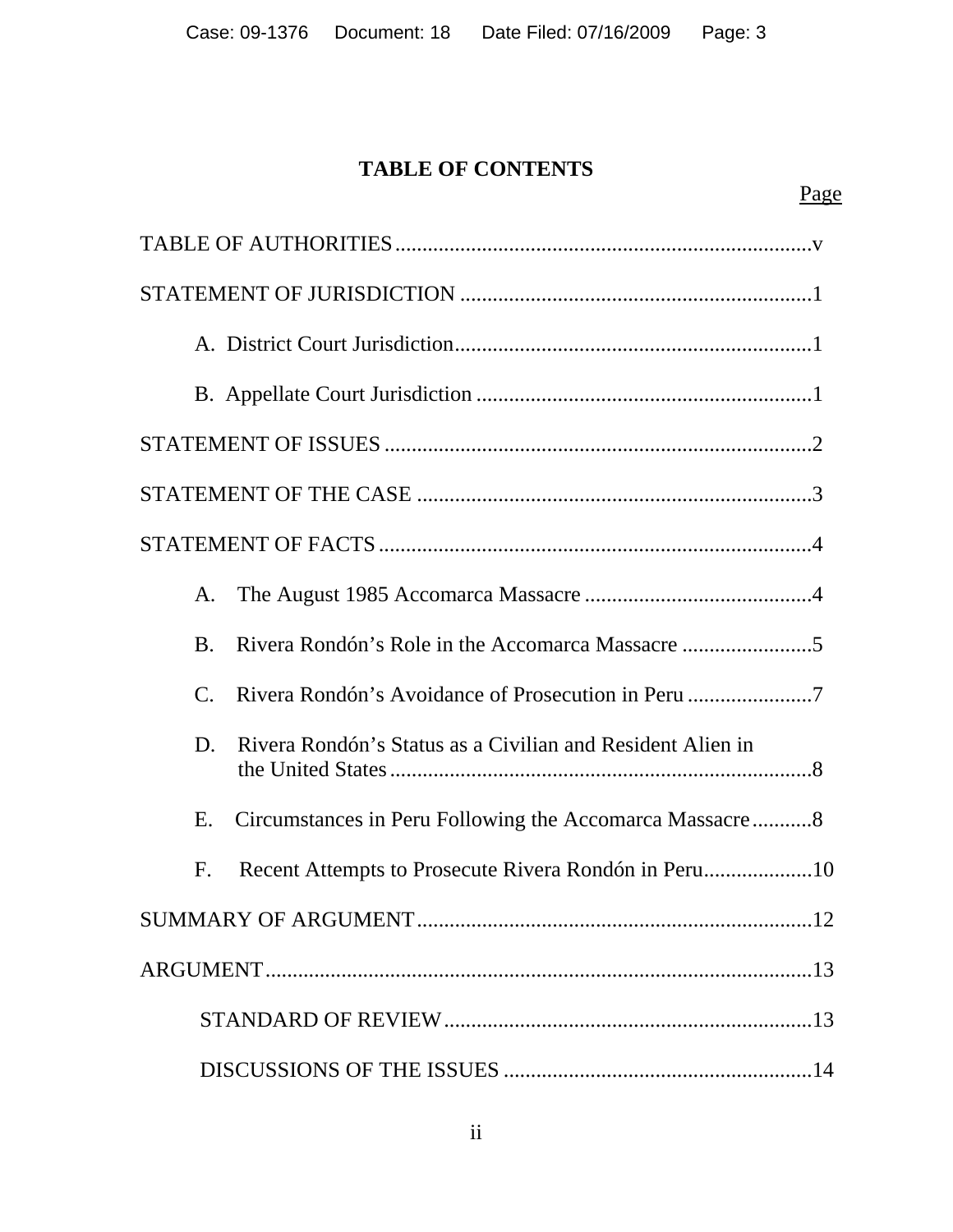# Page

| $\mathbf{I}$ . |    |    | RIVERA RONDÓN IS NOT IMMUNE FROM SUIT UNDER THE                                                                                                                      |
|----------------|----|----|----------------------------------------------------------------------------------------------------------------------------------------------------------------------|
|                |    |    | A. Yousuf v. Samantar Precludes Rivera Rondón's Argument<br>that FSIA Immunity Extends to Former Government                                                          |
|                |    | 1. | Individual defendants are not "agencies or                                                                                                                           |
|                |    | 2. | The FSIA does not shield former foreign government                                                                                                                   |
|                |    | 3. | Congress did not intend the FSIA to bar TVPA<br>claims against former foreign officials responsible                                                                  |
|                | B. |    | FSIA Immunity From Suit Does Not Extend to Actions<br>That Exceed the Scope of Lawful, Official Authority 33                                                         |
|                |    | 1. | Rivera Rondón's actions violated Peruvian and                                                                                                                        |
|                |    | 2. | Peru disavows any immunity for Rivera Rondón 38                                                                                                                      |
|                |    | 3. | Rivera Rondón is not entitled to FSIA immunity for<br>actions taken under "color of law" that exceeded the                                                           |
| II.            |    |    | THIS COURT SHOULD NOT REVIEW RIVERA RONDÓN'S                                                                                                                         |
|                |    |    | A. Equitable Tolling of the Statute of Limitations and<br>Exhaustion of Remedies Are Issues Neither Inextricably<br>Intertwined with Nor Necessary for Review of the |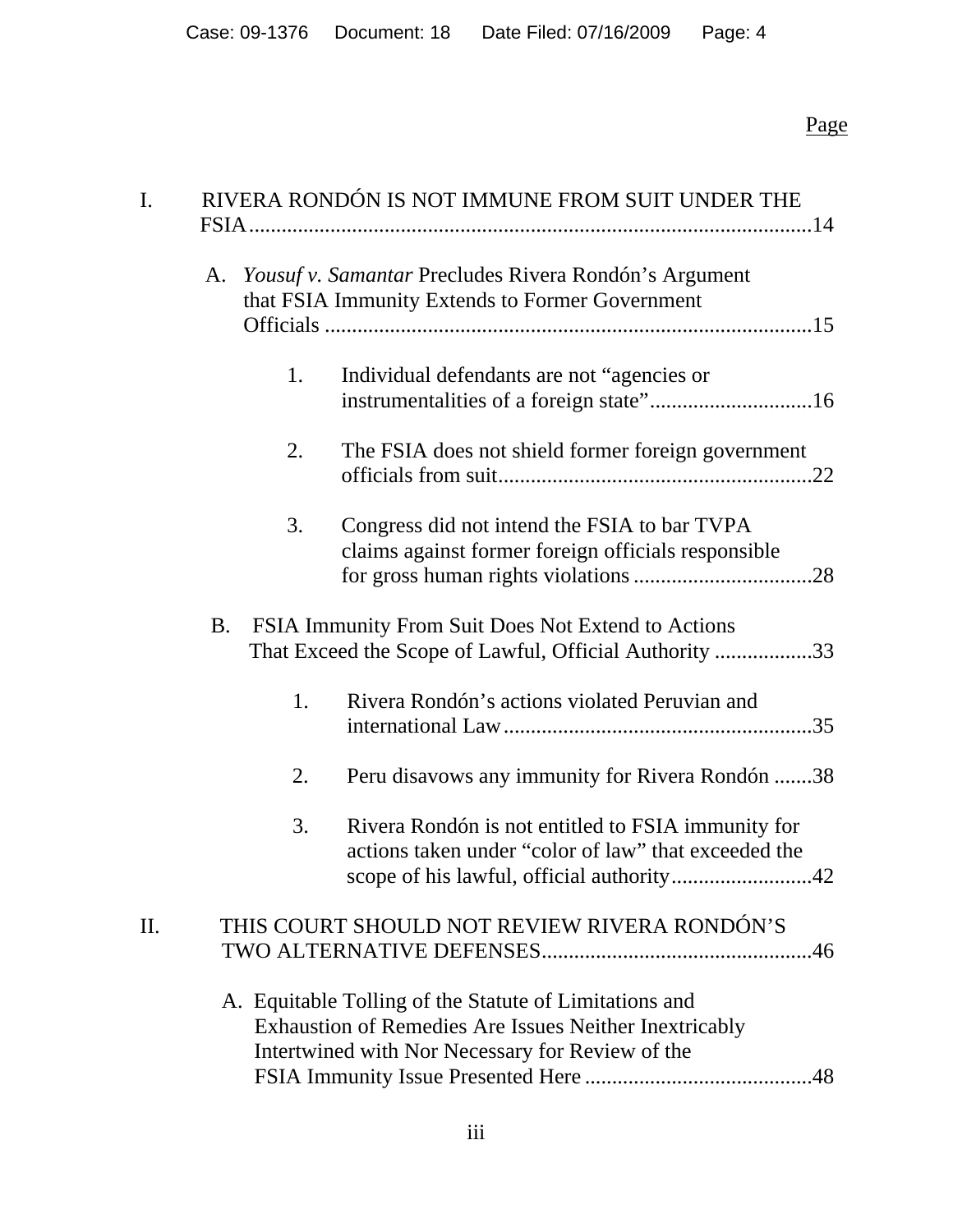#### **Page Page**

| Ш.  |    | THE STATUTE OF LIMITATIONS MUST BE                     |
|-----|----|--------------------------------------------------------|
|     |    | EQUITABLY TOLLED FROM 1985 TO 2001, WHEN               |
|     |    | LIZARBE AND BALDEÓN COULD NOT PURSUE THEIR             |
|     |    |                                                        |
|     |    |                                                        |
|     |    | A. Lizarbe and Baldeón's Fear of Retribution,          |
|     |    |                                                        |
|     |    | B. Between 1985 and the Early 1990s, Rivera Rondón Was |
|     |    | Not Present in the United States and Lizarbe and       |
|     |    |                                                        |
|     |    |                                                        |
|     |    | C. Rivera Rondón's Additional Arguments Impermissibly  |
|     |    | Rely on Facts He Alleges That Are Contradicted By The  |
|     |    |                                                        |
|     |    |                                                        |
| IV. |    | RIVERA RONDÓN'S EXHAUSTION OF LOCAL REMEDIES           |
|     |    |                                                        |
|     |    | A. On the Partially Developed Record Below, Rivera     |
|     |    | Rondón Has Not Met His Burden to Show That Adequate    |
|     |    |                                                        |
|     |    |                                                        |
|     |    | B. Lizarbe and Baldeón Have Pursued Remedies in Peru,  |
|     |    |                                                        |
|     | C. |                                                        |
|     |    | Exhaustion of Local Remedies is Not Required Under the |
|     |    |                                                        |
|     |    |                                                        |
|     |    |                                                        |
|     |    |                                                        |
|     |    | <b>CERTIFICATE OF SERVICE</b>                          |
|     |    |                                                        |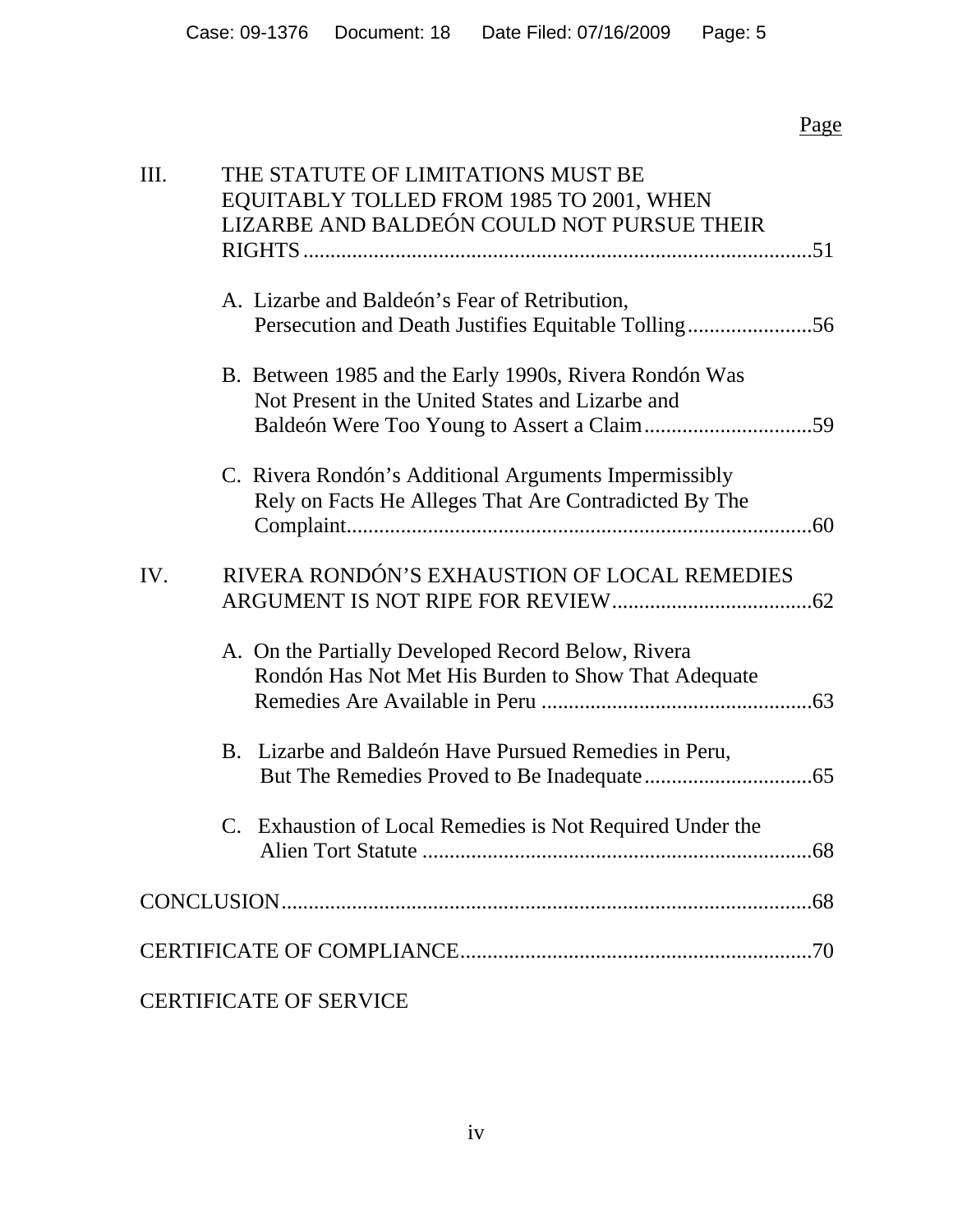# **TABLE OF AUTHORITIES**

# **FEDERAL CASES**

| Abrams v. Société Nationale des Chemins de Fer Francais, 389 F.3d   |
|---------------------------------------------------------------------|
|                                                                     |
|                                                                     |
| Anderson v. Federal Deposit Insurance Corp., 918 F.2d 1139 (4th     |
|                                                                     |
|                                                                     |
| Askir v. Boutros-Ghali, 933 F. Supp. 368 (S.D.N.Y. 1996) 41         |
| Belhas v. Ya'alon, 466 F. Supp. 2d 127 (D.D.C. 2006) 39, 40, 44     |
|                                                                     |
| Byrd v. Corporación Forestal e Industrial De Olancho S.A., 182 F.3d |
| Cabello Barrueto v. Fernandez-Larios, 205 F. Supp. 2d 1325 (S.D.    |
|                                                                     |
|                                                                     |
| Chao v. Virginia Department of Transportation, 291 F.3d 276 (4th    |
|                                                                     |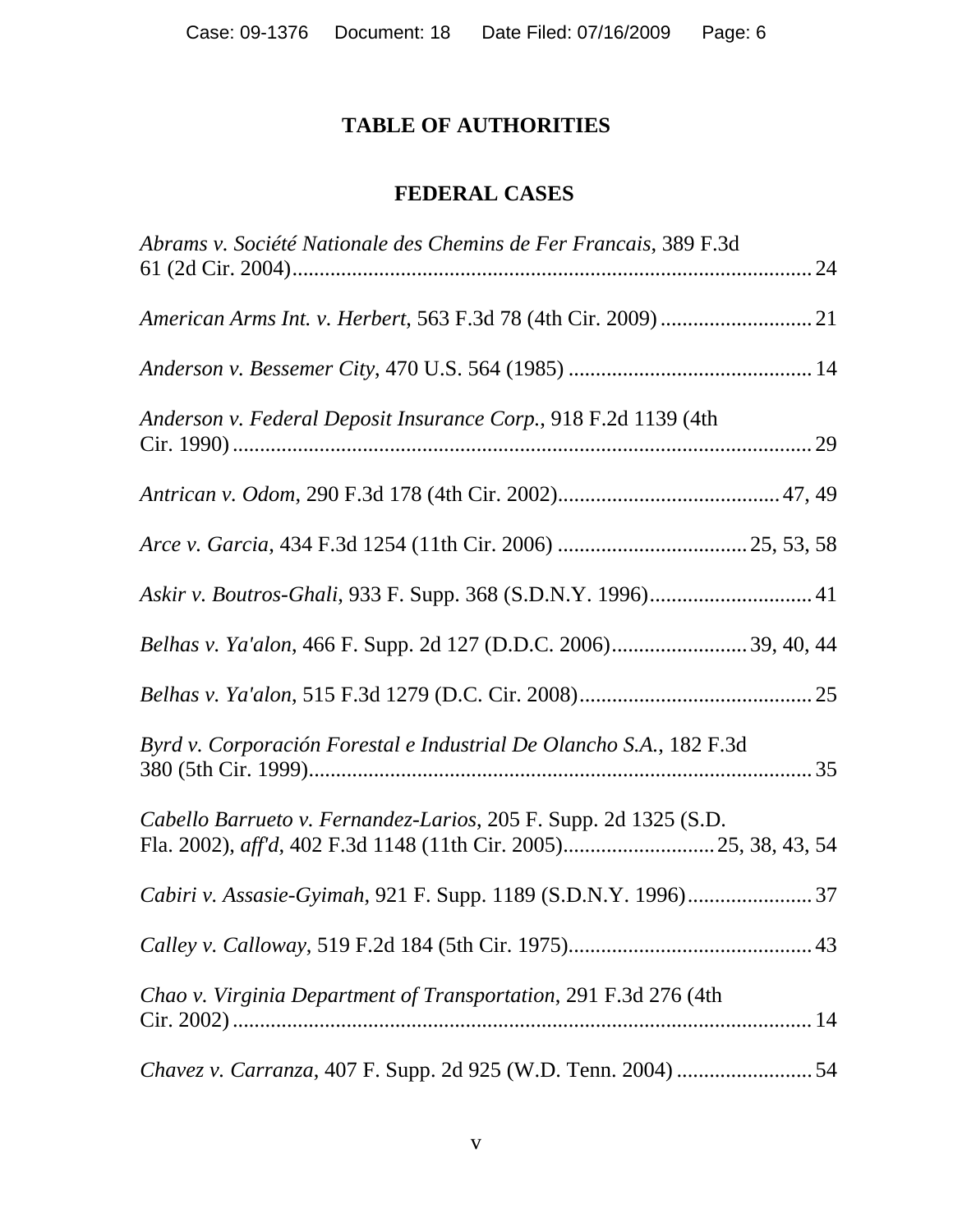| Chuidian v. Phillipine National Bank, 912 F.2d 1095                   |
|-----------------------------------------------------------------------|
|                                                                       |
| Collett v. Socialist Peoples' Libyan Arab Jamahiriya, 362 F. Supp. 2d |
| Doe v. Islamic Salvation Front, 993 F. Supp. 3 (D.D.C. 1998)  44      |
|                                                                       |
| Dole Food Co. v. Patrickson, 538 U.S. 468 (2003)  22, 23, 25, 26, 27  |
| Eckert International, Inc. v. Government of the Sovereign Democratic  |
| El-Fadl v. Central Bank of Jordan, 75 F.3d 668 (D.C. Cir. 1996)  41   |
|                                                                       |
|                                                                       |
| Filártiga v. Peña-Irala, 630 F.2d 876 (2d Cir. 1980)  25, 30, 37      |
| Flores v. Southern Peru Copper Corp., 343 F.3d 140, republished at    |
|                                                                       |
| Hilao v. Estate of Marcos, 103 F.3d 767 (9th Cir. 1996)54, 63         |
|                                                                       |
| In re Terrorist Attacks on Sept. 11, 2001, 349 F. Supp. 2d 765        |
|                                                                       |
| Jungquist v. Al Nahyan, 115 F.3d 1020 (D.C. Cir. 1997)  34, 35        |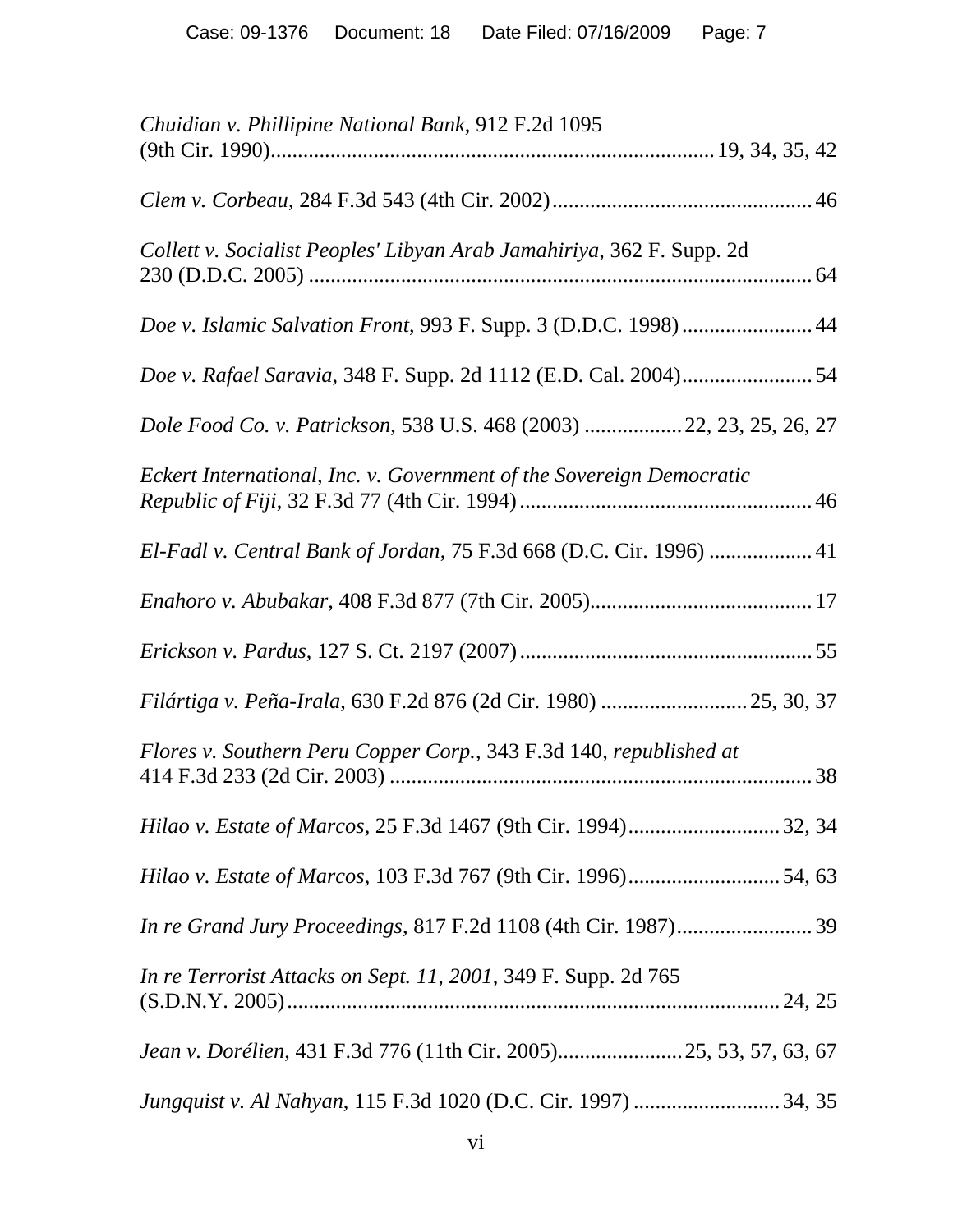| Karsten v. Kaiser Foundation Health Plan, 36 F.3d 8 (4th Cir. 1994)27, 28                                                                                                                                    |
|--------------------------------------------------------------------------------------------------------------------------------------------------------------------------------------------------------------|
| Larson v. Domestic & Foreign Commerce Corp., 337 U.S. 682 (1949)  34                                                                                                                                         |
|                                                                                                                                                                                                              |
|                                                                                                                                                                                                              |
| Marsh v. W. R. Grace & Co., Nos. 98-1943, 98-1944, 98-1945, 2003                                                                                                                                             |
| Martin v. American Bancorporation Retirement Plan, 407 F.3d 643                                                                                                                                              |
|                                                                                                                                                                                                              |
|                                                                                                                                                                                                              |
|                                                                                                                                                                                                              |
| McMahon v. Presidential Airways, Inc., 502 F.3d 1331 (11th Cir.                                                                                                                                              |
|                                                                                                                                                                                                              |
|                                                                                                                                                                                                              |
|                                                                                                                                                                                                              |
| Pugh v. Socialist People's Libyan Arab Jamahiriya, 530 F. Supp. 2d                                                                                                                                           |
| Pugh v. Socialist People's Libyan Arab Jamahiriya, No. 02-02026,<br>2006 U.S. Dist. LEXIS 58033 (D.D.C. May 11, 2006), aff'd per<br>curiam, No. 06-7167, 2007 U.S. App. LEXIS 7830 (D.C. Cir. April 3,<br>45 |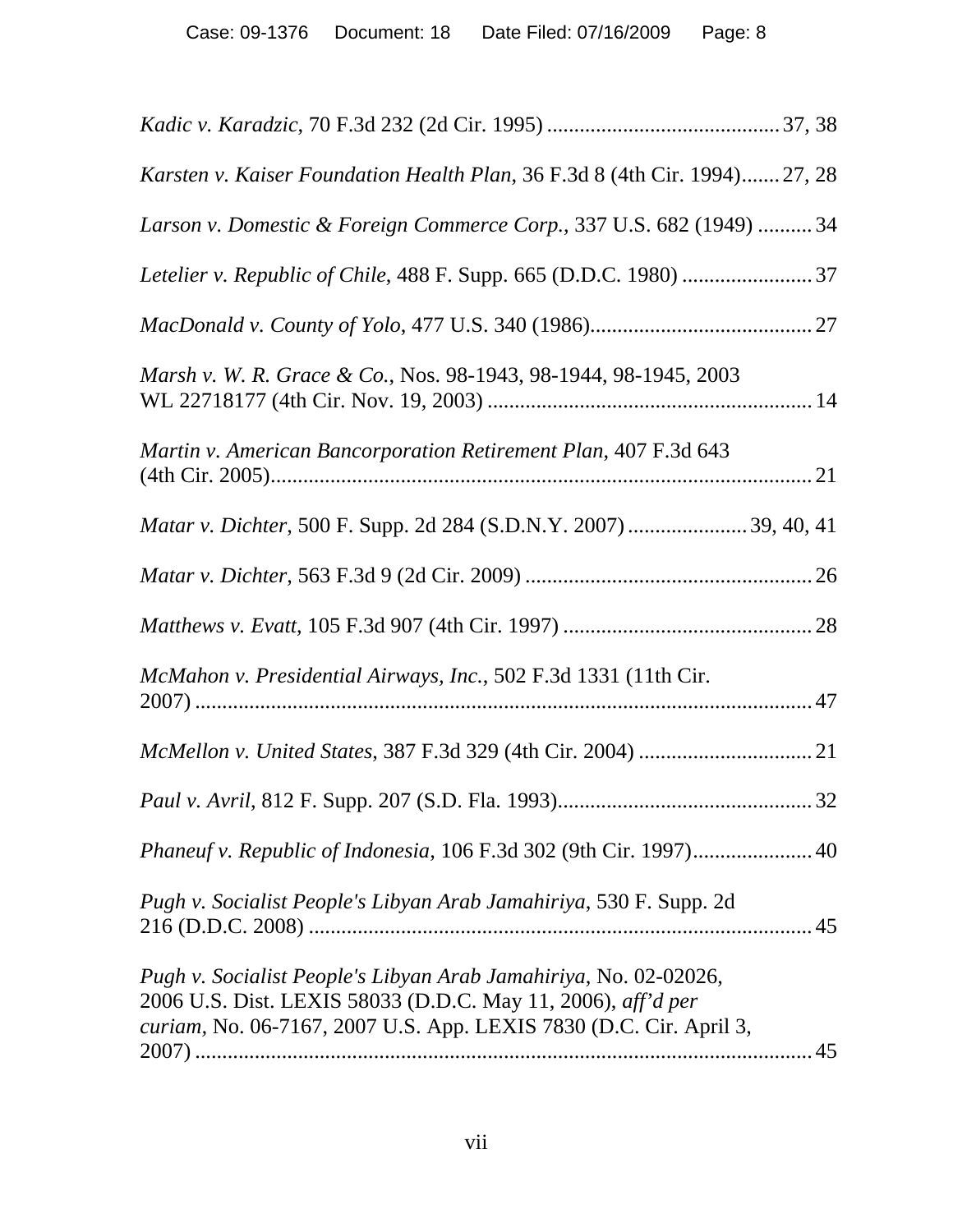| Rein v. Socialist People's Libyan Arab Jamahiriya, 162 F.3d 748 (2d                                                                   |
|---------------------------------------------------------------------------------------------------------------------------------------|
|                                                                                                                                       |
| Richmond Screw Anchor Co. v. United States, 275 U.S. 331 (1928)27                                                                     |
|                                                                                                                                       |
| Ruiz v. Martinez, No. EP-07-CV-078-PRM, 2007 WL 1857185 (W.D.                                                                         |
|                                                                                                                                       |
| Sarei v. Rio Tinto PLC, 487 F.3d 1193 (9th Cir. 2007), remanded for                                                                   |
| Shafer v. Preston Memorial Hospital Corp., 107 F.3d 274 (4th Cir.                                                                     |
| Sinaltrainal v. Coca-Cola Co., 256 F. Supp. 2d 1345 (S.D. Fla. 2003) 63                                                               |
|                                                                                                                                       |
| South Carolina Department of Health & Environmental Control v.<br>Commerce & Industry Insurance Co., 372 F.3d 245 (4th Cir. 2004)  29 |
| Swint v. Chambers County Commission, 514 U.S. 35 (1995)2, 47, 50                                                                      |
| <i>Tannenbaum v. Rabin, No. CV-95-4357, 1996 WL 75283</i>                                                                             |
|                                                                                                                                       |
| Todd v. Panjaitan, No. 92-12255, 1994 WL 827111 (D. Mass. Oct.                                                                        |
| Trajano v. Marcos (In re Estate of Ferdinand Marcos, Human Rights                                                                     |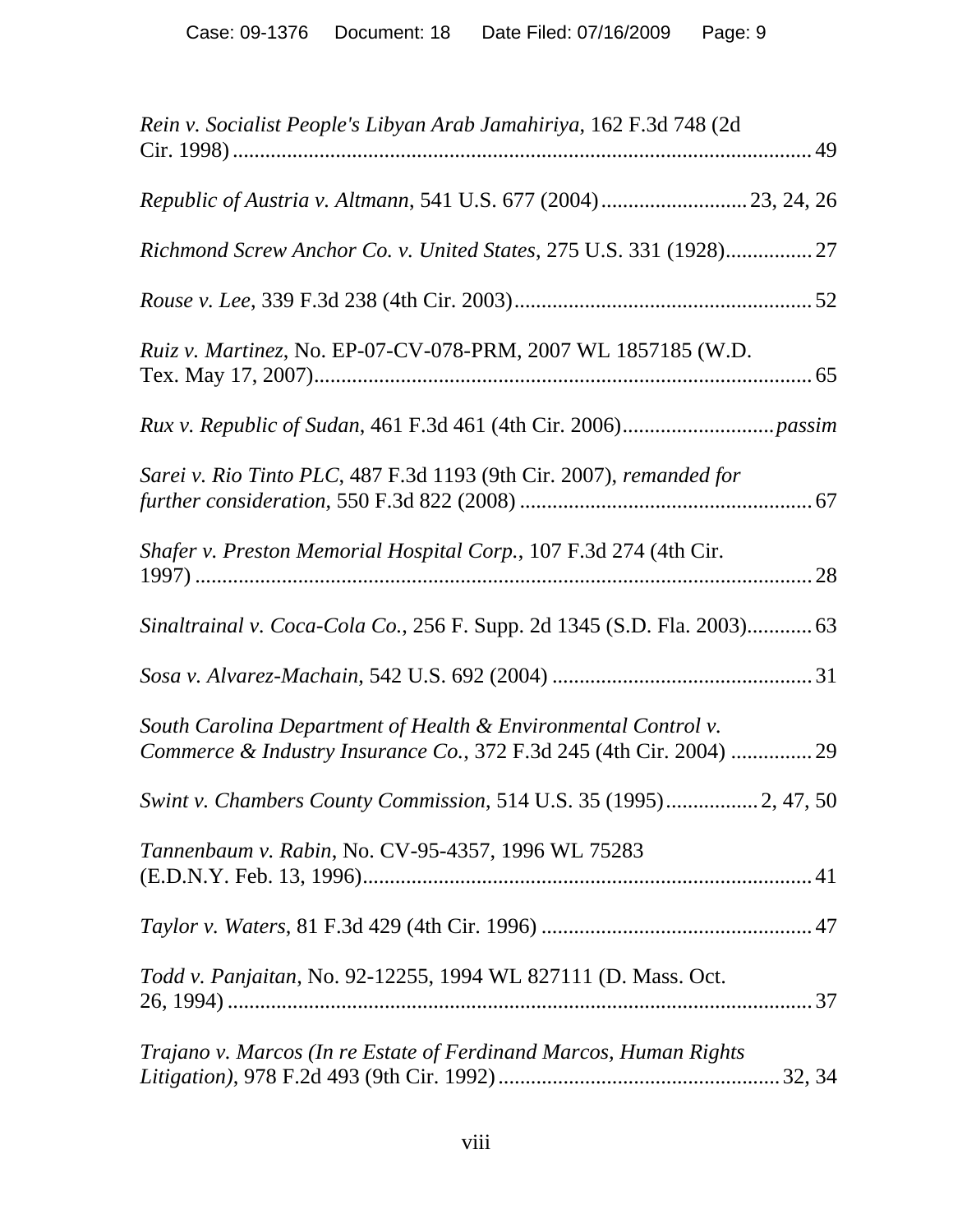| USX Corp. v. Adriatic Insurance Co., 345 F.3d 190 (3d Cir. 2003) 24            |
|--------------------------------------------------------------------------------|
|                                                                                |
|                                                                                |
| United States v. Cook, No. 99-6700, No. 99-6873, 1999 U.S. App.                |
|                                                                                |
|                                                                                |
| United States v. Title Insurance & Trust Co., 265 U.S. 472 (1924)  27          |
|                                                                                |
| Velasco v. Government of Indonesia, 370 F.3d 392 (4th Cir. 2004)13, 19, 34, 40 |
|                                                                                |
| Xuncax v. Gramajo, 886 F. Supp. 162 (D. Mass. 1995)  25, 35, 37, 62, 66        |
|                                                                                |
|                                                                                |

## **FEDERAL STATUTES**

| Foreign Sovereign Immunities Act of 1976, as amended, |  |
|-------------------------------------------------------|--|
|                                                       |  |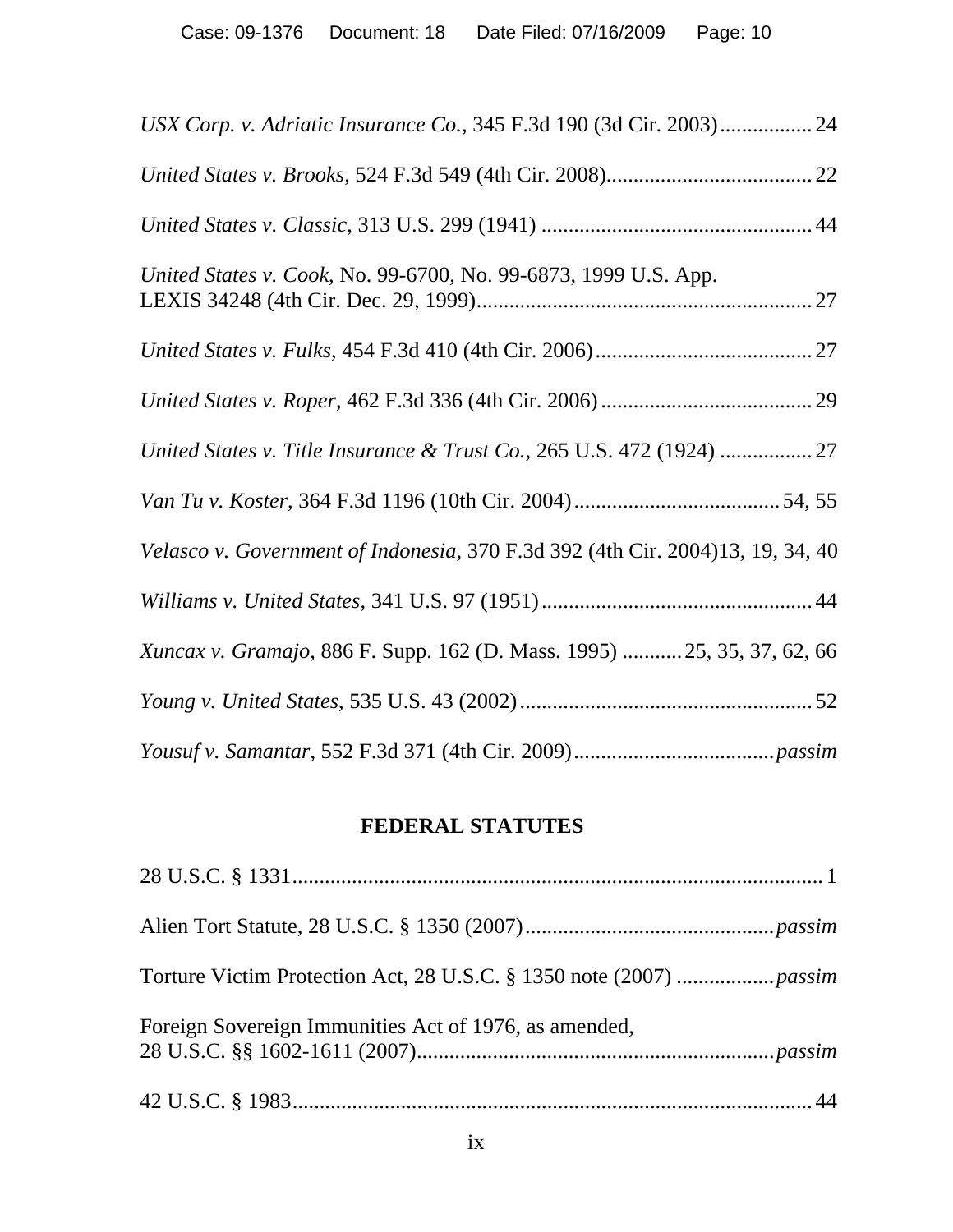# **LEGISLATIVE MATERIALS**

| 137 Cong. Rec. H11244 (daily ed. Nov. 25, 1991) (statement of Rep.           |  |
|------------------------------------------------------------------------------|--|
|                                                                              |  |
| H.R. Rep. No. 94-1487 (1976) reprinted in 1976 U.S.C.C.A.N. 6604  18, 19     |  |
| H.R. Rep. No. 102-367 (1992) reprinted in 1992 U.S.C.C.A.N. 8430, 31, 44, 53 |  |
|                                                                              |  |

## **MISCELLANEOUS**

| Inter-American Convention on the Forced Disappearance of Persons,                                                               |  |
|---------------------------------------------------------------------------------------------------------------------------------|--|
| International Law Commission, Principles of International Law<br>Recognized in the Charter of the Nuremberg Tribunal and in the |  |
|                                                                                                                                 |  |
| Simon Romero, Peru's Ex-President Convicted of Rights Abuses,                                                                   |  |
|                                                                                                                                 |  |
| Statute of the International Tribunal for the Former Yugoslavia,                                                                |  |
|                                                                                                                                 |  |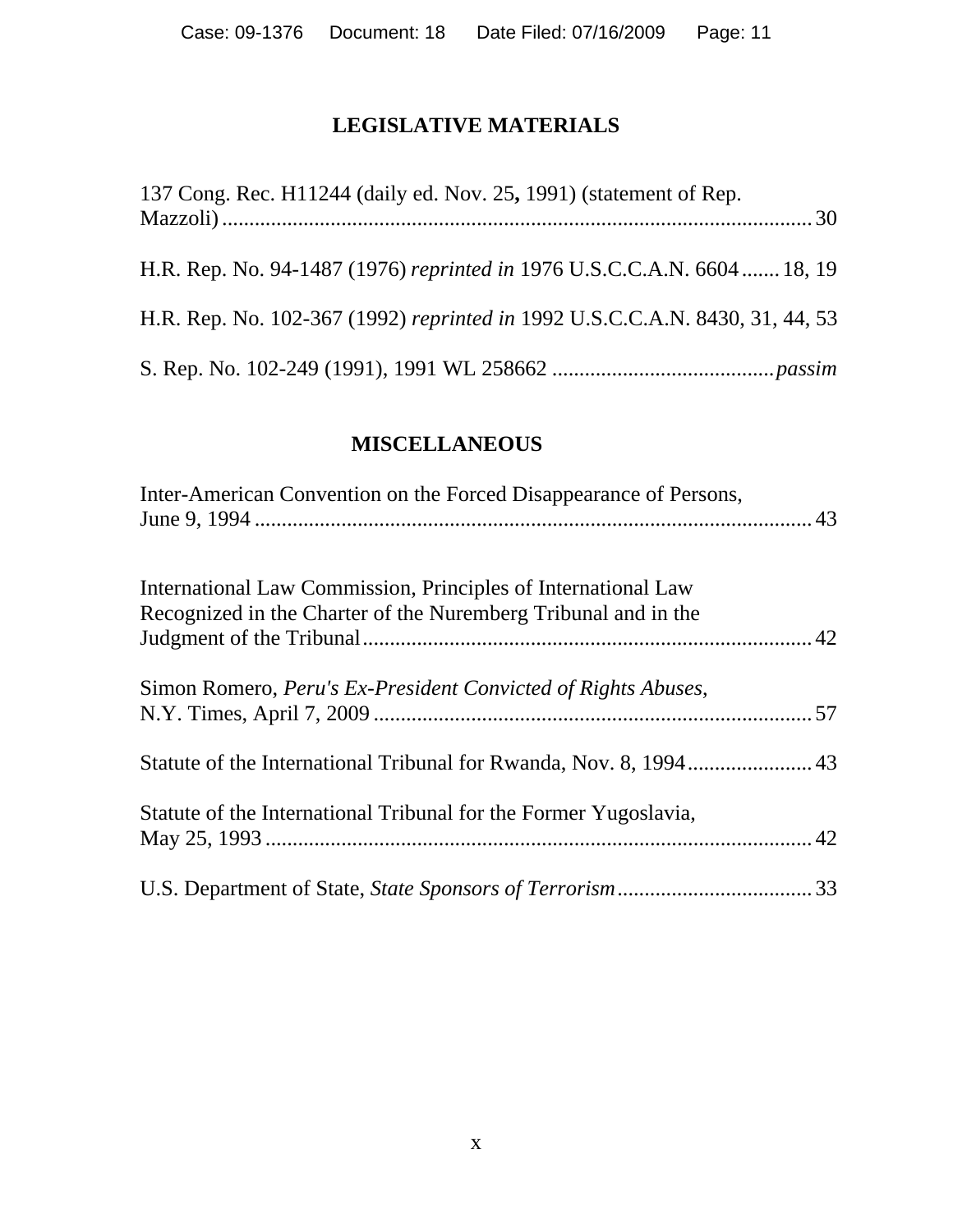#### **STATEMENT OF JURISDICTION**

#### **A. District Court Jurisdiction**

Appellees Lizarbe and Baldeón brought claims under the Alien Tort Statute ("ATS")<sup> $\perp$ </sup> and the Torture Victim Protection Act ("TVPA")<sup>2</sup> for themselves and on behalf of the estates of their deceased family members killed in the 1985 Accomarca Massacre ("Decedents"). The district court has jurisdiction over this action under 28 U.S.C. §§ 1331 and 1350.

#### **B. Appellate Court Jurisdiction**

The district court denied Appellant Juan Miguel Rivera Rondón's ("Rivera Rondón") motion to dismiss, rejecting his claim of immunity under the Foreign Sovereign Immunities Act ("FSIA"). $^3$  The denial of a claim to jurisdictional immunity under the FSIA is subject to interlocutory appeal under the collateral order doctrine. *Rux v. Republic of Sudan*, 461 F.3d 461, 467 n.1 (4th Cir. 2006).

Rivera Rondón has asked the Court to exercise its discretionary, pendent appellate jurisdiction to reach two additional grounds for his appeal, equitable tolling of the statute of limitations and exhaustion of local remedies in Peru. The exercise of such discretion is not warranted because

 $\overline{a}$ 

 $1\quad 28$  U.S.C. § 1350 (2007).

<sup>&</sup>lt;sup>2</sup> 28 U.S.C. § 1350 note (2007).

 $3\overline{28}$  U.S.C. §§ 1602-1611 (2007).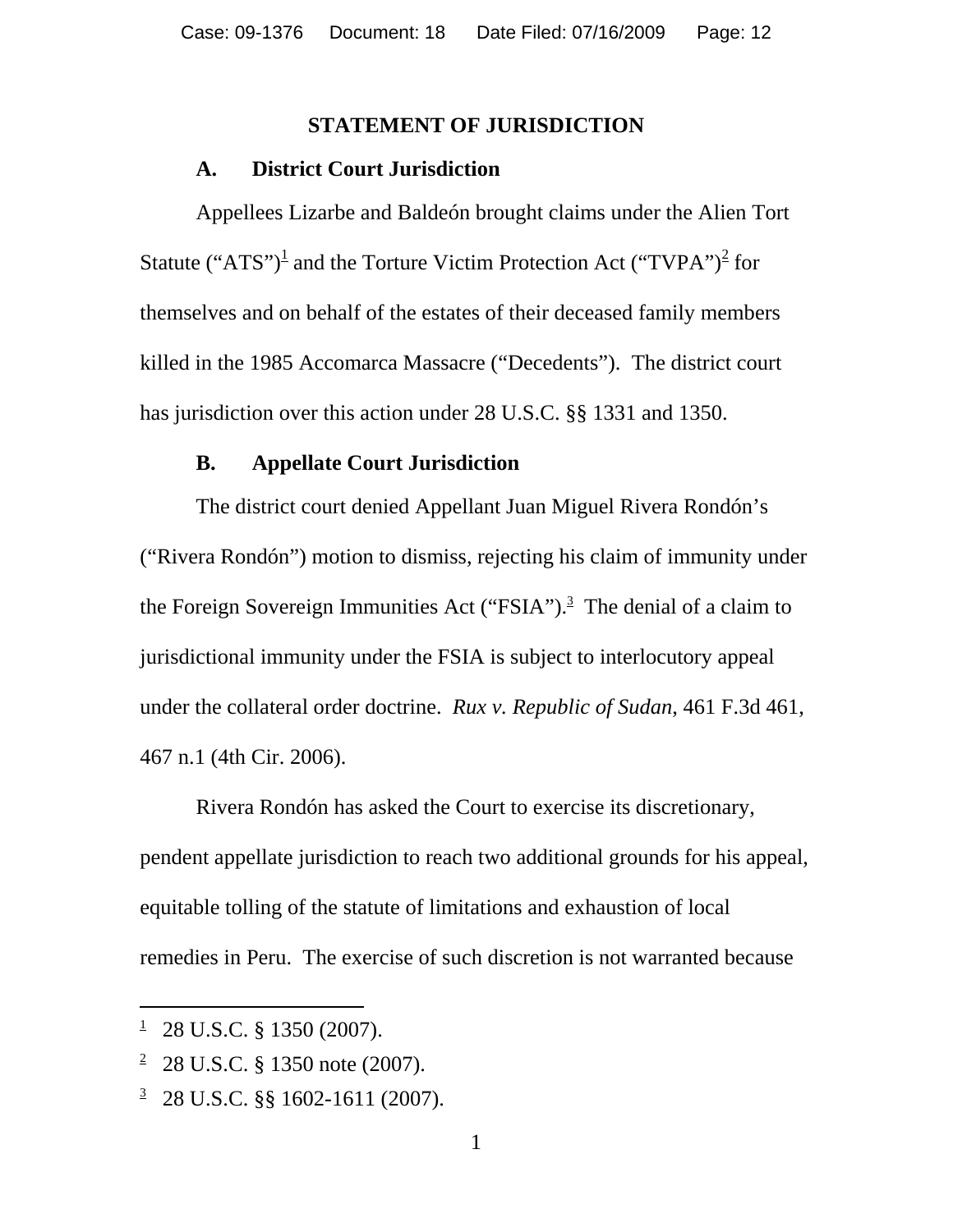the additional grounds for appeal are neither (1) "inextricably intertwined" with the FSIA, nor (2) "necessary to ensure meaningful review" of the FSIA issue. *Swint v. Chambers County Comm'n*, 514 U.S. 35, 50-51 (1995); *Rux*, 461 F.3d at 476.

#### **STATEMENT OF THE ISSUES**

(1) Whether the district court properly held that Appellant Rivera Rondón is not immune from suit because (a) the FSIA does not apply to individual defendants, (b) he was not a Peruvian official at the time of suit, and (c) his participation in the Accomarca Massacre was outside the scope of his lawful, official authority as a Peruvian Army officer.

(2) Whether this Court should refuse to exercise pendent appellate jurisdiction over Rivera Rondón's appeal from the district court's denial of his motion to dismiss on statute of limitations grounds and for failure to exhaust local remedies because those legal issues are not inextricably linked with his claim of FSIA immunity and need not be resolved to ensure meaningful review of the FSIA immunity issue.

(3) Whether the district court properly found that the TVPA's 10 year statute of limitations was equitably tolled, *inter alia*, because of the unremittingly hostile circumstances in Peru following the Accomarca Massacre which continued until the year 2000.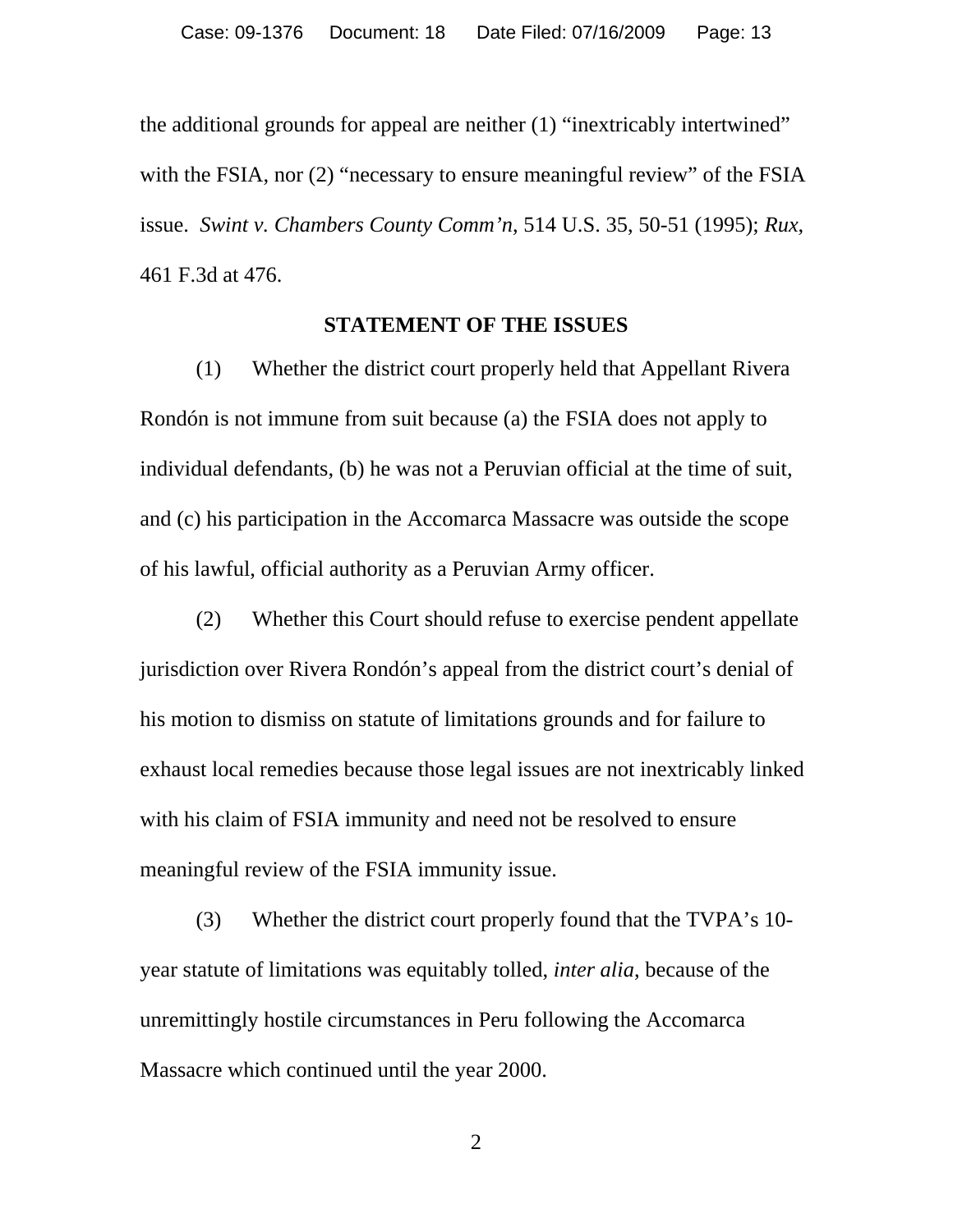(4) Whether the district court properly found that Rivera Rondón has not shown, as a matter of law, that Lizarbe and Baldeón failed to exhaust available and adequate remedies in Peru before commencing this action.

#### **STATEMENT OF THE CASE**

On July 11, 2007, Teofila Ochoa Lizarbe ("Lizarbe") and Cirila Pulido Baldeón ("Baldeón"), for themselves and on behalf of various decedents' estates, filed this action in the United States District Court for the District of Maryland against Rivera Rondón, a former Peruvian Army officer who was then residing in Maryland. He was served in Maryland while residing there as a permanent resident alien. Apx 258 (Docket 8).

Rivera Rondón moved to dismiss the Complaint asserting, among other reasons, that he is immune from suit under the FSIA and the claims against him are barred by the statute of limitations and by the failure of Lizarbe and Baldeón to exhaust local remedies in Peru. (Docket 19 & 20). Lizarbe and Baldeón opposed the motion on all grounds asserted. (Docket 28).

The district court held a hearing on the motion to dismiss on April 14, 2008. (Docket 38). While the motion was still pending, Rivera Rondón was deported from the United States to Peru on August 15, 2008. Apx 334 (Docket 47). Lizarbe and Baldeón subsequently informed the district court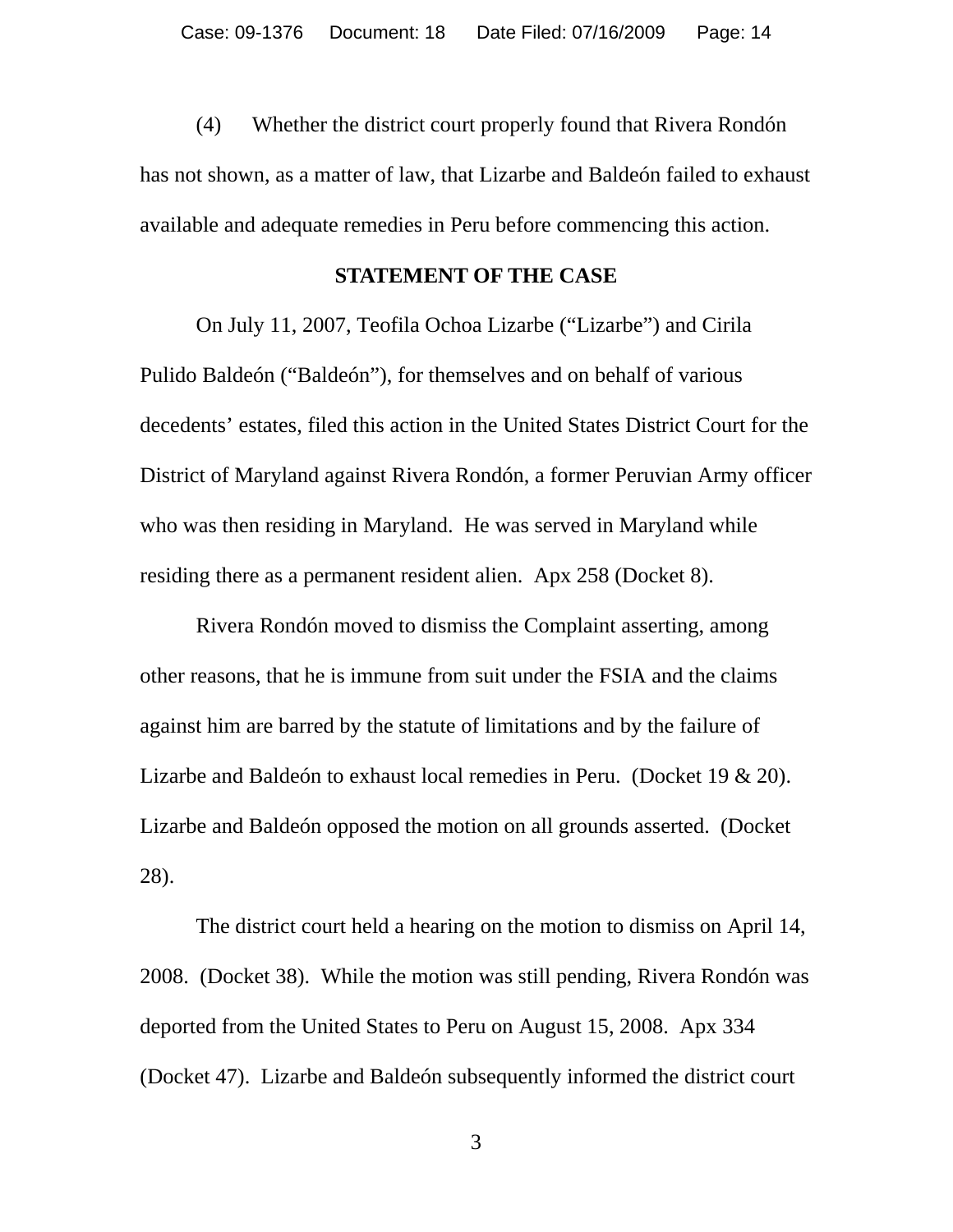of this Court's intervening decision in *Yousuf v. Samantar*, 552 F.3d 371 (4th Cir. 2009), on January 12, 2009. (Docket 49). The district court denied Rivera Rondón's motion to dismiss. *See* Mem. Op., Apx 222.

Rivera Rondón noted an interlocutory appeal to this Court on March 27, 2009. (Docket 60). He also moved in the district court to certify for interlocutory appeal all of the defenses raised in his unsuccessful motion to dismiss. (Docket 59). Lizarbe and Baldeón opposed that motion, which remains pending in the district court. (Docket 63).

#### **STATEMENT OF FACTS**

#### **A. The August 1985 Accomarca Massacre.**

As detailed in the Complaint, Peru was in a state of civil war between 1980 and 2000. Compl. ¶ 35, Apx 16. During this time, elements of the Peruvian Army and other rogue government forces were responsible for widespread and systematic human rights abuses against the civilian population of Peru under the guise of suppressing a rebel group known as the Shining Path. *Id.* In mid-August 1985, one unit of the Peruvian Army carried out a brutal massacre of civilians in Quebrada de Huancayoc, a rural community near Accomarca, Peru, where Lizarbe and Baldeón lived as children. *Id*. ¶¶ 43, 55, 58, Apx 18, 21. Rivera Rondón participated in this massacre, engaging in a joint criminal enterprise with, conspiring with, and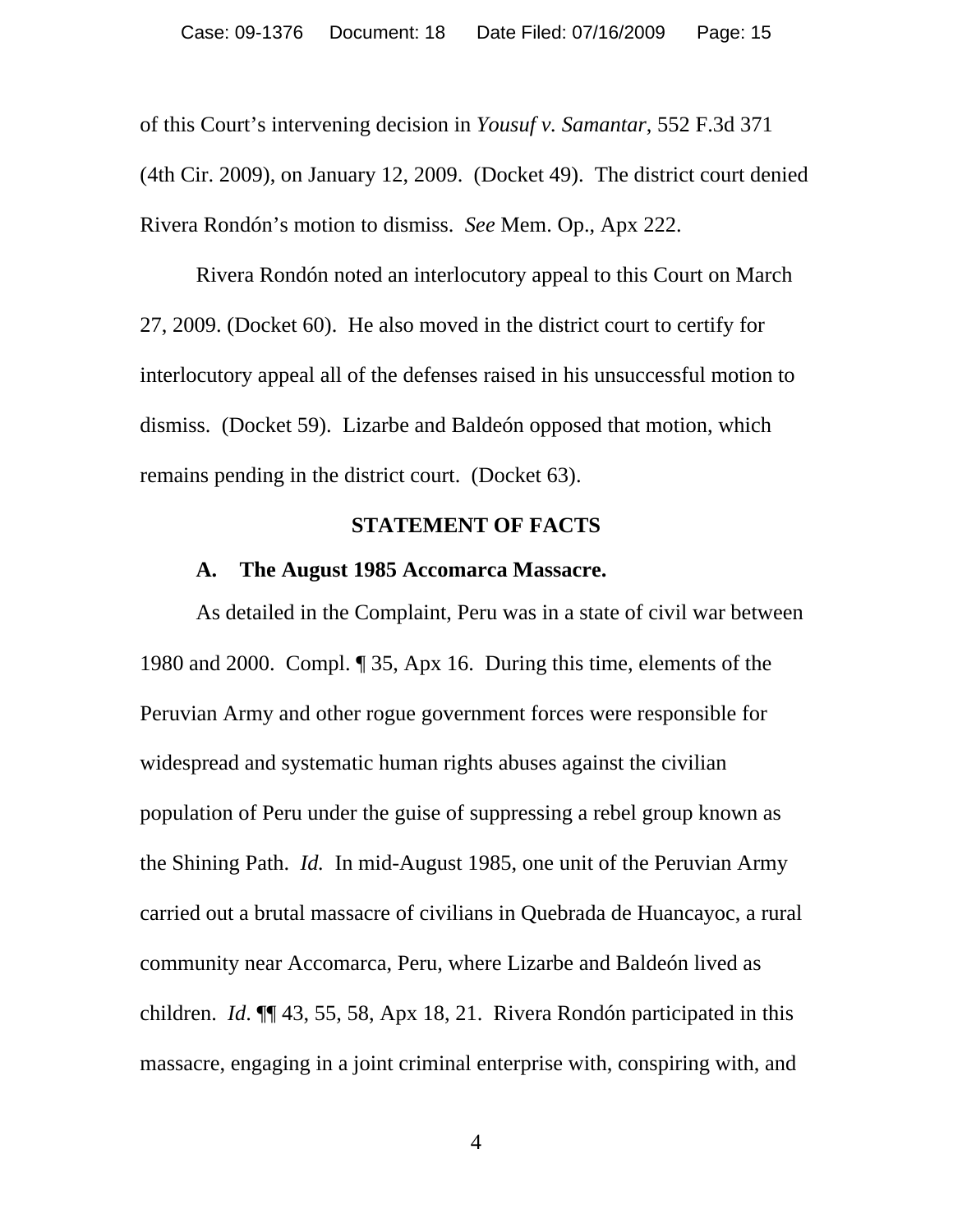aiding and abetting, other soldiers in a plan to torture and kill villagers in Quebrada de Huancayoc ("Accomarca Massacre").

Approximately 69 unarmed civilians were killed by soldiers working in concert with Rivera Rondón in Quebrada de Huancayoc on the morning of August 14, 1985. *Id.* ¶¶ 54-64, Apx 20-22. Eight of Appellees' immediate family members were tortured and killed, causing Lizarbe and Baldeón severe psychological trauma. *Id*. ¶¶ 1, 54-64, Apx 10, 20-22. Soldiers shot at Lizarbe as she ran from her home. *Id.* ¶ 56, Apx 21. Finding a hiding place, she saw soldiers taking young girls into houses, heard their cries and soldiers' gunshots, and witnessed soldiers setting houses on fire. *Id.* ¶ 57, Apx 21. Baldeón evaded certain death only by fleeing her home and hiding with two siblings. *Id.* ¶ 58, Apx 21.

#### **B. Rivera Rondón's Role in the Accomarca Massacre.**

Rivera Rondón seeks to minimize or excuse his role in the events of August 14, 1985. He asserts on appeal that "the Complaint makes no allegations whatsoever that [he] did anything to harm anyone or was involved in any other way in the events with which Lizarbe and Baldeón take issue," other than attending a meeting and being stationed outside the town. Appellant Br. at 5. That is simply incorrect.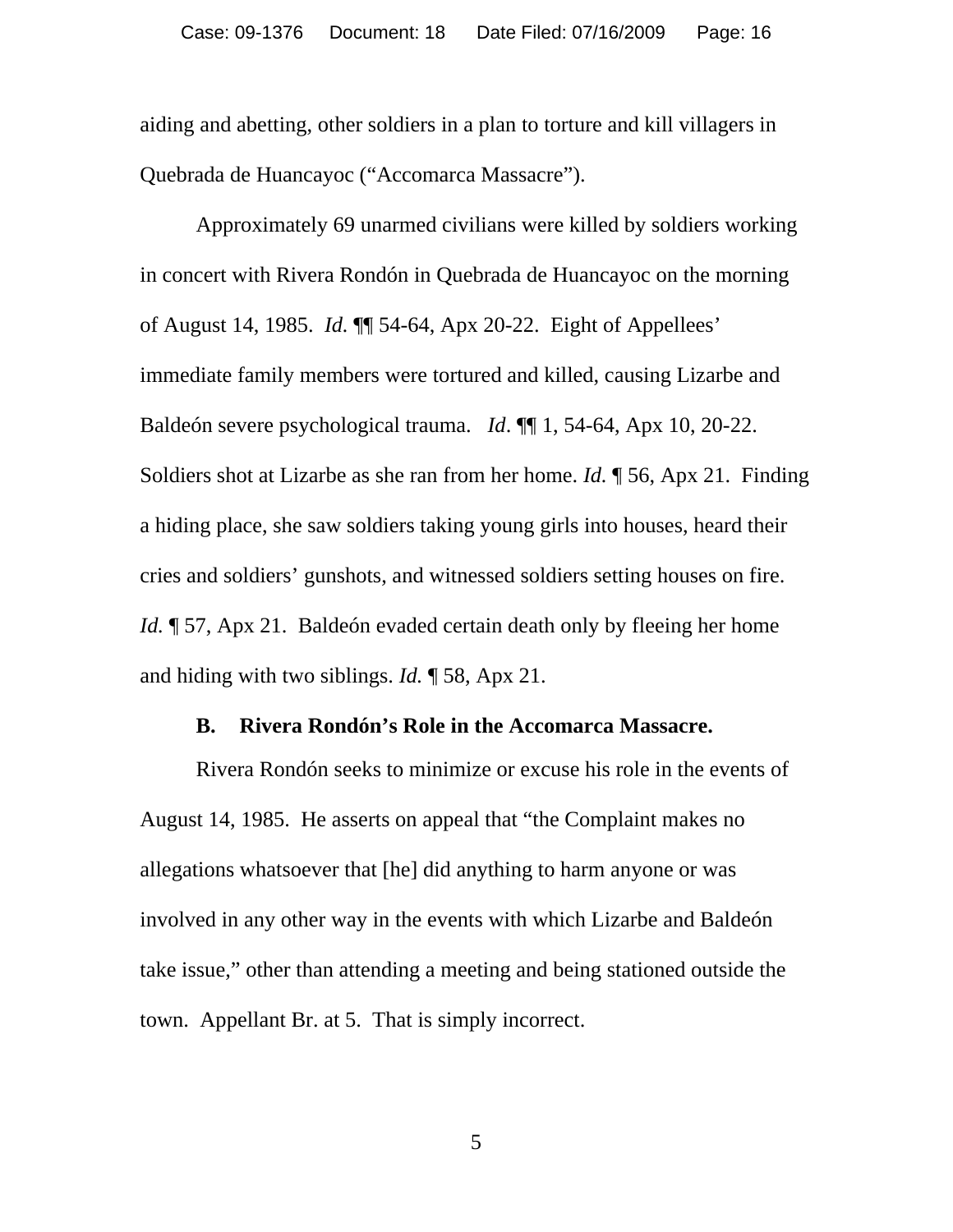As the Complaint details, Rivera Rondón acted in concert with Second Lieutenant Telmo Ricardo Hurtado Hurtado ("Hurtado") and others to plan and commit the atrocities that took place on August 14, 1985, including the torture and execution of Appellees' relatives. Compl. ¶¶ 48- 66, Apx 19-23. During the planning of the operation, purportedly to capture and/or destroy terrorist elements in the Quebrada de Huancayoc, Rivera Rondón and Hurtado were told that any villagers appearing in Quebrada de Huancayoc should be considered a terrorist-communist. *Id.* ¶¶ 48-53, Apx 19-20. Rivera Rondón and the soldiers under his command, acting in concert with Hurtado and his troops and pursuant to a common plan, positioned themselves in the upper part of Quebrada de Huancayoc in order to facilitate the detention, rape, torture and execution of the villagers. *Id*. ¶¶ 48-53, 62, Apx 19-20, 22. The soldiers under Rivera Rondón's command fired shots, burned houses and blocked the escape routes of the villagers. Rivera Rondón and his unit thereby facilitated and were involved in the commission of the Accomarca Massacre. *Id. ¶* 62, Apx 22.

During the entirety of the planned operations, Rivera Rondón knew about the atrocities being committed—indeed, he and the men under his command were close enough to hear the shooting and grenade explosions but took no steps to end his participation, or to stop other officers or soldiers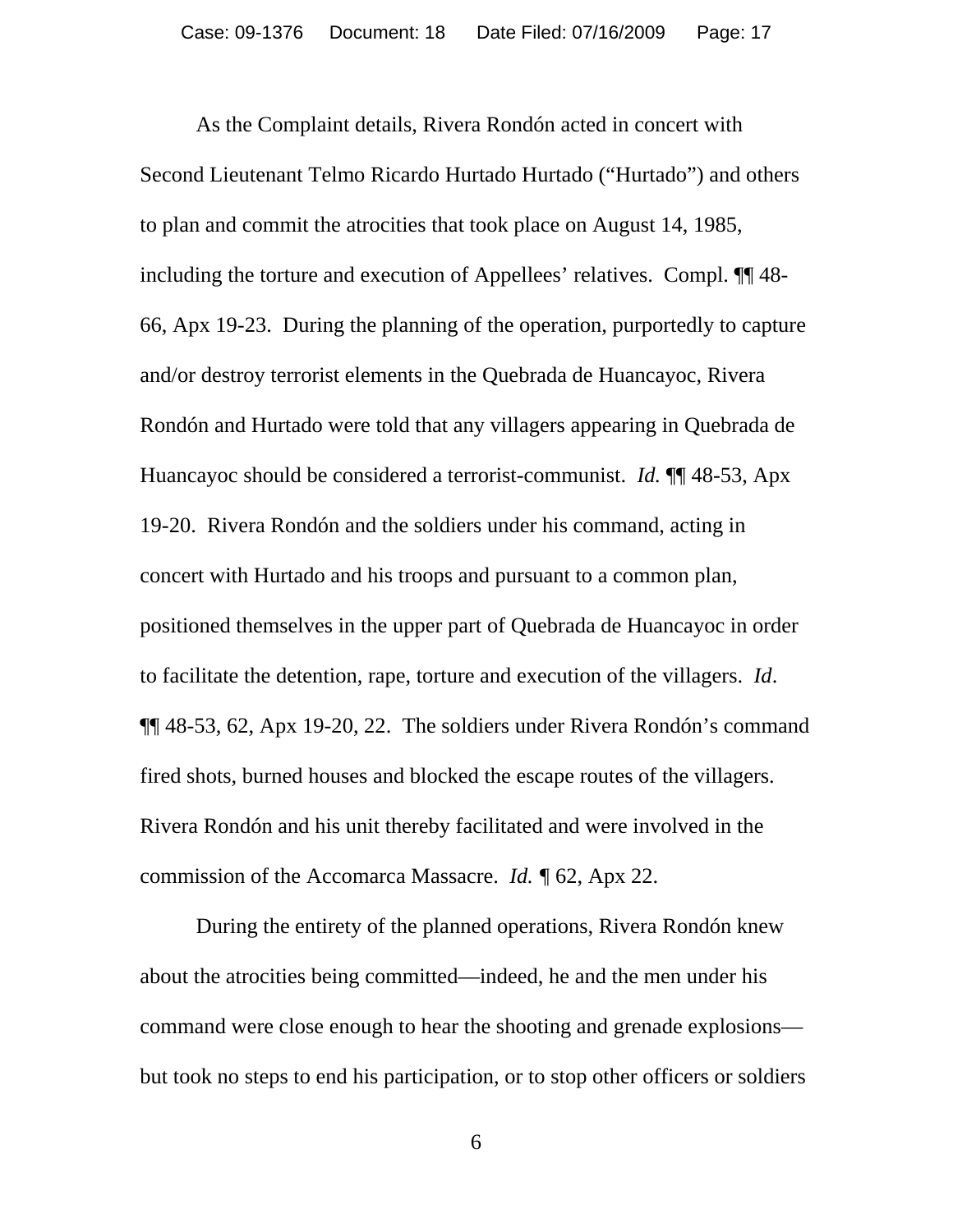from their participation, in the Accomarca Massacre. *Id.* ¶¶ 62, 65, Apx 22- 23. Even though his unit had a radio, and the abuses continued for many hours, Rivera Rondón did not contact his superiors to alert them that human rights abuses were being committed and to seek instructions. *Id.* He also failed to report the abuses to his superiors when the operation was over. *Id.* ¶ 66, Apx 23.

In sum, Rivera Rondón was a knowing and willing participant in the common scheme and plan to commit extrajudicial killing, torture, war crimes and crimes against humanity directed against innocent civilian residents of Quebrada de Huancayoc.

#### **C. Rivera Rondón's Avoidance of Prosecution in Peru.**

After the events of August 14, 1985, and despite evidence of his role in the Accomarca Massacre, Rivera Rondón avoided being held accountable in Peru. *Id*. ¶ 93, Apx 29. In October 1985, the Peruvian Senate commission concluded that 69 people were killed in the Accomarca Massacre and that the murders were not military crimes but common crimes, over which the Peruvian judiciary has jurisdiction. *Id*. ¶ 91, Apx 29. The Peruvian Supreme Court, however, held that the case was solely within the jurisdiction of the Peruvian military justice system because the killings occurred inside an emergency zone and were perpetrated by members of the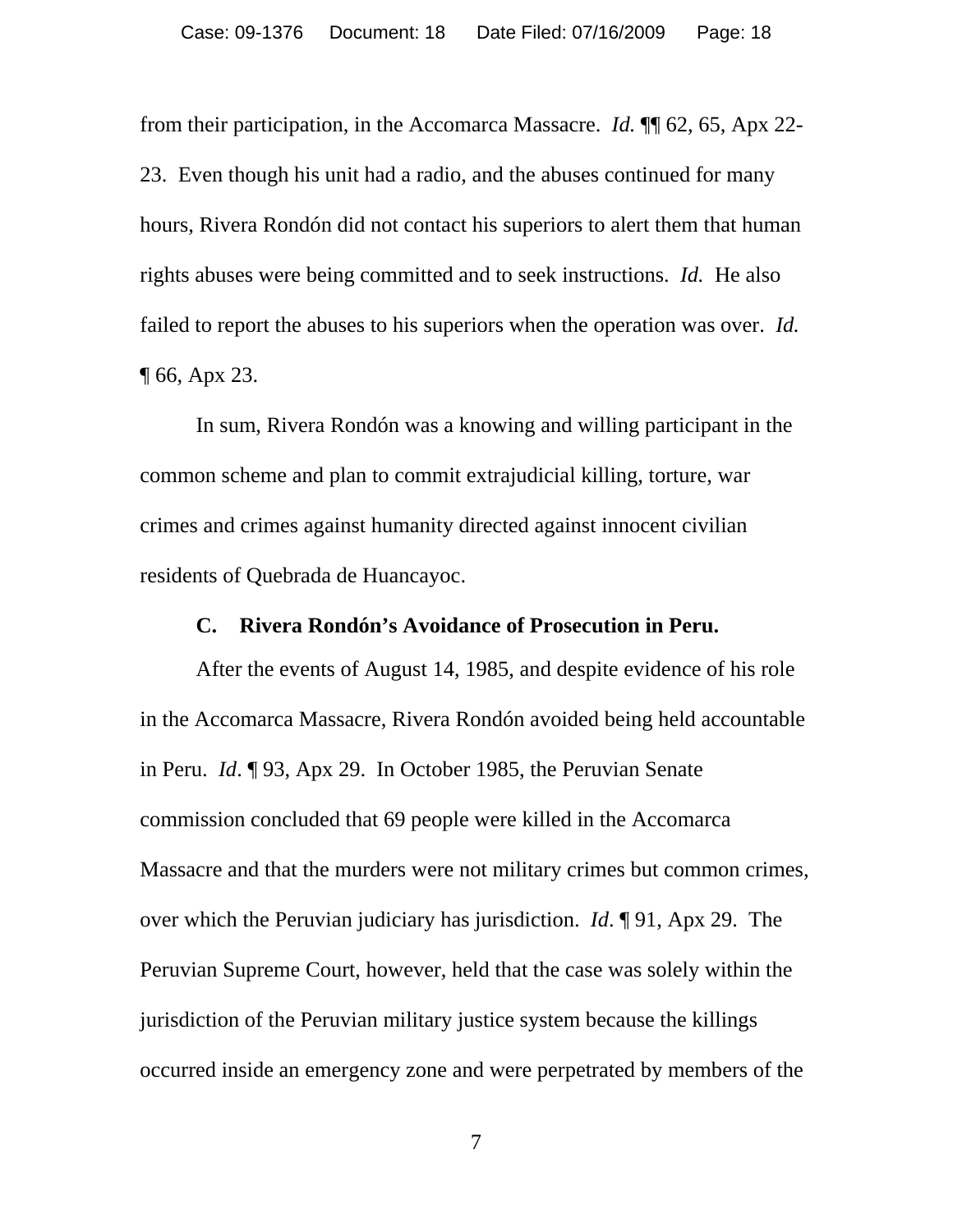Peruvian Army. *Id.* Two years after the Accomarca Massacre, a military court absolved Rivera Rondón of all charges. The court found, as a matter of Peruvian military law, that the killing of civilians by members of the military could not be charged as homicide in the military justice system. *Id. ¶* 93, Apx 29.

The Peruvian judiciary's decisions regarding prosecution of the crimes committed by members of the Peruvian military resulted in complete impunity for Rivera Rondón. *Id*.

## **D. Rivera Rondón's Status as a Civilian and Resident Alien in the United States.**

Rivera Rondón resigned from the Peruvian Army, left Peru, and entered the United States in 1992 or 1993. While remaining a citizen of Peru, *id.* ¶¶ 4,7, Apx 12, he resided in Montgomery County, Maryland as a permanent resident alien from at least 1995, *id*. ¶¶ 4, 5, until he was deported to Lima, Peru on August 15, 2008. Apx 334 (Docket 47).

#### **E. Circumstances in Peru Following the Accomarca Massacre.**

The circumstances in Peru between 1985 and 2000 made it impossible for Lizarbe and Baldeón to seek Peruvian legal remedies against Rivera Rondón*.* Compl. ¶ 93, Apx 29. Some survivors of the Accomarca Massacre were brutally murdered in the weeks following the attack. *Id*. ¶¶ 68, 70, Apx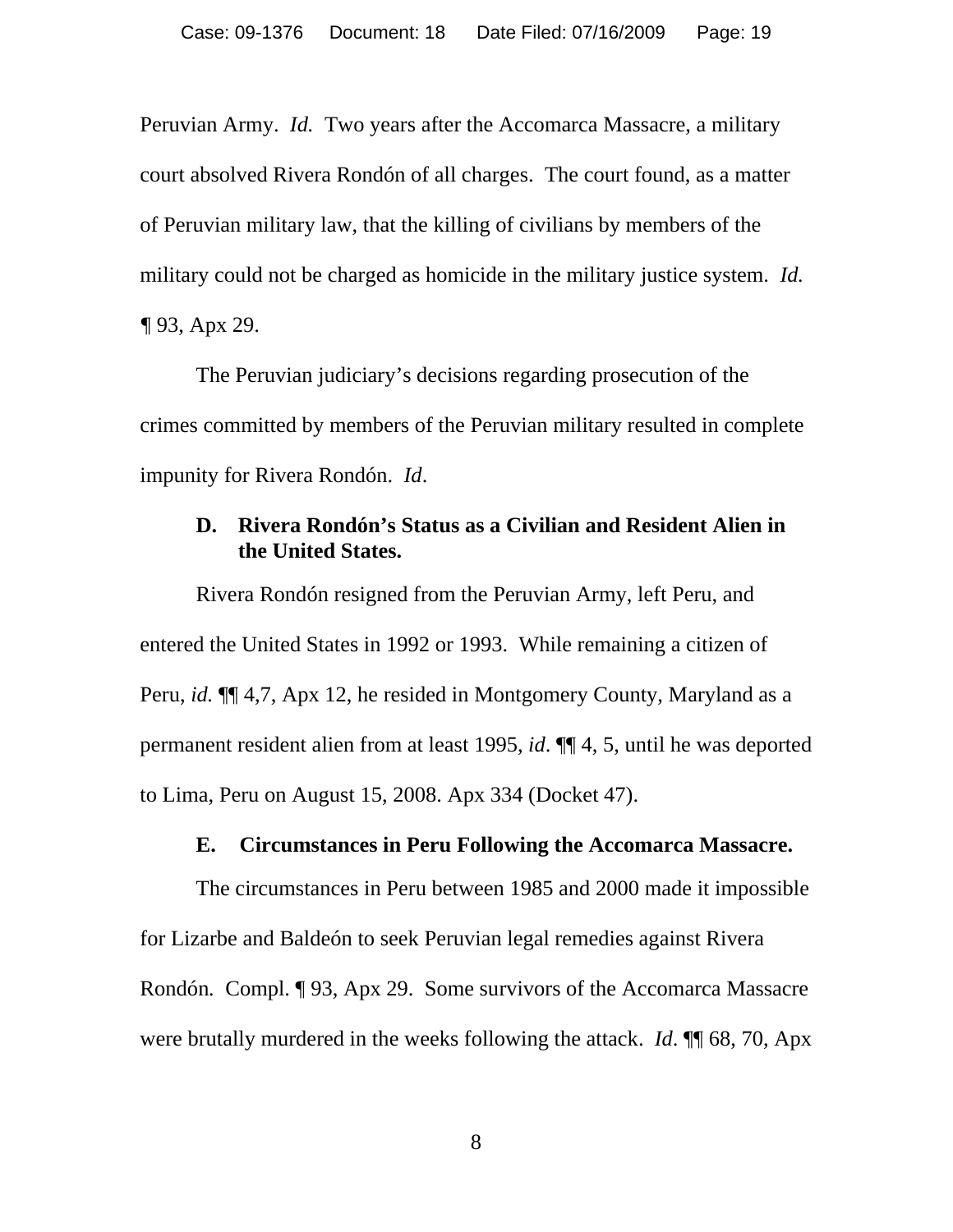23. Widespread and systematic human rights abuses continued to be committed throughout the area around Accomarca. *Id*.

Alberto Fujimori became Peru's President in July 1990. In 1992, Fujimori closed Peru's Congress, purged the judiciary, and suspended the constitution. *Id*. Fujimori's government then enacted a series of "antiterrorism" laws that provided virtually no due process protections while granting greater power to the military. *Id*.

Lizarbe and Baldeón reached the age of 18 in 1991, and Rivera Rondón arrived in the United States in 1992 or 1993. Conditions in Peru continued to be repressive and dangerous for large segments of the civilian population. Indeed, throughout the 1990s, death squads continued to commit widespread killings and massacres. *Id*. ¶ 85, Apx 27.

By 1993, both Lizarbe and Baldeón had moved to the Peruvian capital, Lima, where abuses against civilians were concentrated. *Id*. ¶ 86, Apx 28. The killings of civilians with impunity continued into the late 1990s. *Id. ¶* 88, Apx 28.

Rather than holding Rivera Rondón and his co-conspirators responsible for the Accomarca Massacre, Fujimori's government granted amnesty in 1995 to all members of the military and police for actions taken since 1980 as part of the "fight against terrorism." *Id.* ¶ 87, Apx 28. Under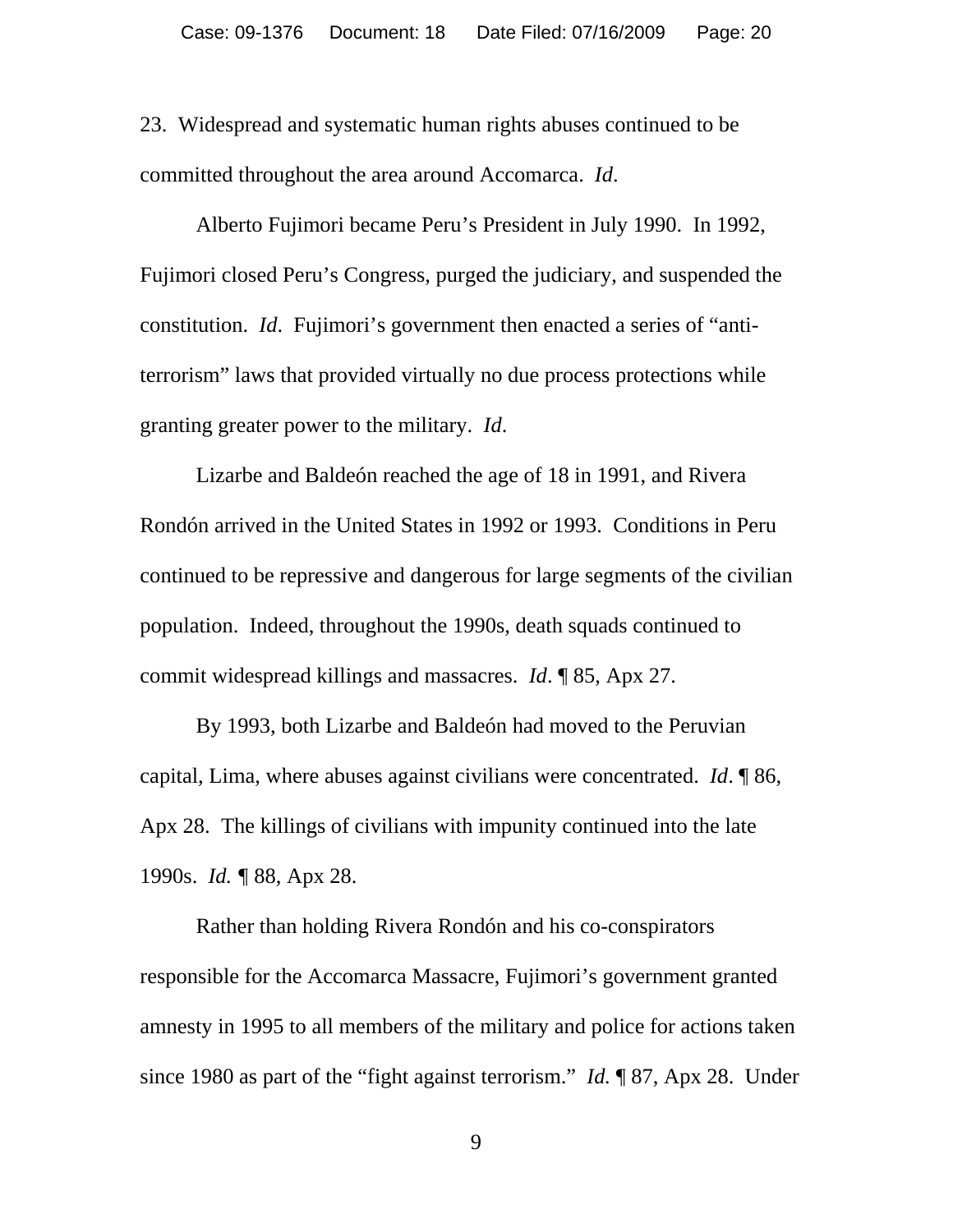the amnesty, Rivera Rondón was immune from Peruvian prosecution or civil liability for his part in the Accomarca Massacre. The amnesty law was declared invalid in 2001, at which time it became possible to pursue a Peruvian remedy against Rivera Rondón. By that time, however, Rivera Rondón had left Peru.

Throughout Fujimori's regime, from 1990 to 2000, the National Intelligence Service, headed by Vladimiro Montesinos, carried out further atrocities against innocent civilians. *Id*. ¶ 86, Apx 28.

#### **F. Recent Attempts to Prosecute Rivera Rondón in Peru.**

Conditions in Peru began to improve after Fujimori's stranglehold ended. In 2001, the Inter-American Court of Human Rights declared Peru's amnesty law to be invalid. *Id*. ¶ 99, Apx 30. Then, in 2005, five years after the Fujimori government was ousted, Peruvian prosecutors filed murder charges in civilian court against Rivera Rondón, Hurtado and several other officers responsible for the Accomarca Massacre. *Id*. *¶* 100, Apx 30. Soon thereafter, Lizarbe and Baldeón exercised their right to participate in the criminal case as *partes civil* ("civilian parties"), the only avenue available under Peruvian law for a victim to obtain a remedy against a criminal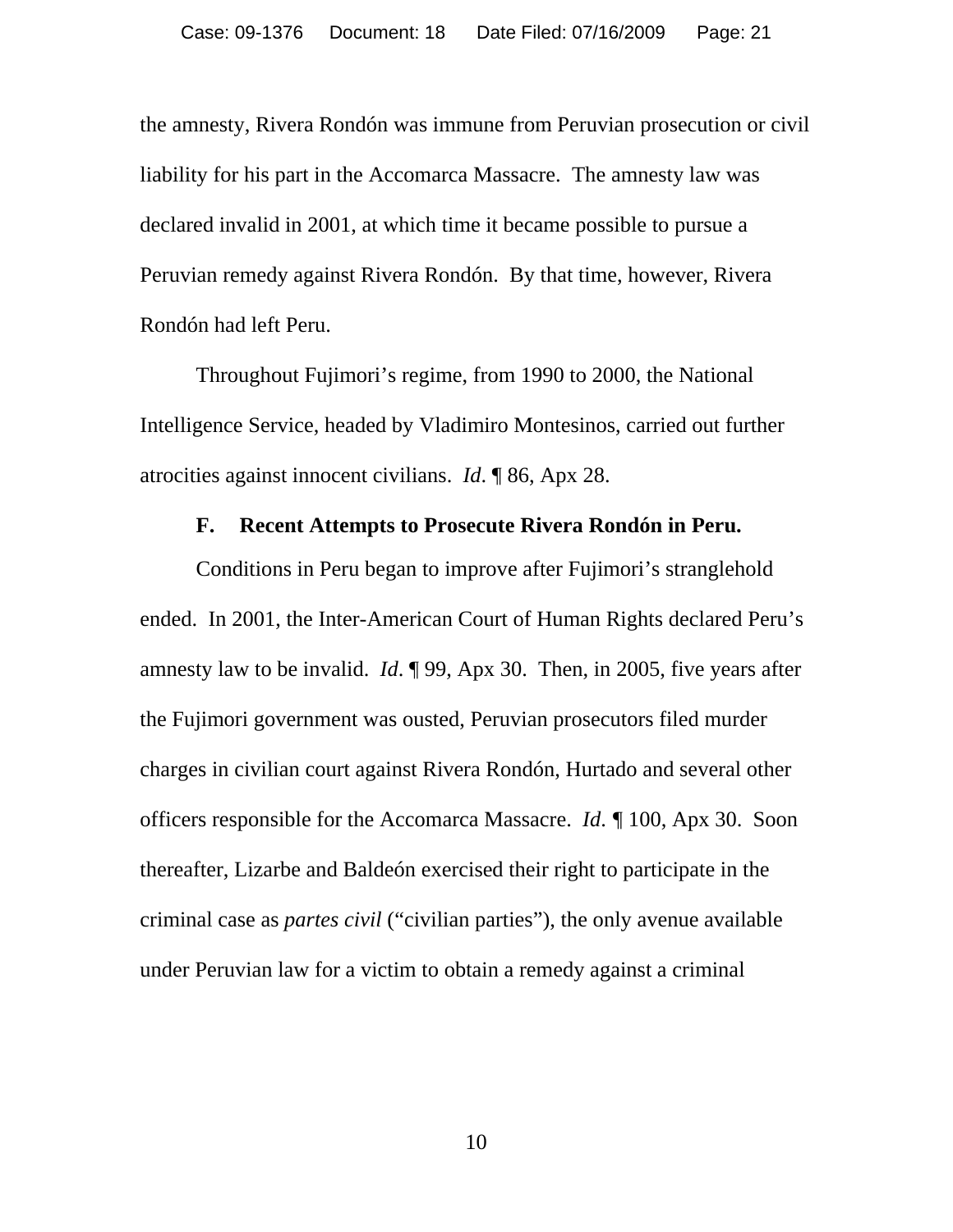defendant. *See* Ninaquispe Decl. **[**| 14-19,<sup>4</sup> Apx 263-64; Compl. **[**| 100-105, Apx 30-31.

Initially, the criminal case against Rivera Rondón was stymied because Peruvian law bars completion of such proceedings while the defendant is outside of Peru. *Id*. ¶ 103, Apx 31. The lack of progress in the Peruvian courts prevented Lizarbe and Baldeón from pursuing their *partes civil* claims for damages against Rivera Rondón in Peru. Under Peruvian law, victims of human rights abuses who are civilian parties to the criminal prosecution are not entitled to civil compensation until the criminal case results in a conviction. *Id*. ¶ 104, Apx 31. Not until criminal liability has been assessed does a civilian party have the right to recover damages. Ninaquispe Decl. ¶ 15, Apx 263.

Rivera Rondón is now in Peru, but the criminal charges against him remain unresolved. Thus, Lizarbe's and Baldeón's civil claims against him in Peru cannot go forward. Compl. ¶¶ 90, 104, Apx 29, 31.

 $\overline{a}$ 

 $4$  Ms. Ninaquispe is a practicing attorney in Peru with considerable experience in matters involving violations of the Peruvian criminal code and international legal norms. Ninaquispe Decl. ¶¶ 1-7, Apx 259-61. Her unopposed declaration was submitted to the district court, as an exhibit to the opposition to Rivera Rondón's motion to dismiss, to explain certain provisions of Peruvian law.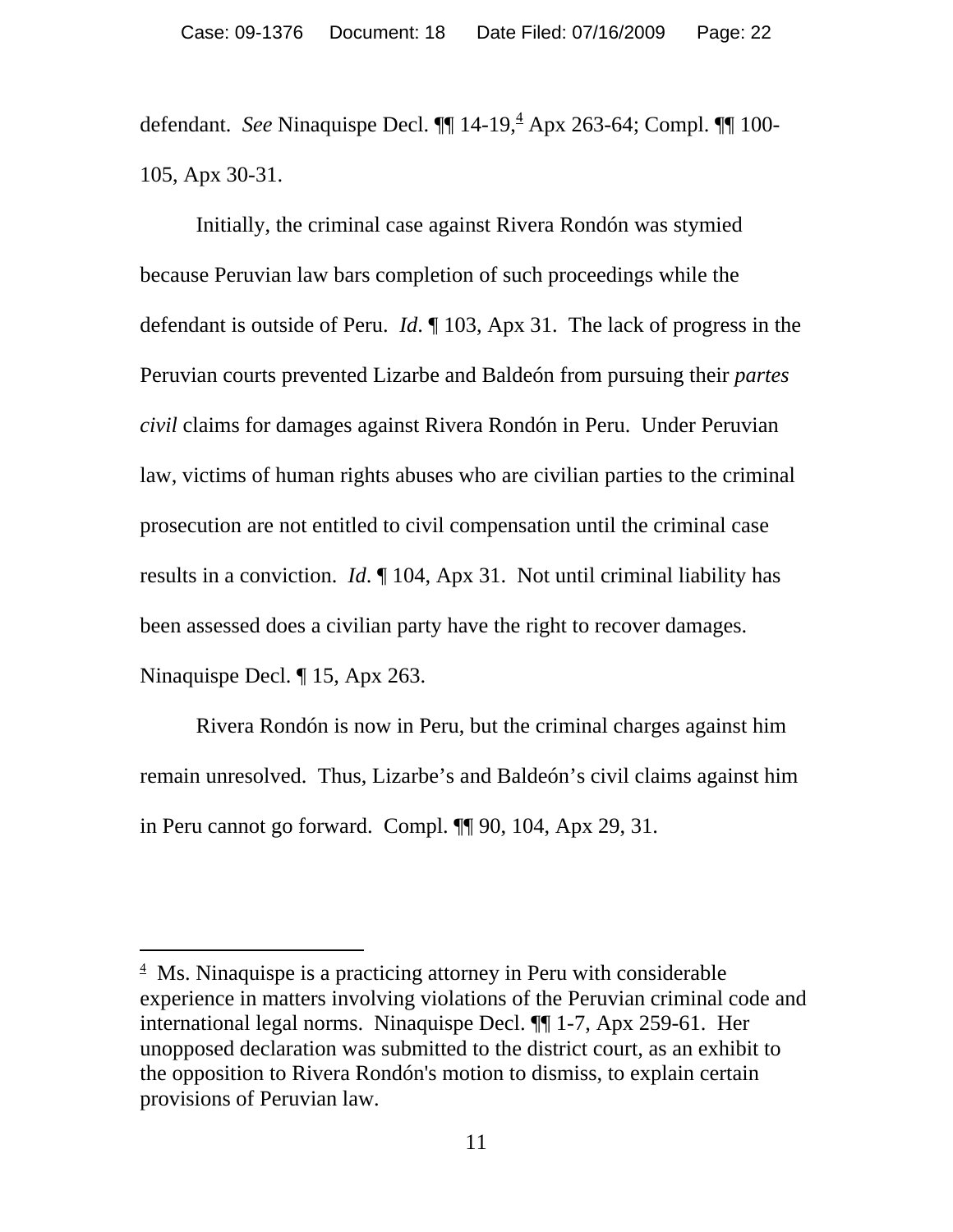#### **SUMMARY OF ARGUMENT**

The district court properly denied Rivera Rondón's motion to dismiss, among other reasons, because he is not immune from suit under the FSIA, equitable tolling applies to the 10-year statute of limitations under the TVPA, and Lizarbe and Baldeón do not have adequate and available remedies in Peru.

The district court, following this Court's holding in *Yousuf v. Samantar,* found that the FSIA does not apply either to foreign officials or to former government officials. Further, the district court found that the Complaint alleged—and Peru itself confirmed—that Rivera Rondón had acted under "color of law," but outside the scope of his lawful, official authority, during the Accomarca Massacre. For these reasons, the district court correctly held that Rivera Rondón is not immune from suit under the FSIA.

This Court should not exercise pendent appellate jurisdiction to review Rivera Rondón's statute of limitations and exhaustion of local remedies defenses. Rivera Rondón has failed to establish that those defenses are inextricably intertwined with his claim of FSIA immunity. Further, he has failed to show that the resolution of those issues in this interlocutory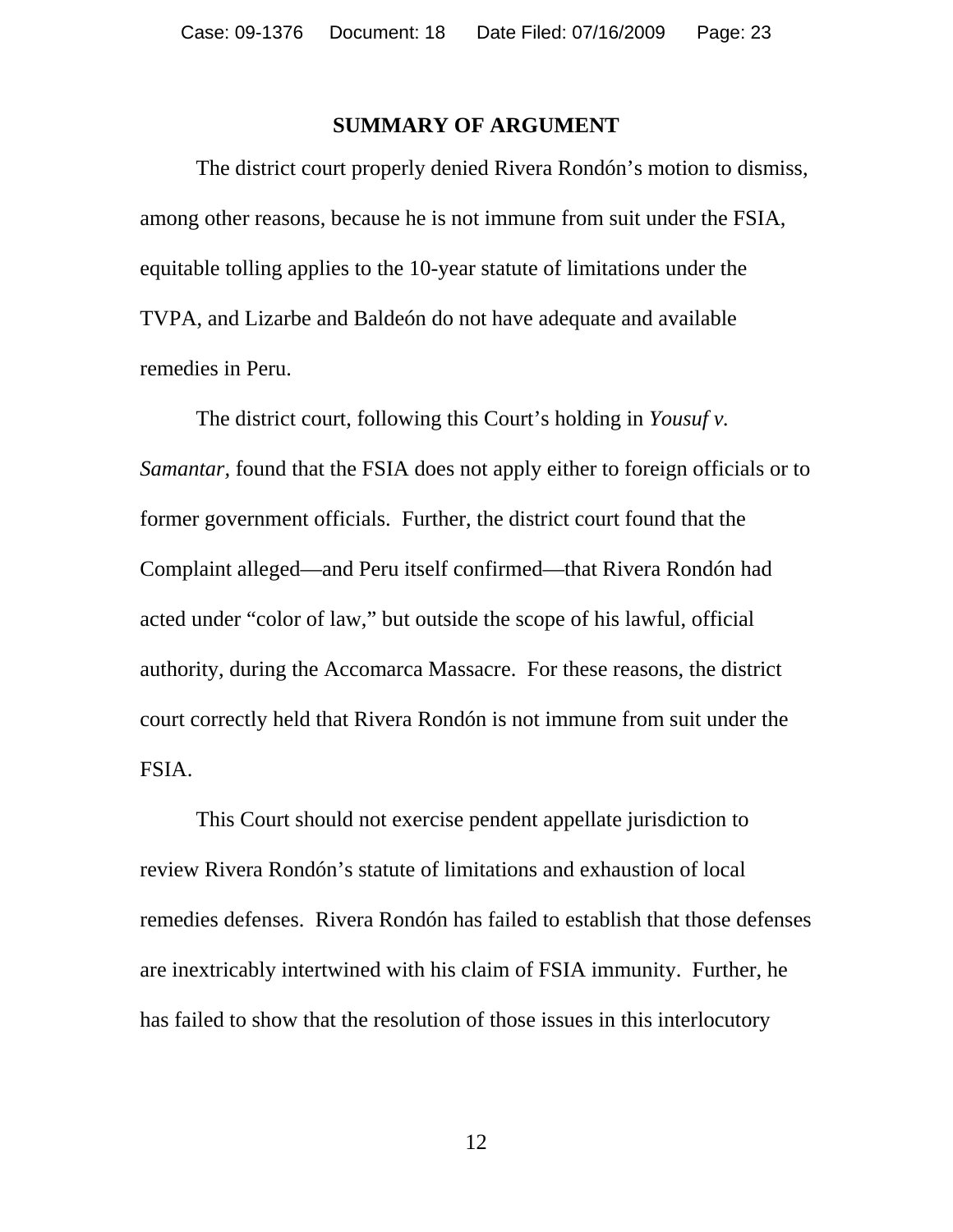appeal is necessary to ensure meaningful review of his FSIA immunity defense.

In any event, the 10-year statute of limitations under the TVPA was equitably tolled for Lizarbe and Baldeón until Peru lifted its amnesty law in 2001. Rivera Rondón has not shown that Lizarbe and Baldeón failed to exhaust available and adequate remedies in Peru. Finally, exhaustion of local remedies is not required under the Alien Tort Statute.

#### **ARGUMENT**

#### **STANDARD OF REVIEW**

The district court's factual findings with respect to FSIA immunity are subject to review for clear error and its legal conclusions are subject to *de novo* review. *Velasco v. Gov't of Indonesia*, 370 F.3d 392, 398 (4th Cir. 2004). The district court concluded as a matter of law that the FSIA does not apply to individuals and former government officials. Furthermore, the district court held that the Complaint alleged sufficiently—and Peru itself confirmed—that Rivera Rondón acted outside the scope of his lawful, official authority.

 The district court's finding that the statute of limitations under the TVPA was equitably tolled because, among other things, the unremittingly hostile environment of Peru—from the time of the Massacre until Peru's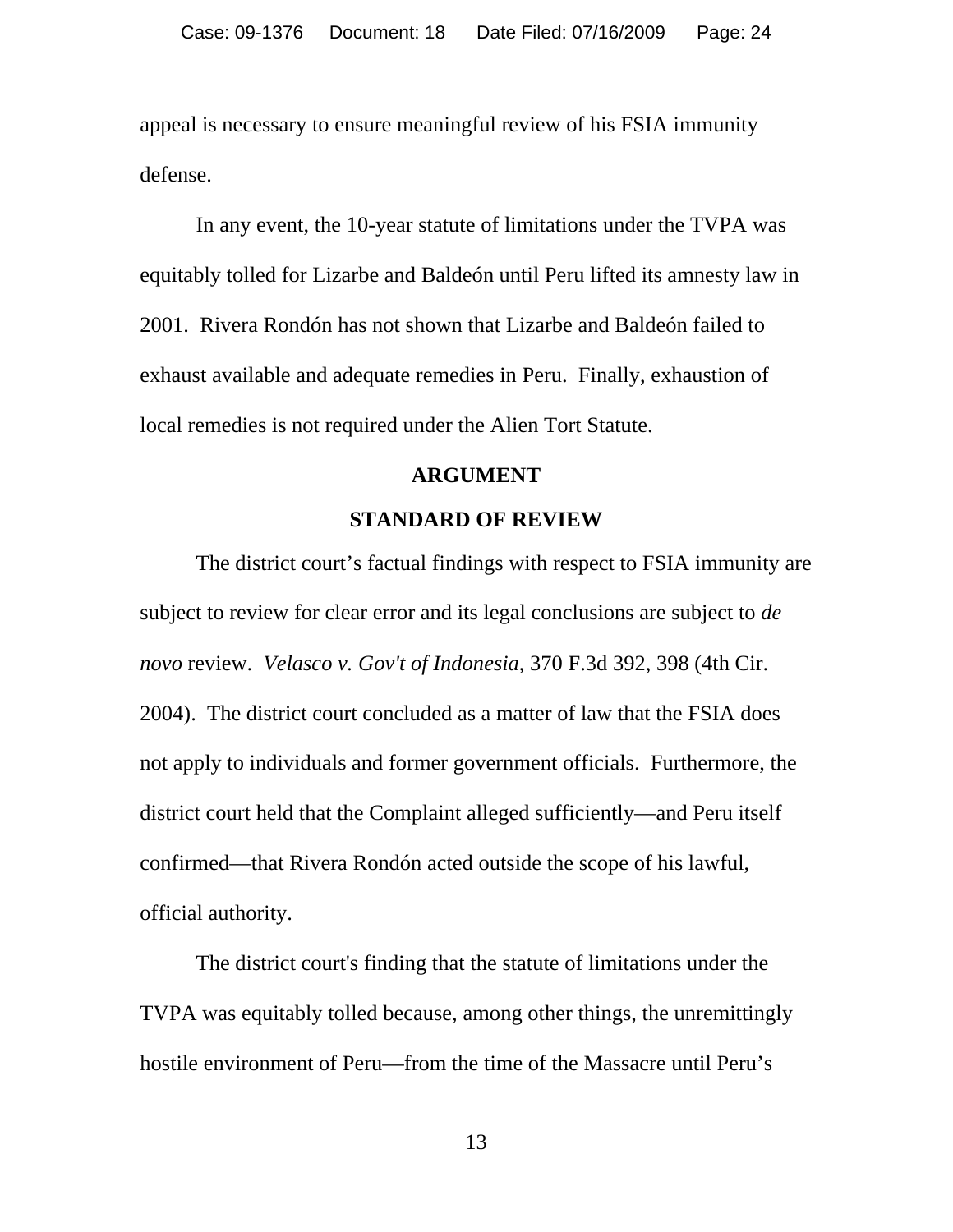amnesty law was repealed in 2001—prevented Lizarbe and Baldeón from bringing suit, is subject to review for abuse of discretion. *See Chao v. Virginia Dep't of Transp.*, 291 F.3d 276, 279-80 (4th Cir. 2002). The district court's decision can be reversed only if it made a clear error in judgment. *Marsh v. W. R. Grace & Co.,* Nos. 98-1943, 98-1944, 98-1945, 2003 WL 22718177, at \*3 (4th Cir. Nov. 19, 2003).

The district court's finding that Lizarbe and Baldeón exhausted available and adequate remedies under the TVPA is entitled to substantial deference and is subject to review for clear error. *See Anderson v. Bessemer City*, 470 U.S. 564 (1985).

#### **DISCUSSION OF THE ISSUES**

## **I. RIVERA RONDÓN IS NOT IMMUNE FROM SUIT UNDER THE FSIA.**

Rivera Rondón's claim of immunity under the FSIA is foreclosed by *Yousuf v. Samantar*, 552 F.3d 371 (4th Cir. 2009). The district court found that this Court's *Yousuf* opinion "puts to rest the entirety of Rivera Rondón's FSIA arguments." Mem. Op. at 13, Apx 234. In *Yousuf*, this Court held that the "FSIA does not apply to individual foreign government agents," and "even if an individual foreign official could be an 'agency or instrumentality under FSIA,'" he would not be categorized as such if he were not acting in that capacity at the time the suit was filed. 552 F.3d at 381, 383. Beyond its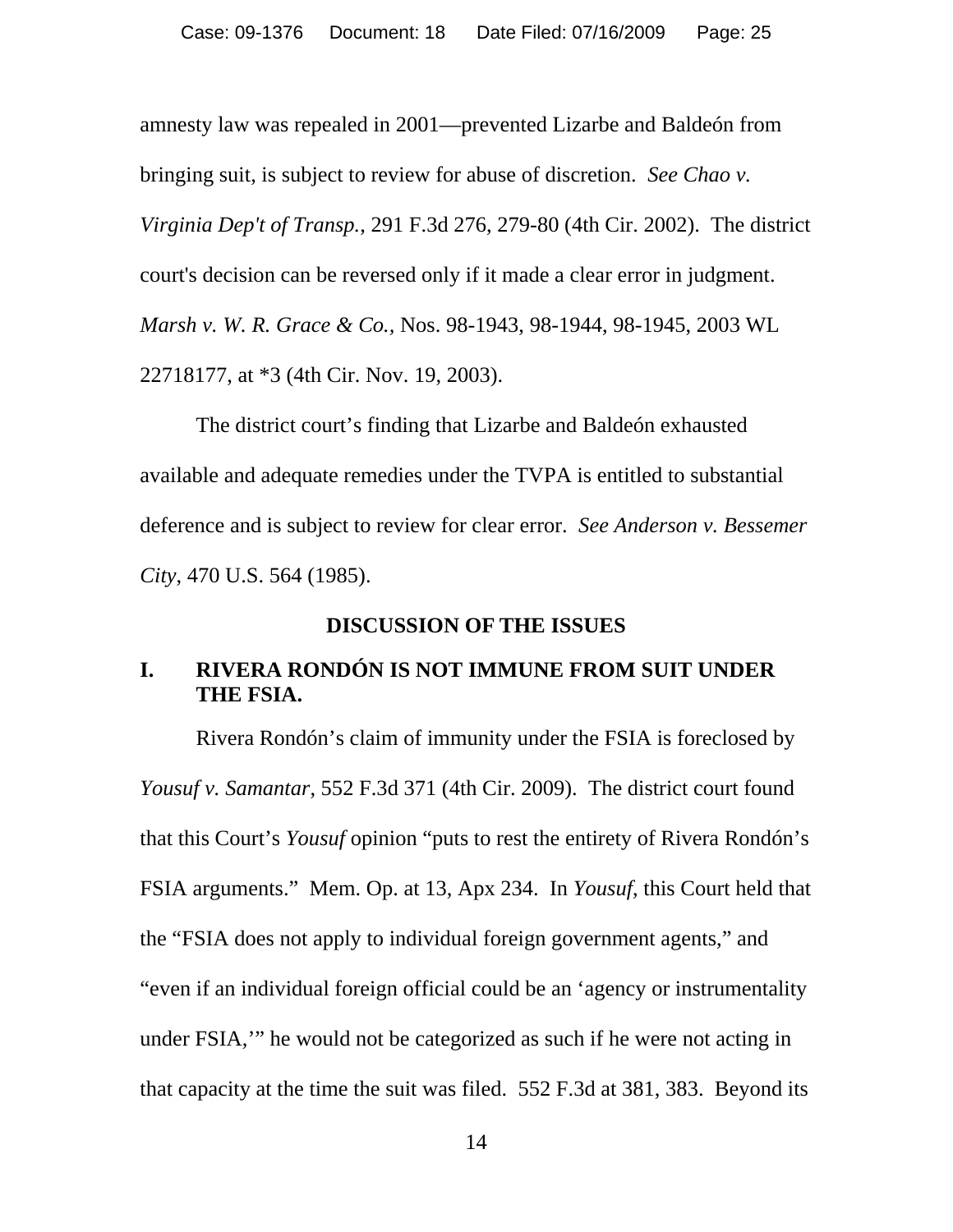reliance on *Yousuf*, the district court found in this case that "[a]ll the acts complained of here are illegal under Peruvian law and, most importantly, the Peruvian Government has presented a letter to the Court in effect denying the alleged acts were Peruvian acts of state." Mem. Op. at 26, Apx 247. The law of this Court, as established by *Yousuf*, is that an official or former official of a foreign sovereign is not entitled to FSIA immunity from suit in a case alleging personal liability for extrajudicial killings and torture occurring during the individual's prior service as an agent of a foreign state.

## **A.** *Yousuf v. Samantar* **Precludes Rivera Rondón's Argument that FSIA Immunity Extends to Former Government Officials.**

*Yousuf v. Samantar* established the law of this Circuit that the FSIA does not provide immunity from suit to officials or former officials of a foreign government. Rivera Rondón's efforts to distinguish or limit *Yousuf*  are unavailing. He has failed to demonstrate that this Court can or should reach a different conclusion here.

The *Yousuf* Court held that a former Defense Minister of Somalia was not immune from suit for extrajudicial killings and torture for two separate reasons. First, the FSIA does not confer jurisdictional immunity on individual foreign government agents. 552 F.3d at 381. Second, just as state-owned companies lose FSIA immunity when they are privatized and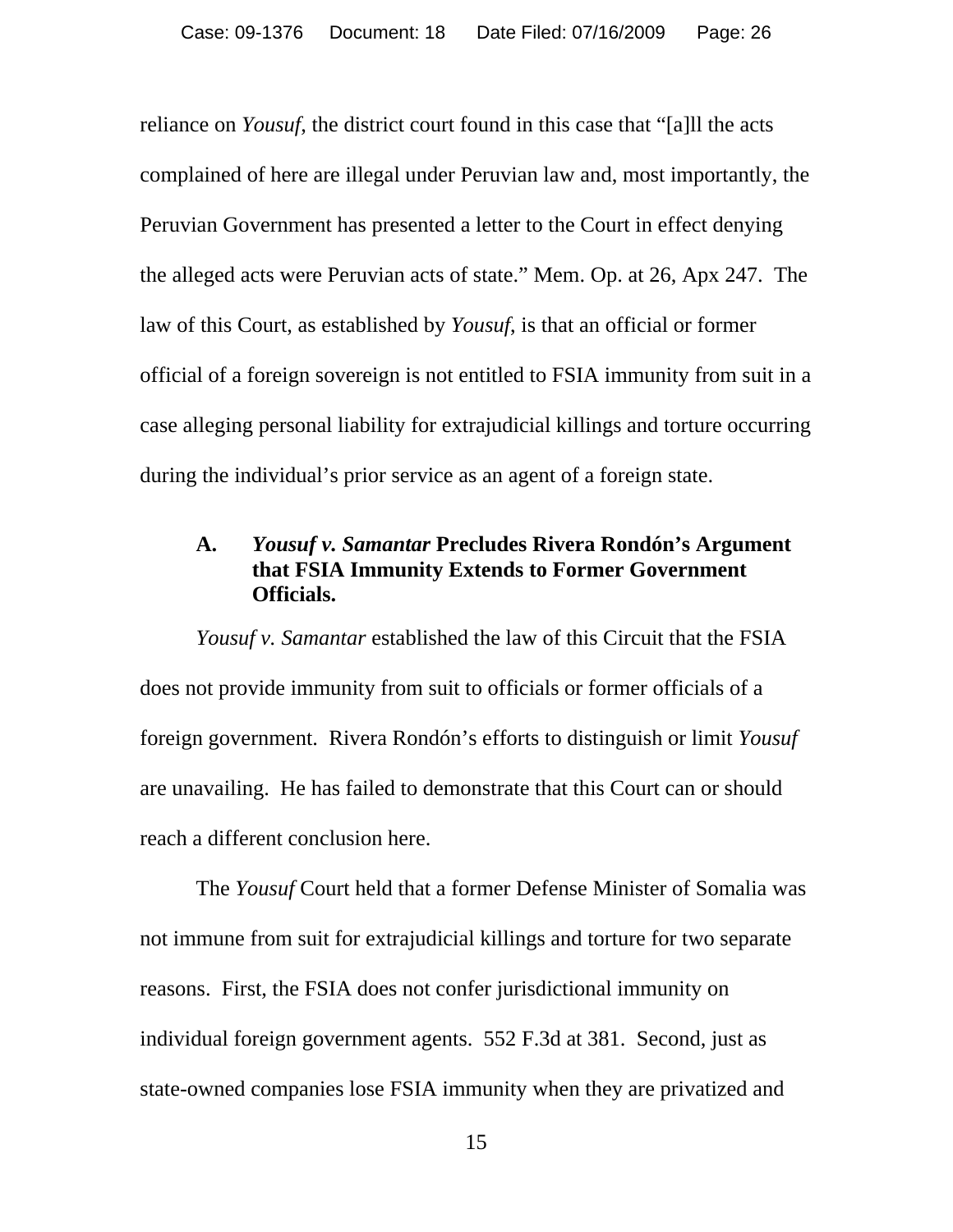cease to be part of the state, individuals who leave the government and are later sued in their individual capacities are not shielded from suit by the FSIA. *Id*. at 383.

## **1. Individual defendants are not "agencies or instrumentalities of a foreign state."**

 The *Yousuf* Court considered and rejected the contrary views of some other circuit courts that have held that officials of a foreign state are entitled to immunity from suit because they are included in the FSIA's definition of an "agency or instrumentality of a foreign state" set forth in § 1603(b). *Id*. at 381*.* 5

Because the plain language of the statute does not include individuals, the *Yousuf* Court looked to other provisions of the law, and to legislative history, and concluded that "[c]onstruing 'agency or instrumentality' to refer

5 FSIA § 1603(b) provides as follows:

-

An "agency or instrumentality of a foreign state" means any entity—

(1) which is a separate legal person, corporate or otherwise, and

 (2) which is an organ of a foreign state or political subdivision thereof, or a majority of whose shares or other ownership interest is owned by a foreign state or political subdivision thereof, and

 (3) which is neither a citizen of a State of the United States as defined in Section 1332(c) and (e) of this title, nor created under the laws of any third country.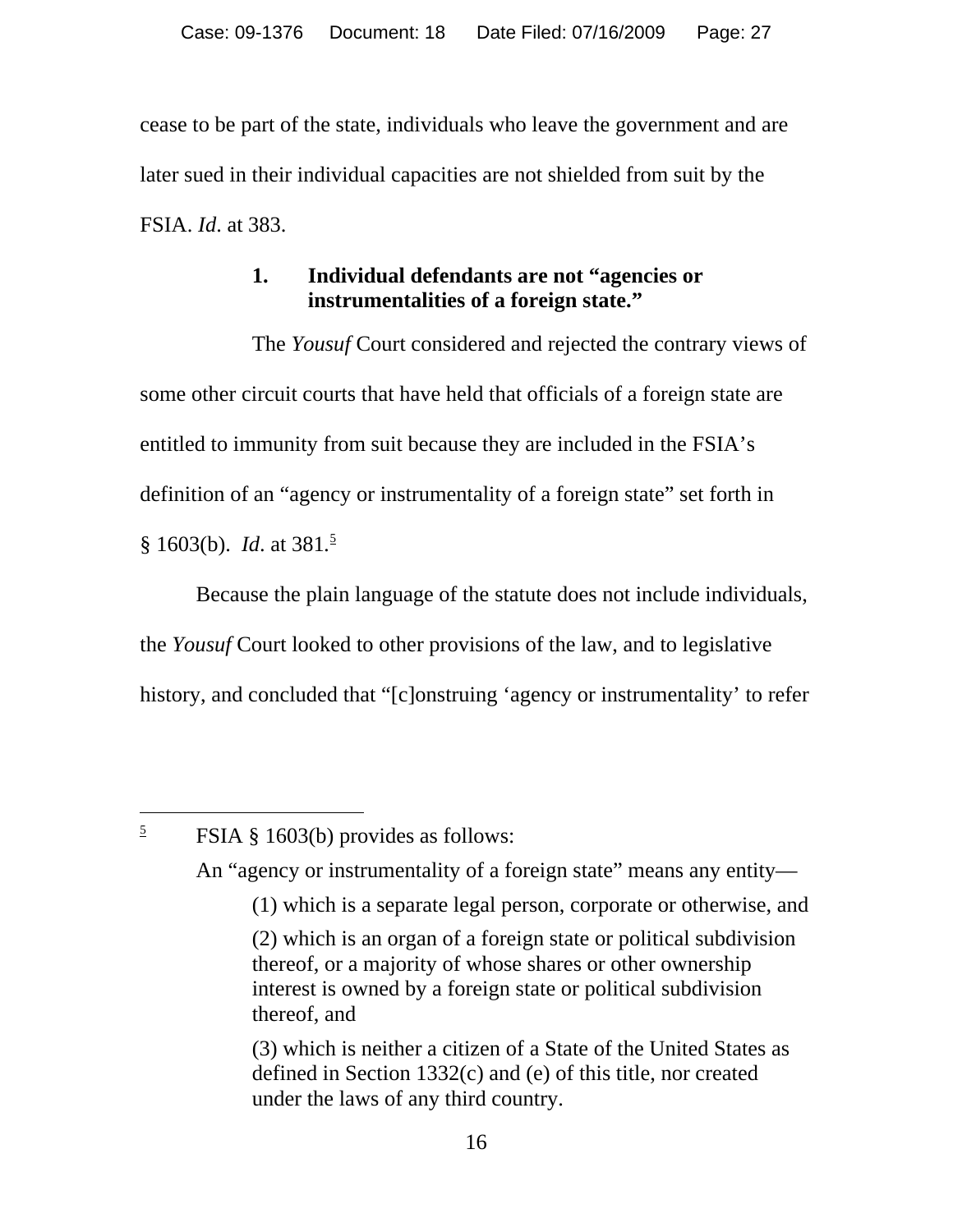to a political body or corporate entity, but not an individual, is . . . consistent

with the overall statutory schemed of the FSIA." *Id.* at 380.

The Court was particularly persuaded by the Seventh Circuit's

interpretation of  $\S$  1603(b)(1):

[I]f it was a natural person Congress intended to refer to, it is hard to see why the phrase "separate legal person" would be used, having as it does the ring of the familiar legal concept that corporations are persons, which are subject to suit. Given that the phrase "corporate or otherwise" follows on the heels of "separate legal person," we are convinced that the latter phrase refers to a legal fiction—a business entity which is a legal person. If Congress meant to include individuals acting in the official capacity in the scope of the FSIA, it would have done so in clear and unmistakable terms.

552 F.3d at 380 (citing *Enahoro v. Abubakar*, 408 F.3d 877, 881-882 (7th Cir. 2005)).

The *Yousuf* Court analyzed the requirements that the FSIA imposes on an "agency or instrumentality of a foreign state" seeking to establish immunity, concluding that they are requirements that only corporations, political entities, or legal representatives of estates—not natural persons can fulfill. First, the "agency or instrumentality" must not be "a citizen of a State of the United States as defined in section 1332(c) and (e)" of Title 28. 28 U.S.C. § 1603(b)(3). As this Court had already held, §§ 1332(c) and (e) "govern the citizenship of corporations and legal representatives of estates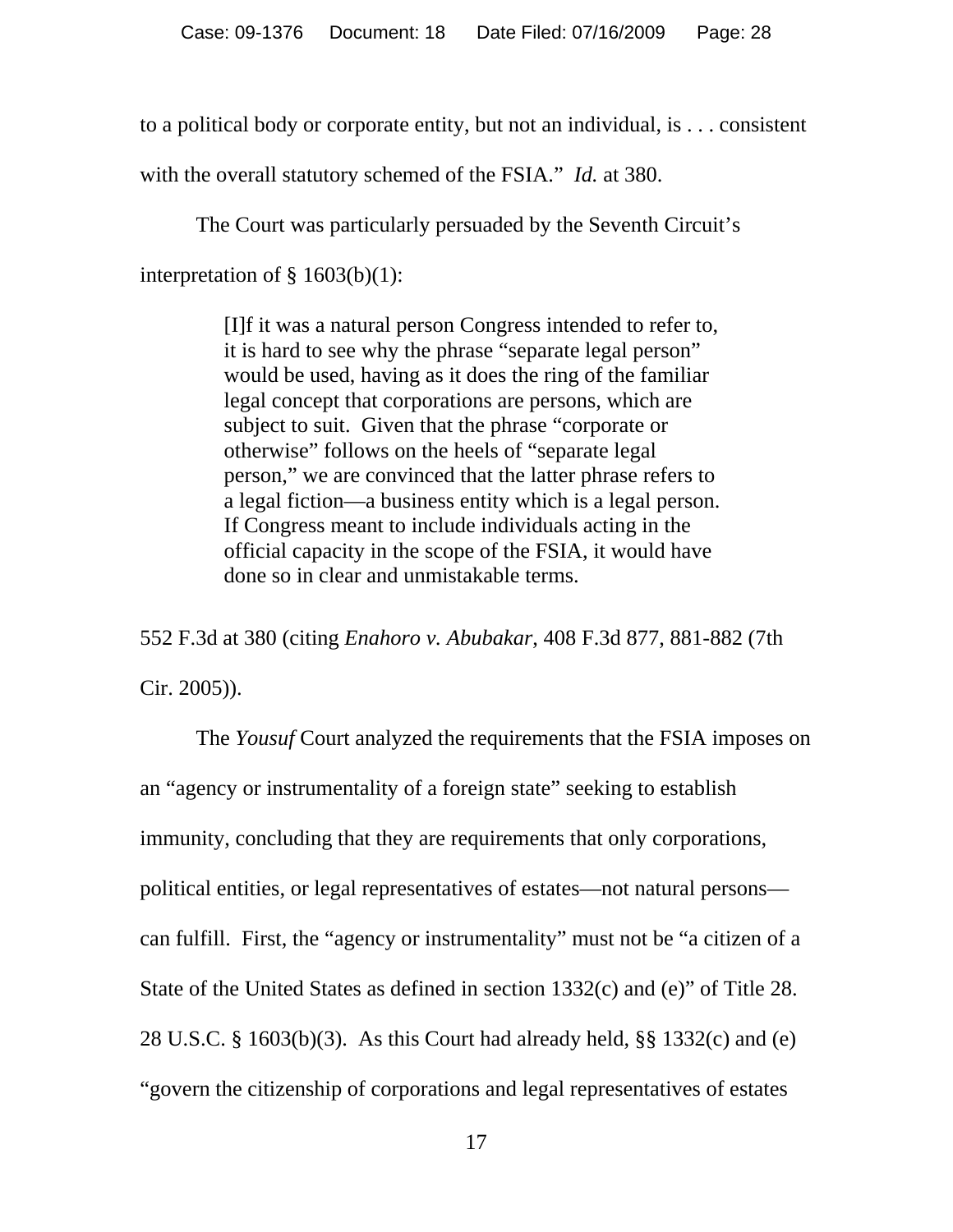[and] are inapplicable to individuals." 552 F.3d at 380. Second, the "agency" or instrumentality" must not be "created under the laws of any third country." 28 U.S.C. § 1603(b)(3). It is, in the words of the *Yousuf* Court, "nonsensical to speak of an individual, rather than a corporate entity, being 'created' under the laws of a country." 552 F.3d at 380.

Further, as the *Yousuf* Court reasoned, the FSIA does not contemplate a means for service of process on an individual. Instead, it provides the exclusive means for service of process on a foreign state or its agencies or instrumentalities in language virtually identical to that of the "general procedural rule for service on a corporation or other business entity." *Id.* at 381 (comparing Fed. R. Civ. P. 4(h)(1)(B) and 28 U.S.C. § 1608(b)).

Finally, the *Yousuf* Court found additional confirmation for its holding in the House Committee Report on the FSIA. The Report explains the term "separate legal person" as "intended to include a corporation, association, foundation, or any other entity which, under the law of the foreign state where it was created, can sue or be sued in its own name, contract in its own name or hold property in its own name." *Id.* (citing H.R. Rep. No. 94-1487 (1976), *reprinted in* 1976 U.S.C.C.A.N. 6604, 6614, 1976 WL 14078, at \*15, Apx 343). The House Committee Report provided some examples of entities that would fulfill the requirements for an "agency or instrumentality"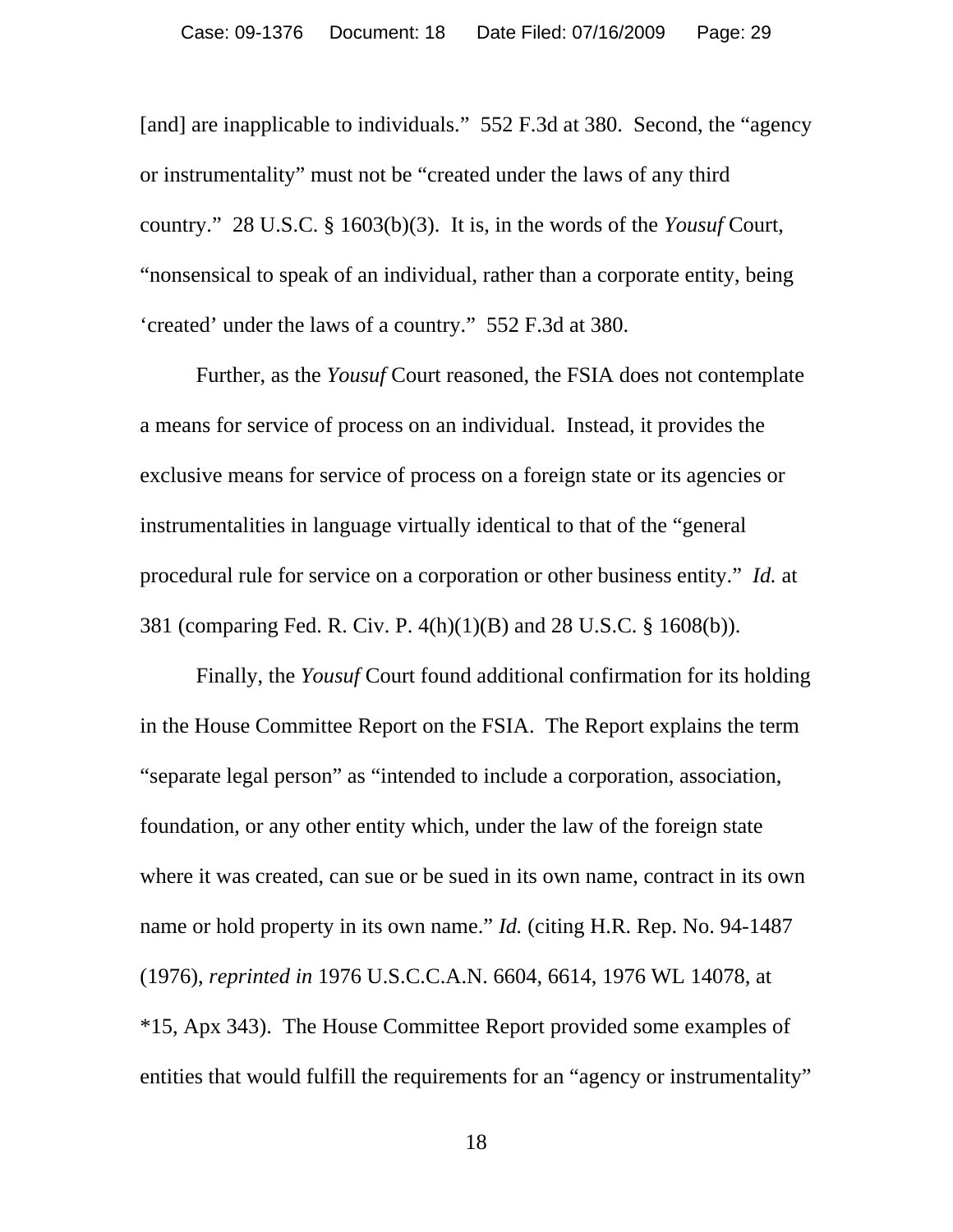under § 1603(b) of the FSIA, including "a state trading corporation, a mining enterprise, a transport organization such as a shipping line or airline, a steel company, a central bank," among others. *Id.* at 381 (citing H.R. Rep. No. 94-1487, 1976 WL 14078, at \*16, Apx 344). The legislative history confirmed that an "agency or instrumentality" under § 1603(b) was never meant to include individuals. Thus, the *Yousuf* Court concluded that Congress did not intend the FSIA to apply to individual foreign government officials. *Id*.

Rivera Rondón's reliance on the Ninth Circuit's decision in *Chuidian v. Phillipine Nat'l Bank,* 912 F.2d 1095 (9th Cir. 1990)*,* is misplaced. The *Yousuf* Court considered and rejected the reasoning of *Chuidian* concerning the scope of § 1603(b) as unpersuasive. *Yousuf,* 552 F.3d at 380. *Chuidian* provides no basis for challenging the *Yousuf* Court's carefully considered analysis of the language, legislative history, structure and purpose of the FSIA.

Similarly, Rivera Rondón's argument that *Yousuf* is irreconcilable with this Court's decision in *Velasco v. Gov't of Indonesia,* 370 F.3d 392 (4th Cir. 2004), is unpersuasive. First, the *Yousuf* Court distinguished its holding in *Velasco*, which decided "the wholly separate question of whether, and under what circumstances, the acts of an individual operate to *bind* a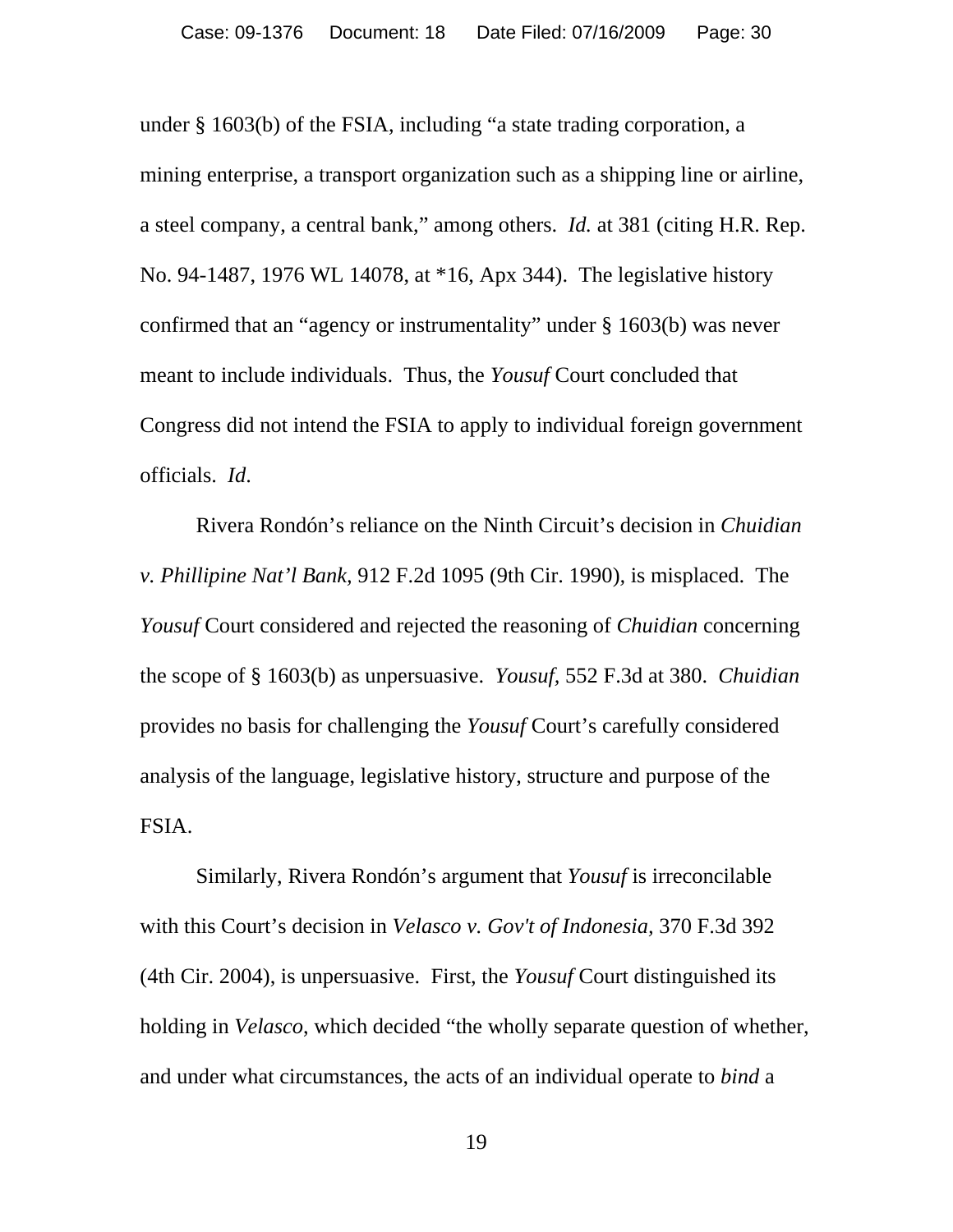foreign sovereign claiming immunity under the FSIA." 552 F.3d at 379 (citation omitted) (emphasis in original). As the Court observed, *Velasco* was not about whether an individual foreign government official was immune under the FSIA; rather it addressed whether Indonesia "was bound, through *agency principles*, by the unauthorized acts of individual government officials." *Id.* (emphasis in original).<sup>6</sup> Judge Traxler, a member of the unanimous *Velasco* panel, wrote the *Yousuf* opinion; hence there is no basis for Rivera Rondón's contention that *Yousuf* ignored the "role the individual-immunity issue played" in *Velasco*. Appellant Br. at 20. *Velasco* did not settle the question of whether Congress intended to confer foreign sovereign immunity on an individual foreign official. But the *Yousuf* Court did, holding that the FSIA does not apply to individuals like Rivera Rondón. Therefore, Rivera Rondón's alleged "split among panels within this Circuit as to whether the FSIA applies to individuals" $\frac{1}{2}$  is illusory.

 $\overline{a}$ 

 $6$  Rivera Rondón insists that a finding that the FSIA applies to individuals was at the very least essential to the holding in *Velasco*. Appellant Br. at 21. That is incorrect. Velasco sued two Indonesian officials, Hartomo and Mawardi, in their official capacities, as opposed to their individual capacities. The Court reasoned that because there was no commercial activity of *a foreign state* that divested Indonesia of sovereign immunity, and Velasco did not sue defendants in their individual capacities, the district court properly dismissed the claims. In this case, Rivera Rondón was sued in his individual capacity, albeit for actions committed under color of law.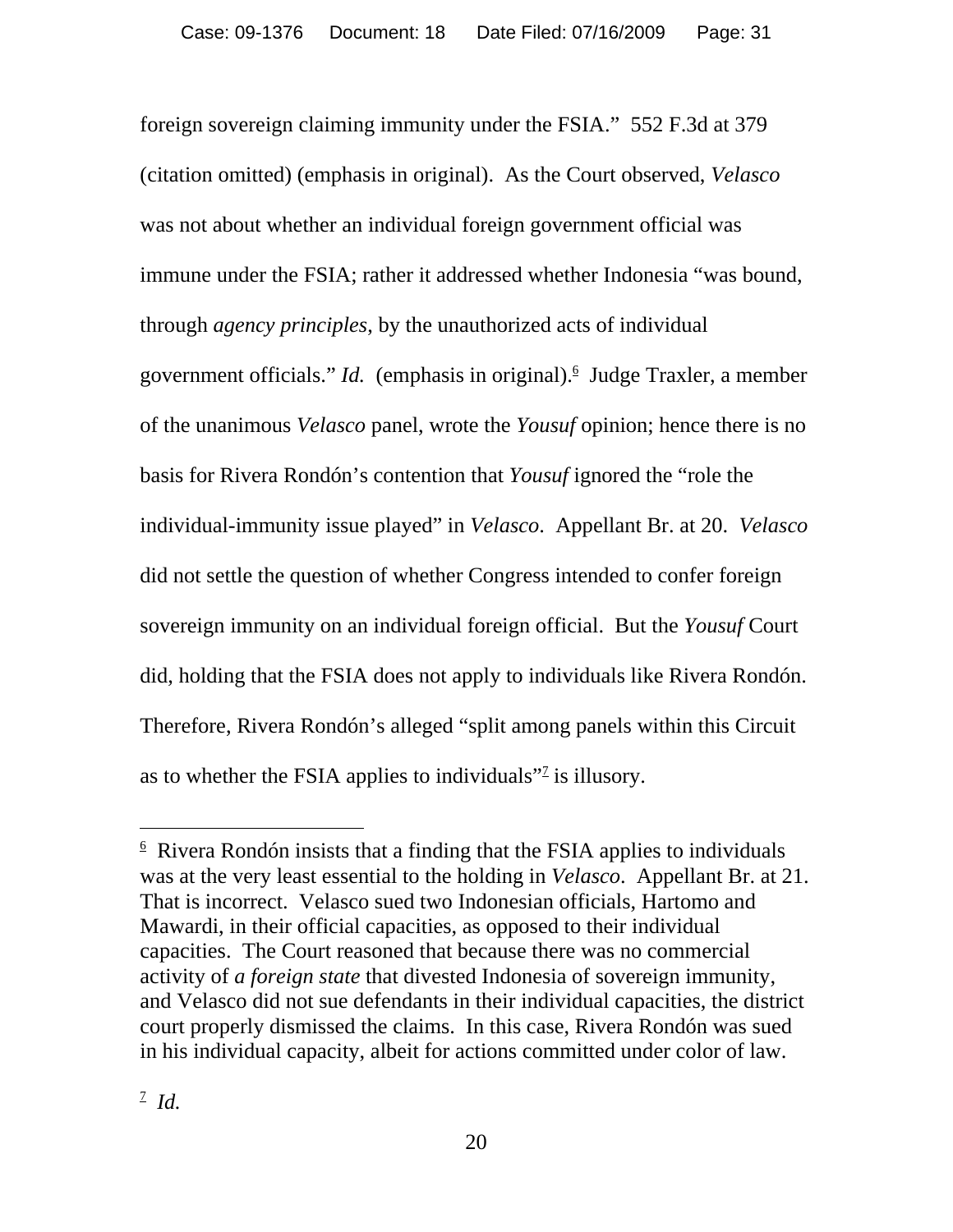Moreover, Rivera Rondón misapplies the standard in *McMellon v. United States*, 387 F.3d 329 (4th Cir. 2004) (*en banc*). There, the Court determined that a panel should follow the earlier of two conflicting panel opinions only when the conflicts are *irreconcilable.* An irreconcilable conflict occurs only when "panel opinions are in direct conflict on a given issue." *Id*. at 333. This Court has narrowly interpreted what constitutes an irreconcilable conflict between panel decisions. *See Martin v. Am. Bancorporation Ret. Plan*, 407 F.3d 643, 652 (4th Cir. 2005) (differing definitions of "privity" between panel opinions not an irreconcilable conflict where context of underlying case was different); *Am. Arms Int. v. Herbert*, 563 F.3d 78, 83-85 (4th Cir. 2009) (no irreconcilable conflict in variation of panel definitions of "willful" standard, where the facts, outcomes, and propositions of the two panel decisions were nearly identical). As Lizarbe and Baldeón have shown, there is no conflict between *Velasco* and *Yousuf,* much less an irreconcilable conflict.

Furthermore, it is not appropriate for a panel of this Court to overturn *Yousuf*; that is a task best left for *en banc* consideration. *United States v. Brooks*, 524 F.3d 549, 559 (4th Cir. 2008) ("[A]s our court has consistently recognized, 'a panel of this court cannot overrule, explicitly or implicitly, the precedent set by a prior panel of this court. Only the Supreme Court or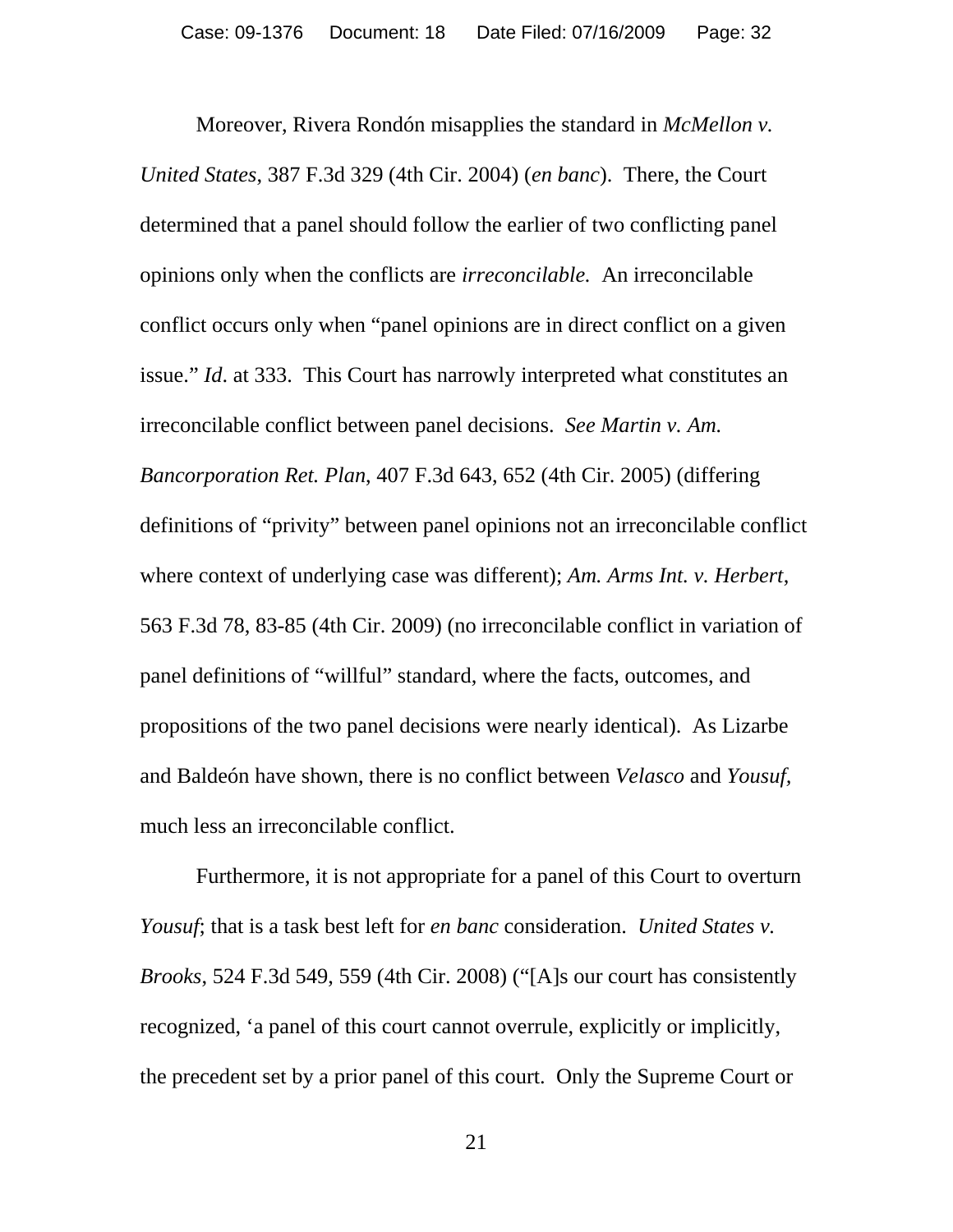this court sitting *en banc* can do that.'") This is true especially because the *Yousuf* Court was unanimous on the essential holding that individuals may not claim immunity under the FSIA, and the defendant in that action requested and was denied *en banc* review by the Fourth Circuit.

Accordingly, the district court properly applied *Yousuf*'s holding that "based on the language and structure of the statute . . . the FSIA does not apply to individual foreign government agents" and held that Rivera Rondón cannot claim FSIA immunity from suit. Mem. Op. at 13-14, Apx 234-35 (citing *Yousuf*, 552 F.3d at 381).

#### **2. The FSIA does not shield former foreign government officials from suit.**

Relying on *Dole Food Co. v. Patrickson,* 538 U.S. 468 (2003), the *Yousuf* Court concluded that a defendant's status as an "agency or instrumentality of a foreign state" must be determined at the time the complaint is filed rather than when the underlying conduct occurred. Even if an individual foreign official could be an "agency or instrumentality under the FSIA," the FSIA does not shield *former* government officials from suit. 552 F.3d at 383.As the Court explained, the FSIA was meant to give foreign states "some *present* protection from the inconvenience of suit as a gesture of comity," not to immunize an individual permanently based on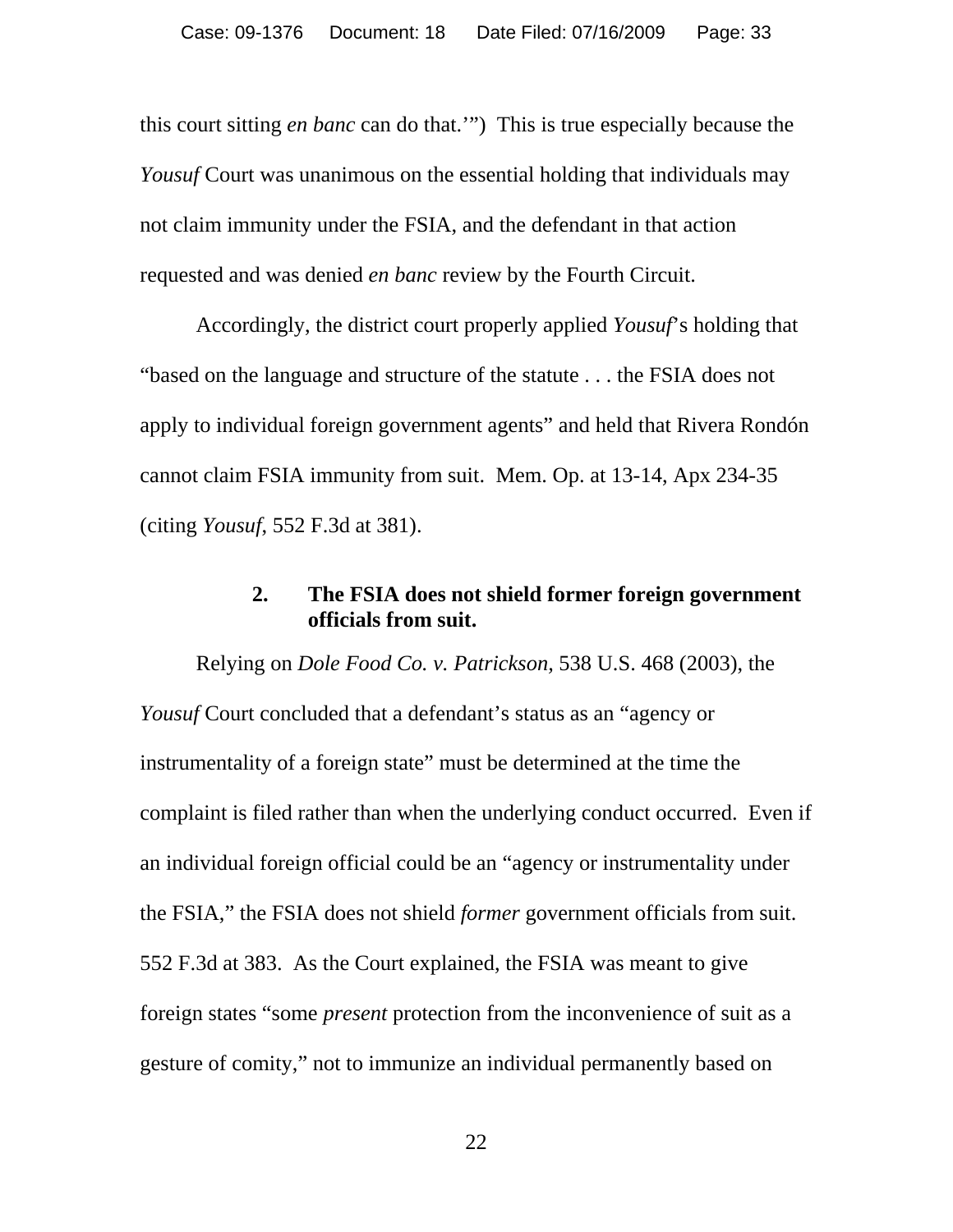official status at the time of the conduct on which the claim is based. *Id*. (quoting *Republic of Austria v. Altmann*, 541 U.S. 677, 696 (2004)) (emphasis in original).

Rivera Rondón does not dispute the fact that he ceased to be an officer of the Peruvian military some fifteen years before the commencement of this action. Compl. ¶ 7, Apx 12. The district court correctly followed *Yousuf* in holding that even if the FSIA applies to individuals, it does not apply to one who was not "functioning in that capacity at the time suit was filed." Mem. Op. at 14, Apx 235 (citing *Yousuf,* 552 F.3d at 383); *see also Dole Food,*  538 U.S. at 478.

In *Dole Food*, the Supreme Court held that immunity under the FSIA is available only to defendants who are agents or instrumentalities of a foreign state *at the time of suit.* The Court looked to the plain text of § 1603(b) of the FSIA and held that its use of the present tense requires that instrumentality status "be determined at the time suit is filed." *Id.* at 478. The Court also relied on the "longstanding principle that 'the jurisdiction of the Court depends on the state of things at the time of the action brought. '" *Id.* (internal citations omitted).

Thus, "the legal concept of sovereign immunity, as traditionally applied, is about a defendant's *status* at the time of suit, not about a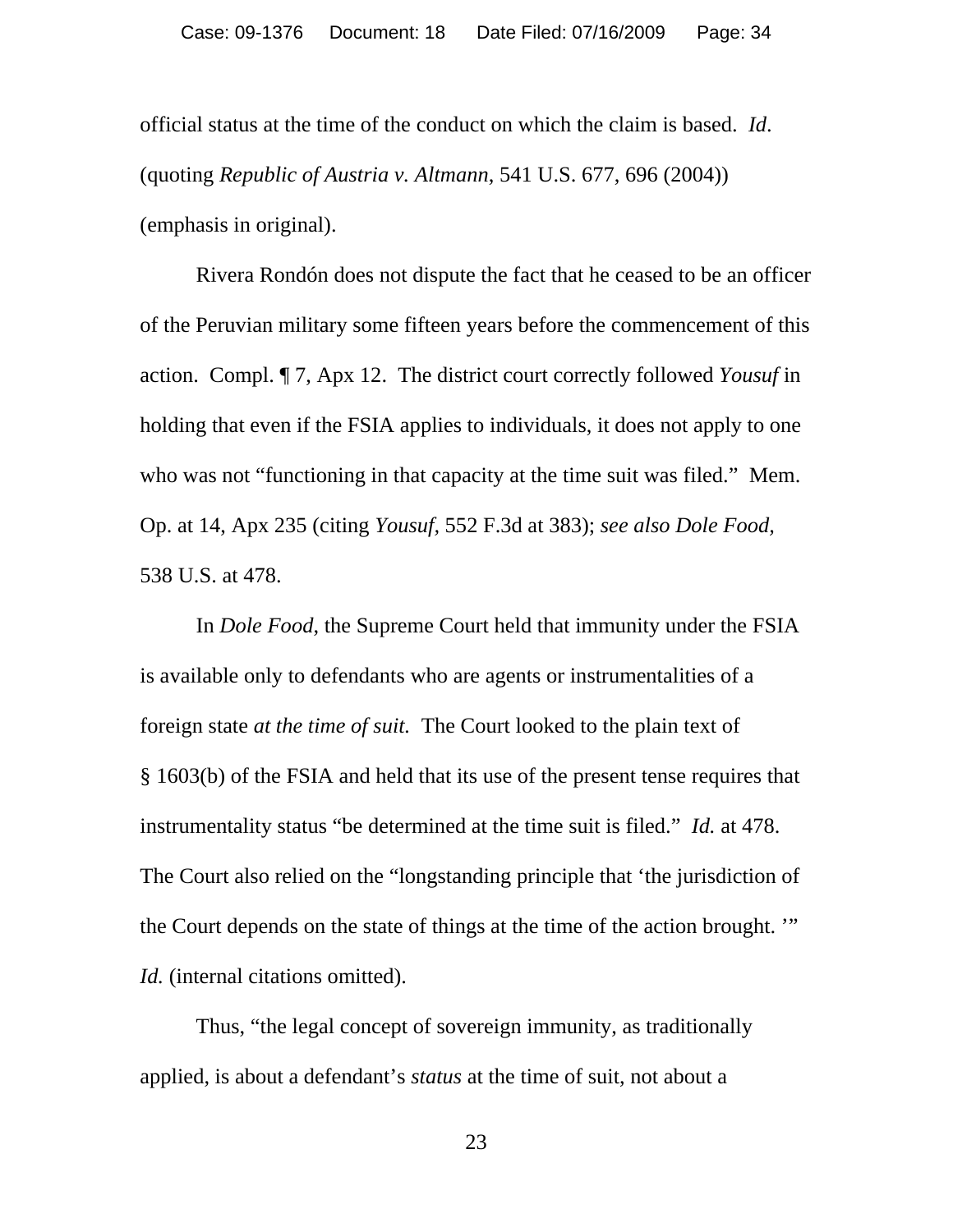defendant's *conduct* before the suit." *Altmann*, 541 U.S. at 708 (Breyer, J., concurring) (citing *Ex-King Farouk of Egypt v. Christian Dior*, 84 Clunet 717, 24 I.L.R. 228, 229 (CA Paris 1957) ("Thus King Farouk's sovereign status permitted him to ignore Christian Dior's payment demand for 11 'frocks and coats' bought (while king) for his wife; but once the king lost his royal status, Christian Dior could sue and collect (for clothes sold *before* the abdication)") (emphasis in original)); *see also Abrams v. Société Nationale des Chemins de Fer Français*, 389 F.3d 61, 64 (2d Cir. 2004) (applying *Dole Food* and *Altmann* to hold that the FSIA immunized a railroad owned by the French government at the time of suit, even though it had been privately owned at the time of the allegedly wrongful conduct). Because Rivera Rondón was not an official of Peru at the time of the filing of this suit, FSIA immunity is unavailable to him.

Rivera Rondón's attempt to circumvent this Court's holding in *Yousuf*, based on an inconsistent district court decision from another circuit, *In re Terrorist Attacks on Sept. 11, 2001*, 349 F. Supp. 2d 765, 789 (S.D.N.Y. 2005), and on dicta in *Belhas v. Ya'alon*, 515 F.3d 1279, 1285- 1286 (D.C. Cir. 2008), makes no sense. $8$ 

-

<sup>8</sup> Appellant also relies on *USX Corp. v. Adriatic Ins. Co.*, 345 F.3d 190 (3d Cir. 2003), but this case has nothing to do with the applicability of the FSIA to former government officials. *USX Corp.* addressed the application of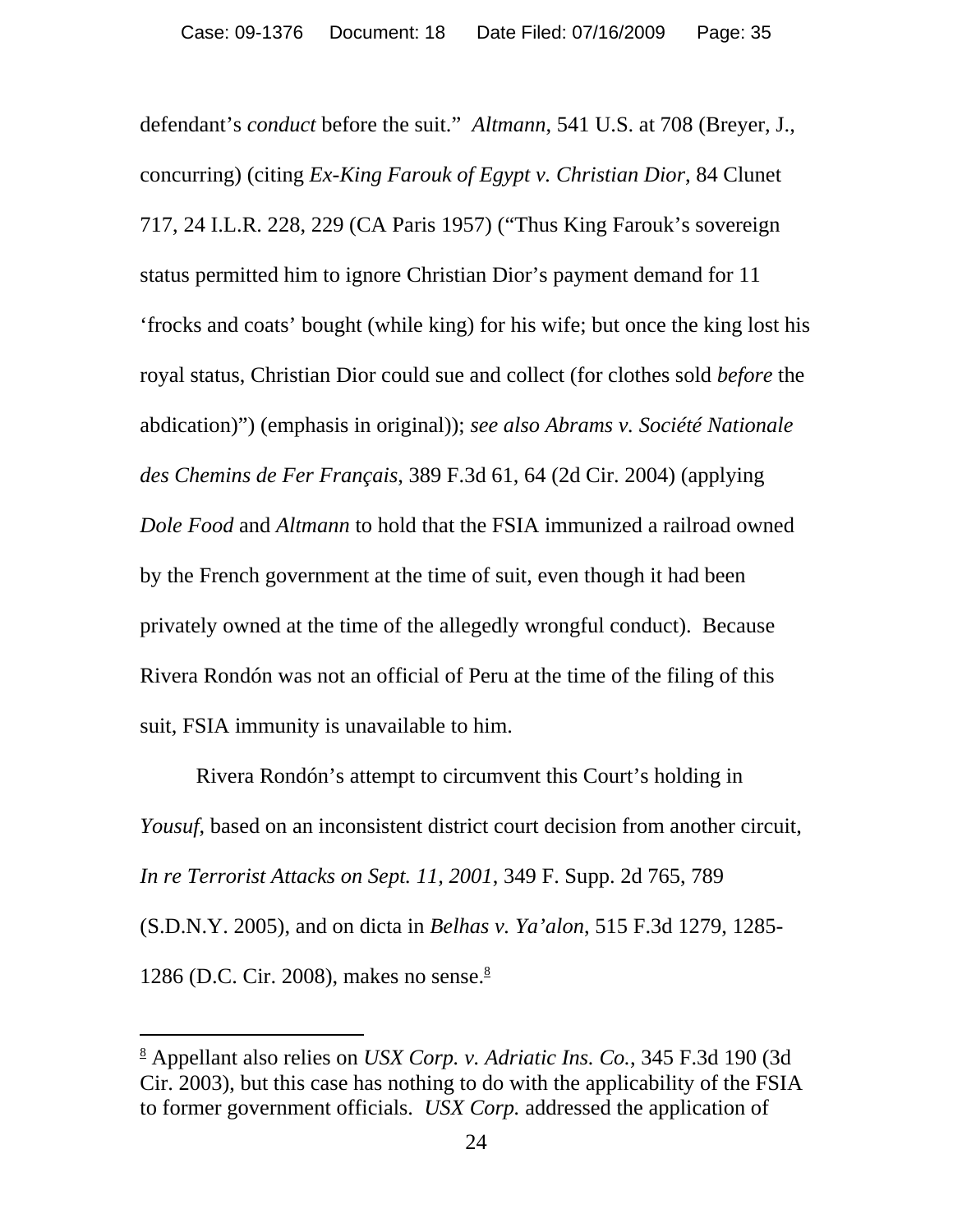*In re Terrorist Attacks* ignored the principle in *Dole Food*, 538 U.S. at 478, that the Court's jurisdiction depends on the state of things at the time the action was brought. In addition, the district court in that case failed to address the substantial body of judicial decisions holding *former* foreign government officials liable for acts of torture and extrajudicial killing. *See, e.g., Filártiga v. Peña-Irala*, 630 F.2d 876 (2d Cir. 1980) (former Paraguayan police official liable for torture); *Xuncax v. Gramajo*, 886 F. Supp. 162 (D. Mass. 1995) (former Guatemalan general held liable for torture and rape of American nun); *Cabello Barrueto v. Fernandez-Larios*, 205 F. Supp. 2d 1325 (S.D. Fla. 2002), *aff'd*, 402 F.3d 1148 (11th Cir. 2005) (former Chilean army officer found liable for torture and extrajudicial killing); *Arce v. Garcia*, 434 F.3d 1254 (11th Cir. 2006) (two former El Salvadoran generals liable for torture); *Jean v. Dorélien*, 431 F.3d 776 (11th Cir. 2005) (former Haitian army colonel held liable for torture and summary execution).

Furthermore, the *Yousuf* Court's application of *Dole Food* to decide that FSIA immunity does not apply to former officials of a foreign state is

-

<sup>§ 1603(</sup>b) to an insurance company, not to former officials. *Id.* at 204. Moreover, the temporal question before the *USX Corp.* court was whether a defective jurisdictional claim could be cured at the trial or appellate levels. *Id.*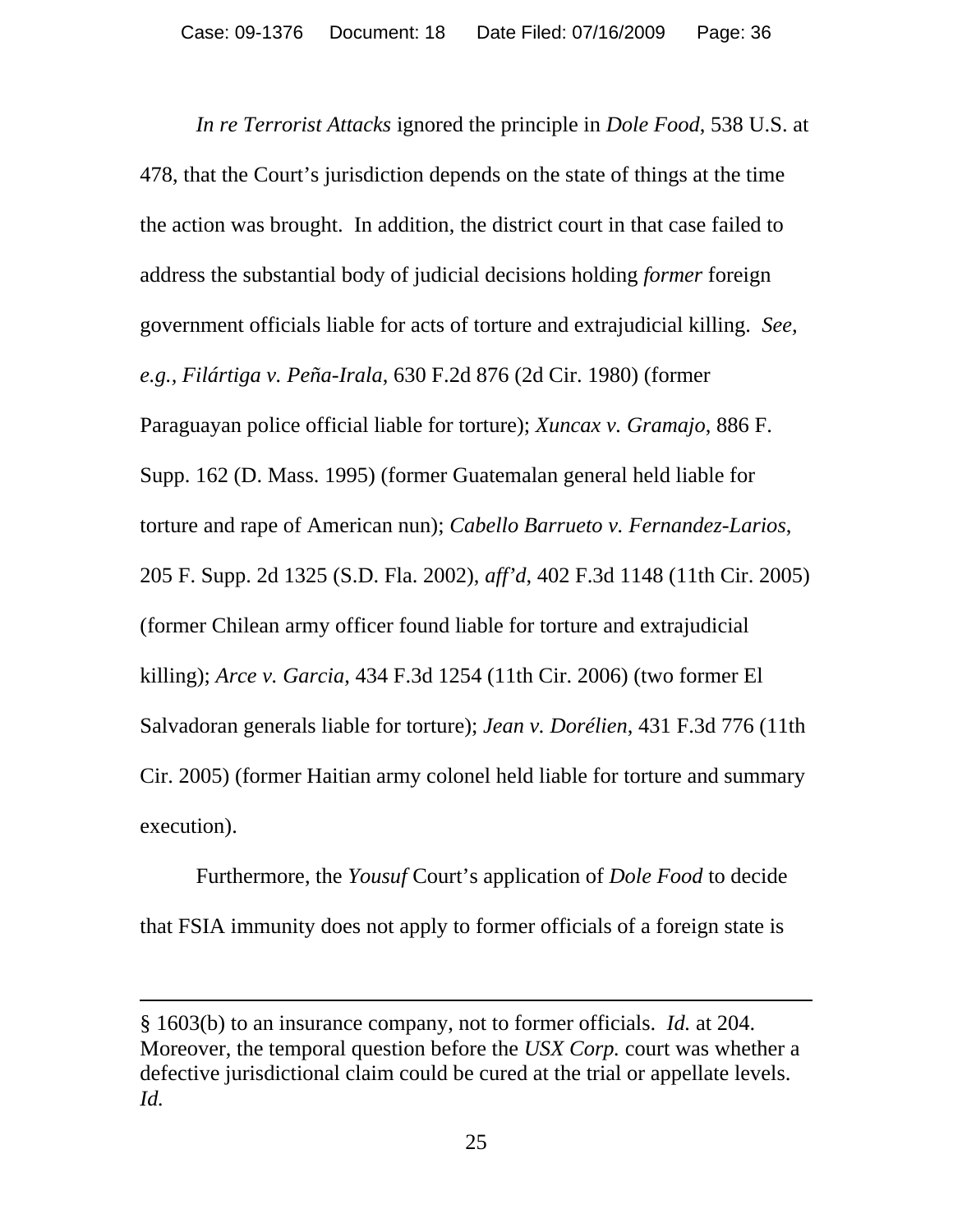fully consistent with the principles of comity that underlie sovereign immunity. The purpose of foreign sovereign immunity is to protect international relations between the United States and foreign sovereigns by providing foreign states some present protection from the inconvenience of suit. *Yousuf,* 552 F.3d at 383 (citing *Altmann*, 541 U.S. at 696). As a principle of comity between acting governments, sovereign immunity is designed to protect current governments and their treasuries, not to guarantee former officials blanket immunity in perpetuity. *See Altmann*, 541 U.S. at 696 (noting that "the principal purpose of foreign sovereign immunity has never been to permit foreign states and their instrumentalities to shape their conduct in reliance on the promise of future immunity from suit in United States courts. Rather, such immunity reflects current political realities and relationships . . . .").

Rivera Rondón mischaracterizes the *Yousuf* analysis of *Dole Food* as dicta that is "not essential to the holding," reasoning that the holding is limited to the unavailability of FSIA immunity to individuals. Appellant Br. at 36. He is plainly incorrect.<sup>2</sup> The Court's reliance on *Dole Food* to decide

 $\overline{a}$ 

<sup>9</sup> In *Matar v. Dichter*, the court erroneously characterized the *Yousuf* Court's analysis of *Dole Food* as dicta. 563 F.3d 9, 13 n.5 (2d Cir. 2009). This characterization is particularly unpersuasive because the court provides no reasoning for its erroneous assertion that the holding in *Yousuf* is dicta.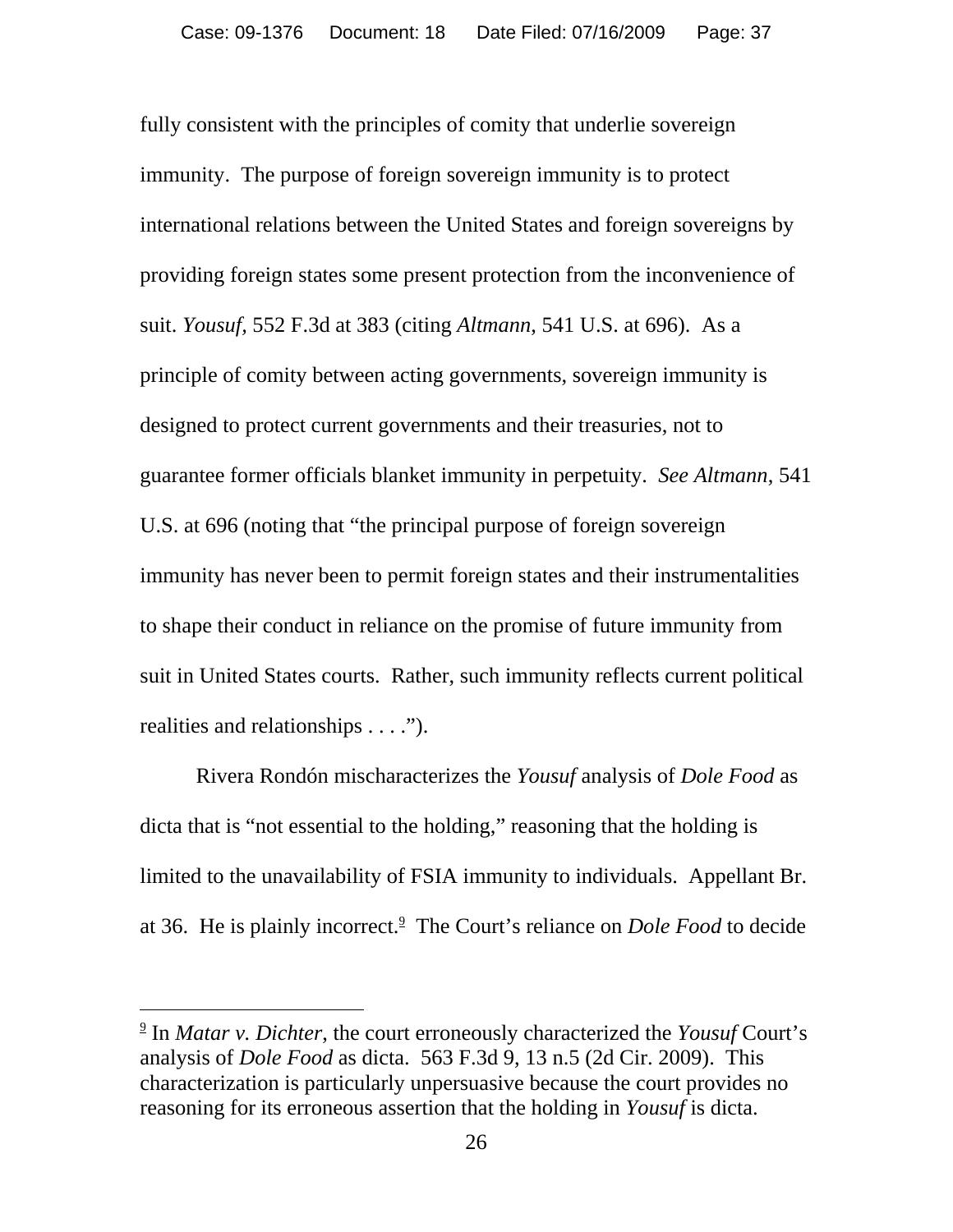that a former government official is not entitled to FSIA immunity falls squarely within the definition of an alternative holding: an independent and separate reason for a decision.

Rivera Rondón ignores the Supreme Court precedent recognizing

alternative holdings as binding precedent, rather than as dicta,  $\frac{10}{10}$  as well as

the decisions of this Court that have followed that precedent. $\frac{11}{11}$  Instead, he

contends the Court should apply *Karsten v. Kaiser Found. Health Plan*, 36

F.3d 8 (4th Cir. 1994), and its progeny. *Karsten* explained that where

*procedural* considerations are sufficient for a holding, "any treatment *of the* 

*matter on its merits* would be nothing more than pure *dicta*." *Id.* at 11.

-

<sup>11</sup> *United States v. Cook*, No. 99-6700, No. 99-6873, 1999 U.S. App. LEXIS 34248, at \*6 (4th Cir. Dec. 29, 1999) ("Rulings on alternative bases are precedent rather than *dicta*"); *United States v. Fulks*, 454 F.3d 410, 435 (4th Cir. 2006) (citing *MacDonald v. County of Yolo*, 477 U.S. at 346 n.4, for the proposition that alternative holdings are not dicta).

Moreover, the *Matar* court explicitly declined to decide the question of whether the FSIA applies to former officials or not. *Id*. at 13.

 $10$  The Supreme Court has long held that "where there are two grounds, upon either of which an appellate court may rest its decision, and it adopts both, the ruling on neither is *obiter* [*dicta*], but each is the judgment of the court and of equal validity with the other." *United States v. Title Ins. & Trust Co.*, 265 U.S. 472, 485-486 (1924) (internal quotation marks omitted); *see also Richmond Screw Anchor Co. v. United States*, 275 U.S. 331, 340 (1928) ("It does not make a reason given for a conclusion in a case *obiter dictum* that it is only one of two reasons for the same conclusion."); *MacDonald v. County of Yolo*, 477 U.S. 340, 346 (1986) ("since the Superior Court did not rest its holding on only one of its two stated reasons, it is appropriate to treat them as alternative bases of decision.").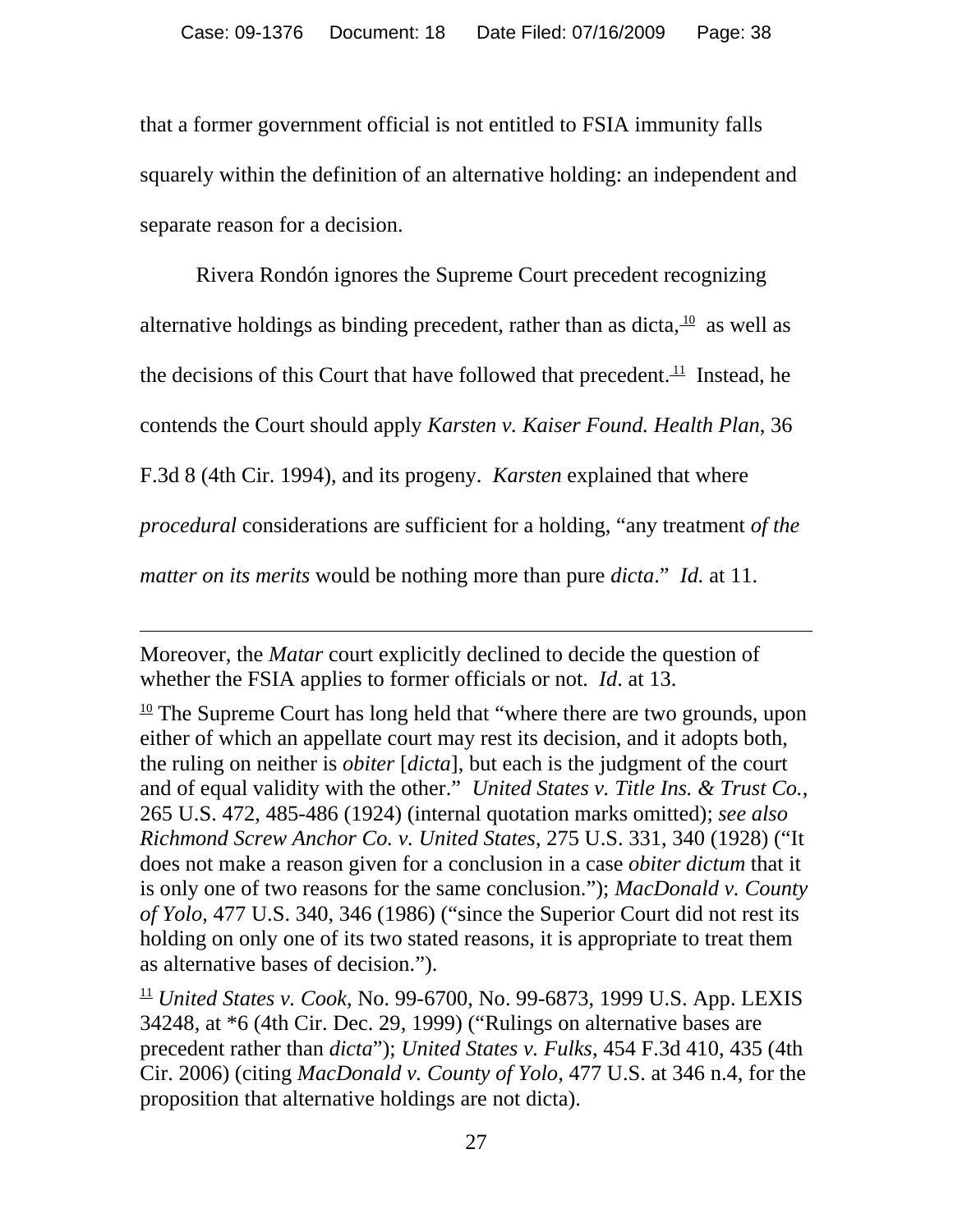Under *Karsten*, where a claim is *procedurally* barred, the court should decline to address the *merits* of the case.<sup>12</sup> *Yousuf* held that the immunity claim was procedurally barred on two alternative grounds and did not reach the merits of the case. *Karsten* is of no help to Rivera Rondón here.

In sum, because Rivera Rondón had long ceased to be an official in the Peruvian military when this action commenced, he is not entitled to protection under the FSIA.

## **3. Congress did not intend the FSIA to bar TVPA claims against former foreign officials responsible for gross human rights violations**.

Rivera Rondón's proposed construction of the FSIA contradicts the Congressional intent behind the TVPA and would eviscerate the statute. He advocates recognizing immunity of former foreign officials in a broad class of cases where none of the narrow exceptions to the FSIA applies. The vast majority of the victims and survivors of atrocities, for whom Congress intended to offer redress under the TVPA, would be denied access to the courts if sovereign immunity were to extend to former foreign officials who commit crimes falling outside the scope of their legal authority.

-

<sup>12</sup> *See Shafer v. Preston Mem. Hosp. Corp.*, 107 F.3d 274, 281 (4th Cir. 1997) (relying on *Karsten* to decline to reach the merits of the case given its procedurally-based holding); *Matthews v. Evatt*, 105 F.3d 907, 910 (4th Cir. 1997) (same).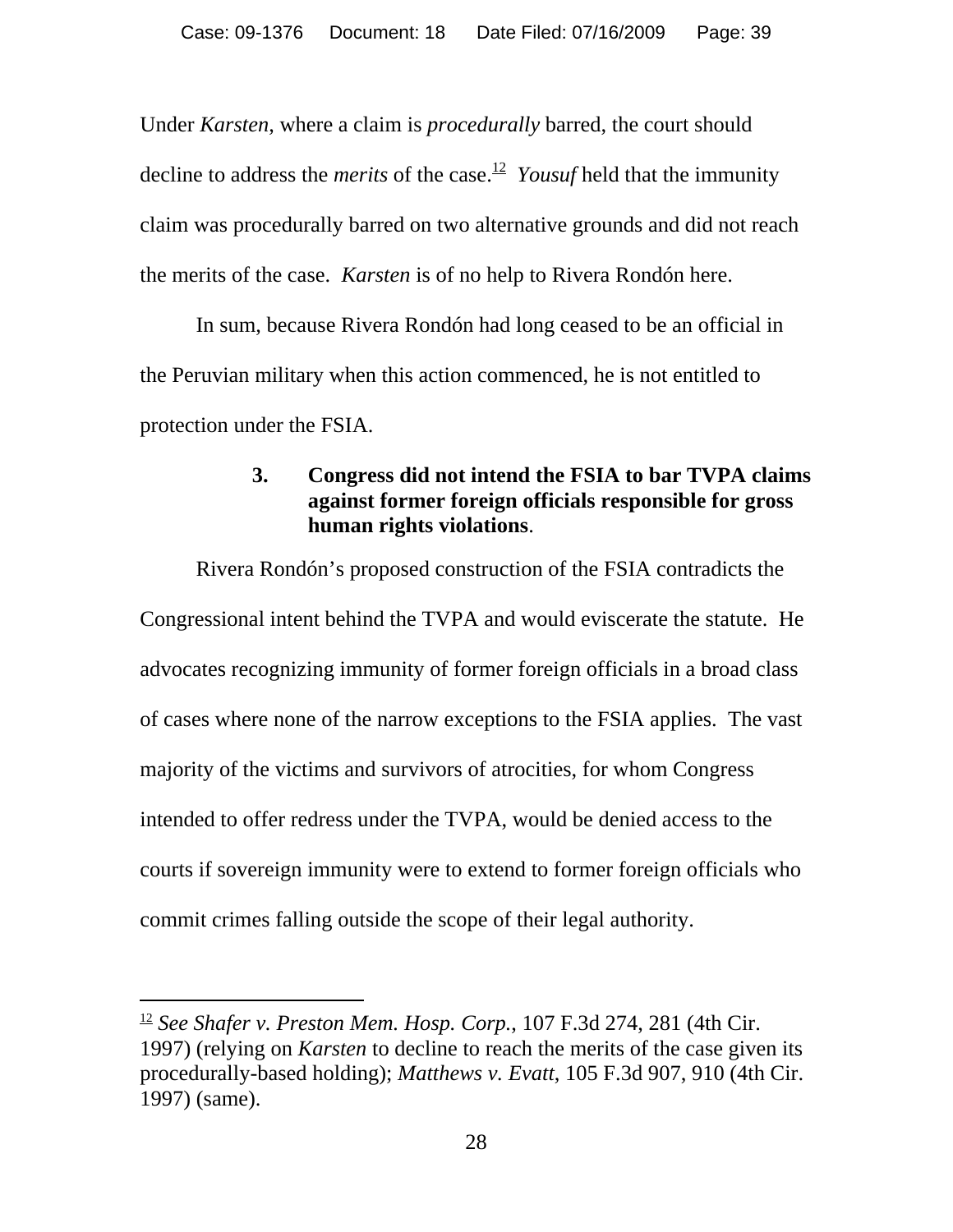Such a reading of the FSIA would violate two cardinal rules of statutory construction. First, as this Court stated in *Anderson v. Fed. Deposit Ins. Corp.*, 918 F.2d 1139, 1143 (4th Cir. 1990), "a court should, if possible, construe statutes harmoniously." The later statute should be given precedence over the earlier statue because it is the later expression of the legislature. *Id.* at n.4. Second, "where there is no clear intention otherwise, a specific statute will not be controlled or nullified by a general one." *S.C. Dept. of Health & Envtl. Control v. Commerce & Indus. Ins. Co.*, 372 F.3d 245, 258 (4th Cir. 2004). In the event of conflict or ambiguity, the more specific statute should be given precedence over a general one. *See, e.g., United States v. Roper*, 462 F.3d 336, 340 (4th Cir. 2006).

Congress enacted the TVPA in March 1992, 16 years after the FSIA. Because the later-enacted TVPA addresses a far narrower set of circumstances than the FSIA, the FSIA should not be read to preclude TVPA suits against former foreign government officials for acts falling within the TVPA's scope.

Moreover, the legislative history of the TVPA leaves no doubt that Congress did not intend for FSIA immunity to extend to former officials who tortured or killed under color of law. The principal aim of the TVPA was to codify the Second Circuit's decision in *Filártiga v. Peña-Irala*, 630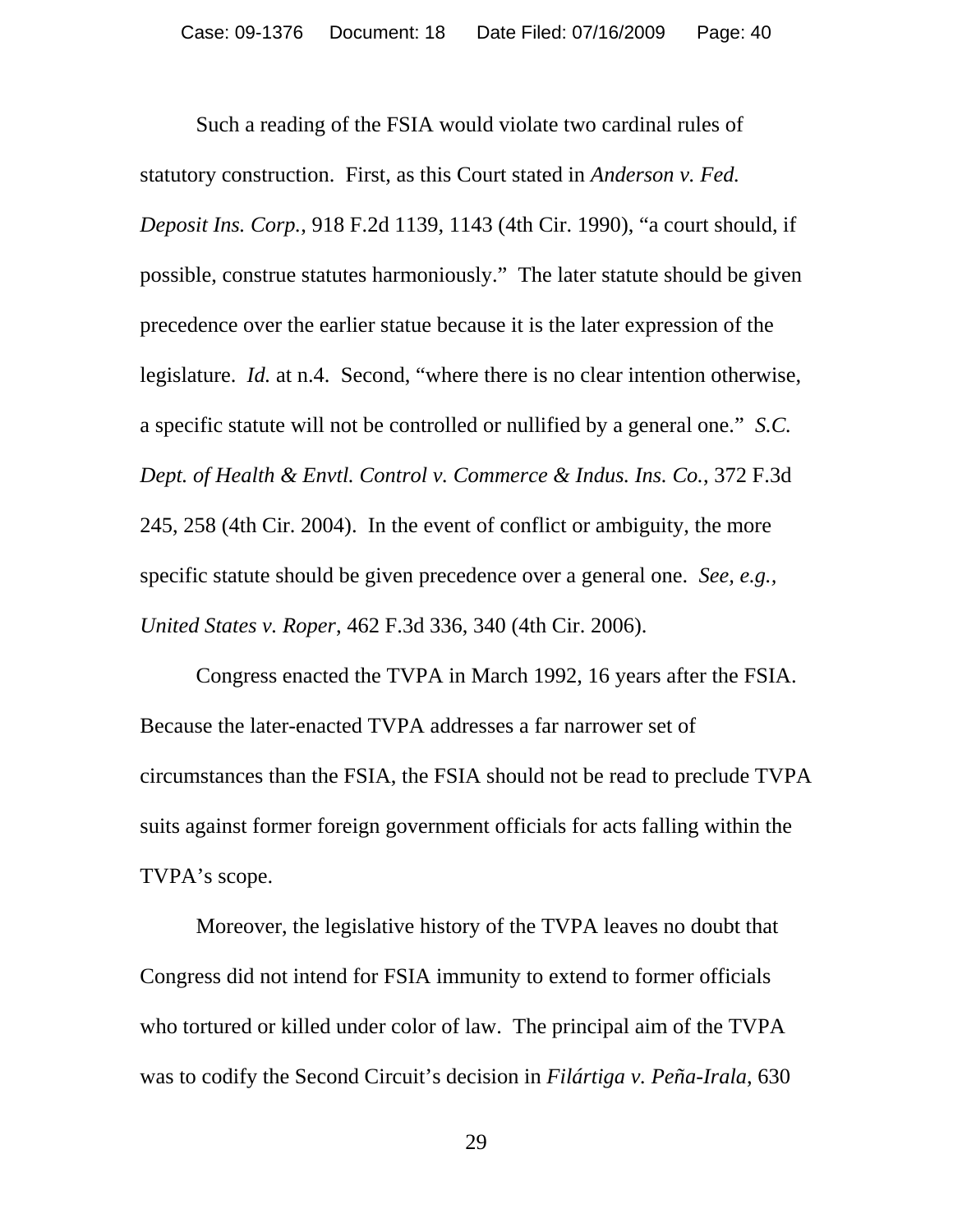F.2d 876 (2d Cir. 1980) by providing an explicit statutory basis for suit against those *former* officials of foreign governments who had committed acts of torture and extrajudicial killing under color of law and who are subject to personal jurisdiction in our courts. The TVPA put torturers "on notice that they . . . may be sued under the bill if they seek the protection of our shores." 137 Cong. Rec. H11244 (daily ed. Nov. 25, 1991) (statement of Rep. Mazzoli), Apx 364. Indeed, the Senate Report on the TVPA states that the FSIA provides no defense to an "an action taken under the TVPA against a former official" because "all states are officially opposed to torture and extrajudicial killing." S. Rep. No. 102-249 (1991), 1991 WL 258662, at \*8, Apx 382 [hereinafter "S. Rep."]

In enacting the TVPA, Congress made it clear that former government officials are not entitled to FSIA immunity from suit for their involvement in torture and extrajudicial killing. *See* S. Rep. at \*7-8, Apx 381-83; *see also*  H.R. Rep. No. 102-367 (1991), *reprinted in* 1992 U.S.C.C.A.N. 84, 87-88, 1991 WL 255964, at \*4, Apx 373 [hereinafter "H.R. Rep."] ("Only 'individuals,' not foreign states, can be sued under the bill."). Congress did not intend the TVPA to contravene the purpose of the FSIA, nor did it see the FSIA as a bar to suits under the TVPA:

> The legislation uses the term "individual" to make crystal clear that foreign states or their entities cannot be sued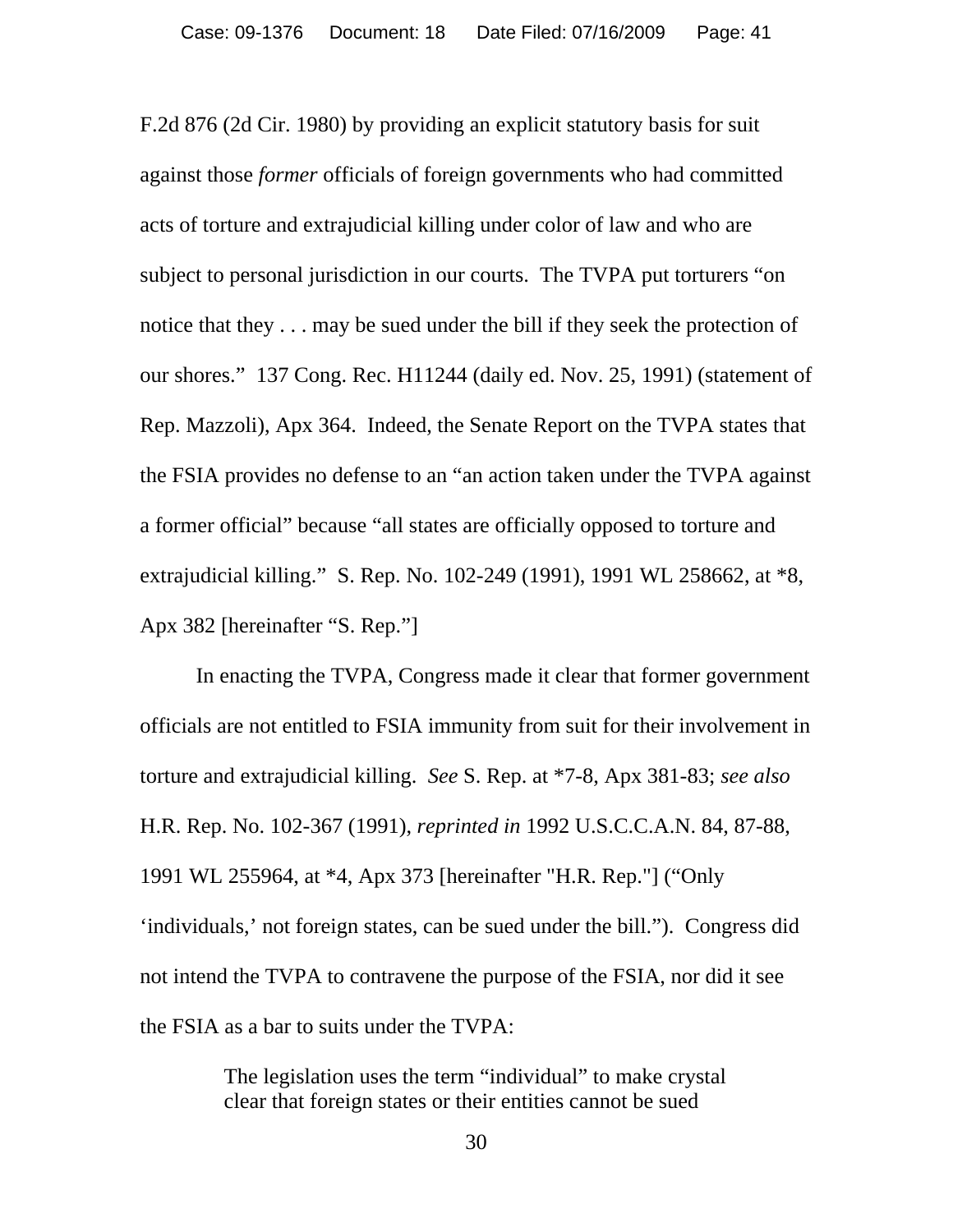under this bill under any circumstances: only individuals may be sued. Consequently, the TVPA is not meant to override the [FSIA] of 1976, which renders foreign governments immune from suits in U.S. courts, except in certain instances. . . . *[T]he committee does not intend these immunities [sovereign, diplomatic, and head of state] to provide former officials with a defense to a lawsuit brought under this legislation. . . . [T]he FSIA should normally provide no defense to an action taken under the TVPA against a former official.*

S. Rep. at \*7-8 (emphasis added), Apx 382; *see also* H.R. Rep. at \*5, Apx 374 ("[S]overeign immunity would not generally be an available defense" to a claim brought under the TVPA.).

Congress took the view that torture and extrajudicial killing cannot be within the scope of a foreign official's lawful authority. S. Rep. at \*8, Apx 382. This is because both crimes "violate standards accepted by virtually every nation. This universal consensus condemning these practices has assumed the status of customary international law." *Id*. at \*3, Apx 379.

In *Sosa v. Alvarez-Machain*, 542 U.S. 692 (2004), the Supreme Court meticulously confirmed that the TVPA provided "a clear mandate . . . that establish[es] an unambiguous and modern basis for federal claims for torture and extrajudicial killing." *Id*. at 728 (internal quotation marks omitted).

Accepting Rivera Rondón's flawed interpretation of the FSIA would mean that in order to bring a case under the TVPA, one of the narrow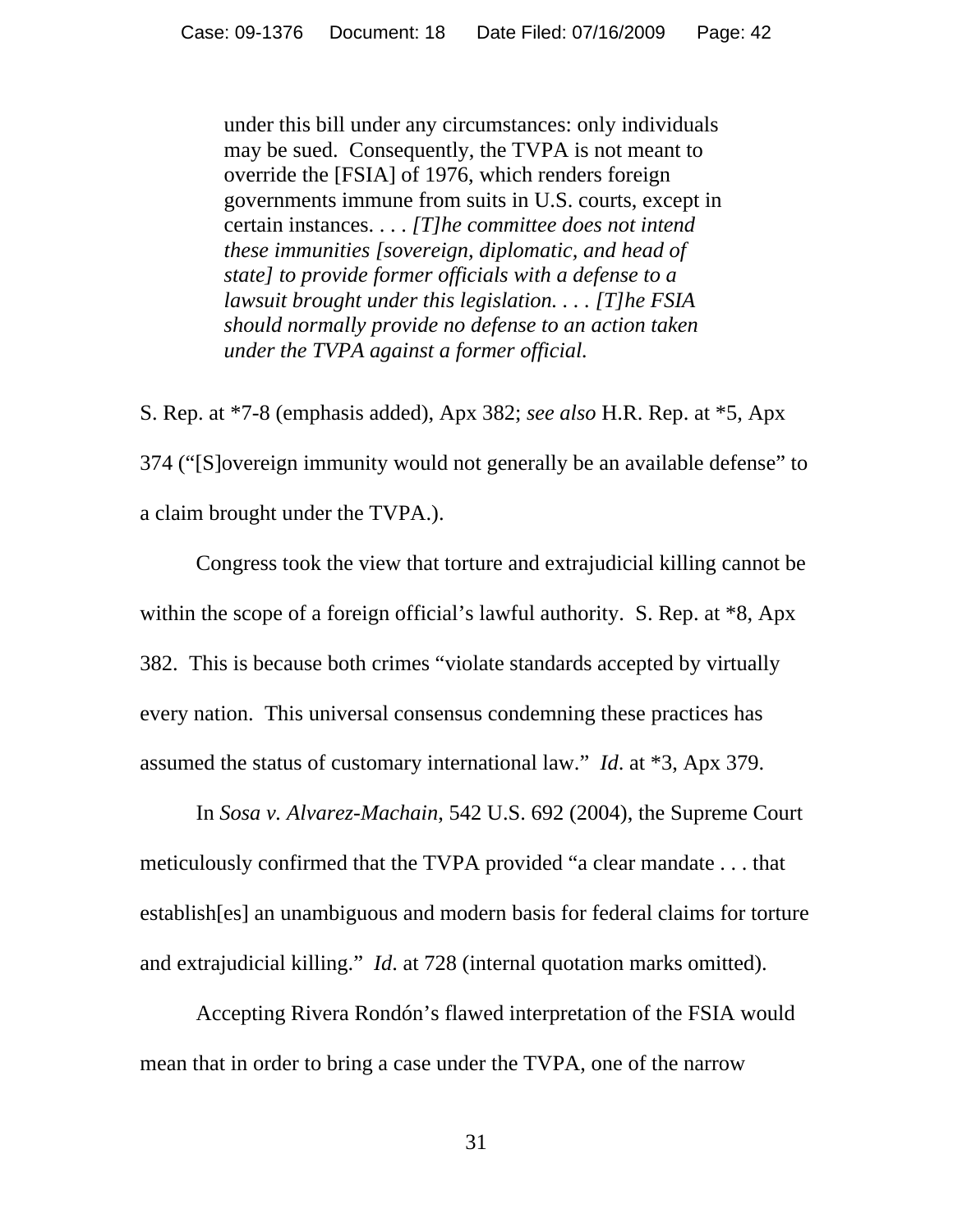enumerated exceptions to the FSIA must apply. In this scenario, the vast majority of victims to whom Congress intended to offer redress would lose TVPA access to the courts.

The TVPA is limited to cases of torture and extrajudicial killing. 28 U.S.C. § 1350 note. Most of the FSIA exceptions—such as waiver,  $\frac{13}{2}$ commercial activity, enforcement of certain property rights, enforcement of arbitration agreements, enforcement of maritime liens, or foreclosure of mortgages—have no application at all. *See* 28 U.S.C. §§ 1605(a)(1), (a)(2), (a)(3), (a)(4) and (a)(6);  $\S\S1605(b)$ -(d). Similarly, the exception for actions "for personal injury or death, or damage to or loss of property, *occurring in the United States*," 28 U.S.C. § 1605(a)(5) (emphasis added), does not apply because Congress explicitly intended the TVPA to apply to conduct *outside* the United States. S. Rep. at \*3-4, Apx 379. The exception to immunity for abuses committed by state sponsors of terrorism would be available only to a very limited number of potential plaintiffs, none of whom include victims

l

 $13$  Very few human rights cases have involved a waiver of immunity since such a waiver is unlikely absent regime change. *See, e.g., Paul v. Avril*, 812 F. Supp. 207, 210 (S.D. Fla. 1993) (Haiti's first democratically-elected government waived immunity for the former dictator Prosper Avril); *Hilao v. Estate of Marcos*, 25 F.3d 1467, 1472 (9th Cir. 1994); *Trajano v. Marcos* (*In re Estate of Ferdinand Marcos, Human Rights Litigation*), 978 F.2d 493 (9th Cir. 1992) (successor government of Corazon Aquino formally waived immunity of the family of former Filipino President Marcos).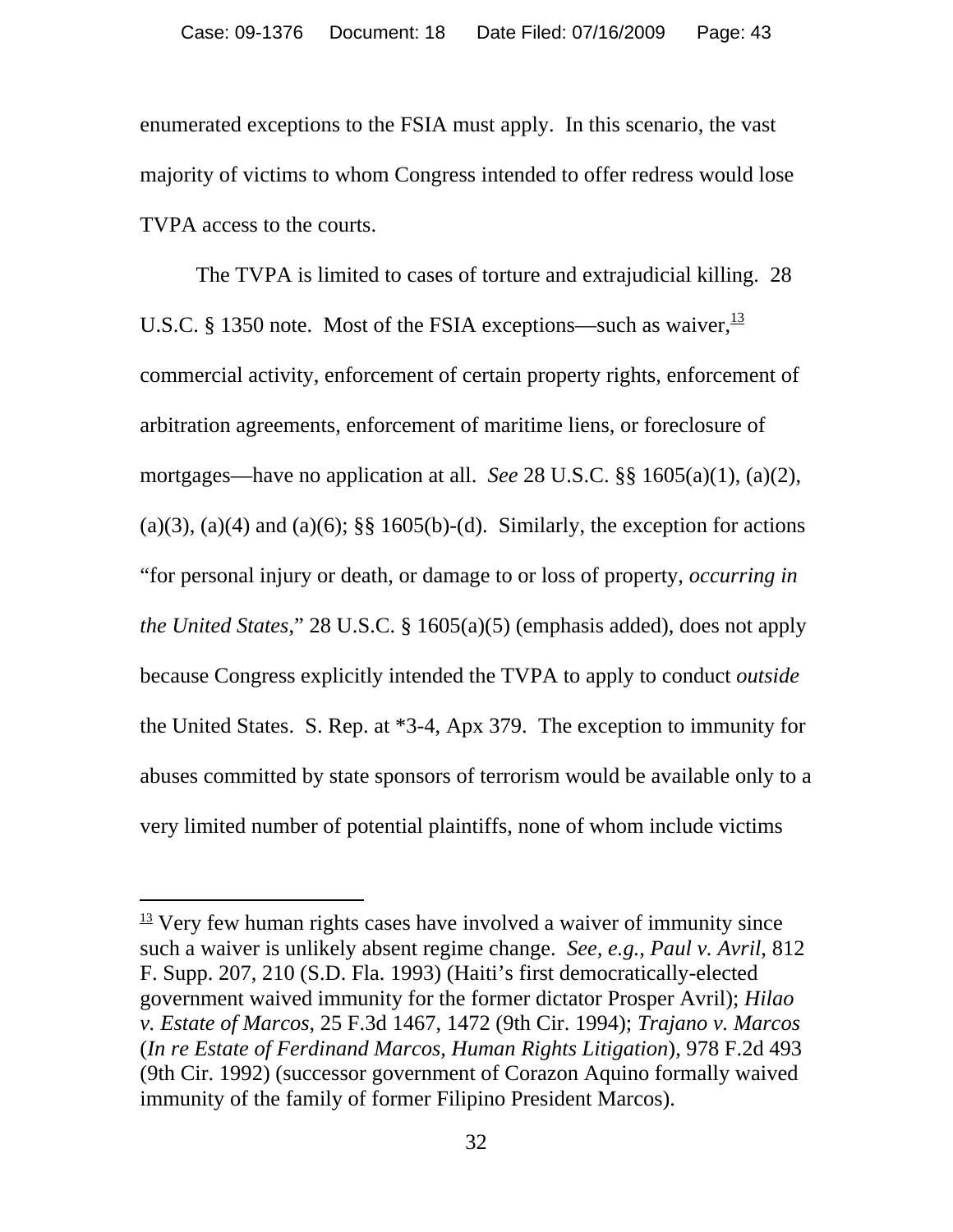covered by the TVPA. 28 U.S.C. § 1605(a)(7).<sup>14</sup> If TVPA plaintiffs were permitted to sue former foreign officials only upon a showing that one of the enumerated exceptions to immunity under the FSIA applies, the TVPA would be rendered meaningless.

# **B. FSIA Immunity From Suit Does Not Extend to Actions That Exceed The Scope of Lawful, Official Authority.**

This Court may affirm the district court's holding *without* reaching the question of whether (1) an individual, or (2) a former official who acted within his lawful, official authority, is entitled to FSIA immunity. Rivera Rondón erroneously argues that he is immune from suit under the FSIA because he purportedly acted within his lawful, official authority on behalf of a foreign state. Appellant Br. at 15. But Judge Messitte's factual findings establish that Rivera Rondón was not acting within the scope of his lawful, official authority during the Accomarca Massacre. Peru's unequivocal statement that Rivera Rondón's acts were unauthorized and illegal provides further support for the district court's holding that Rivera Rondón is not immune under the FSIA.

l

 $\frac{14}{14}$  Only four governments are designated by the State Department as state sponsors of terrorism—Cuba, Iran, Sudan and Syria. *See* U.S. Department of State, *State Sponsors of Terrorism*, *available at* http://www.state.gov/s/ct/c14151.htm, Apx 391. Moreover, as noted above, Congress excluded claims against foreign states from the scope of the TVPA.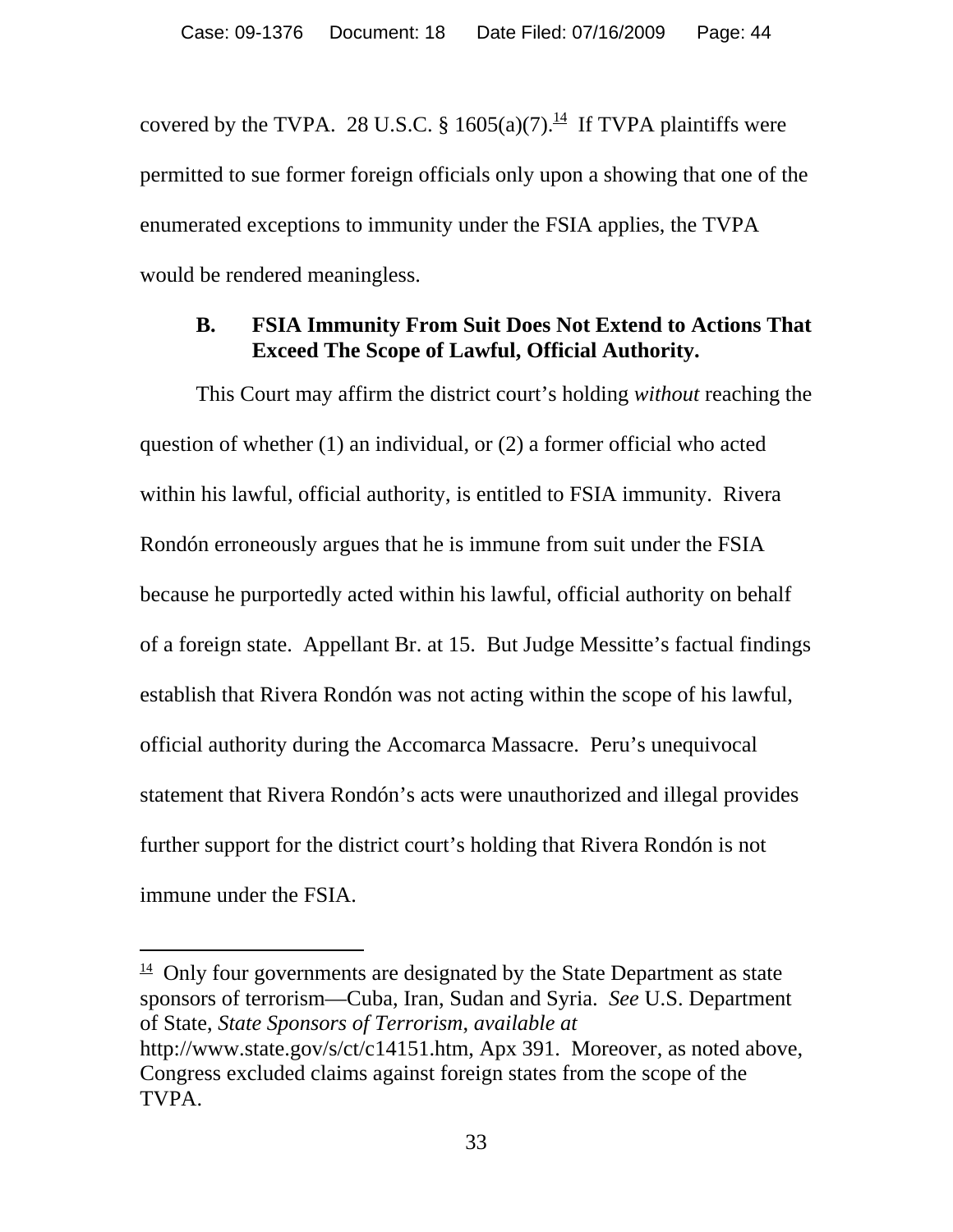Even if the FSIA applied to individual foreign government officials, this Court has clearly stated that "[t]he FSIA . . . does *not* immunize an official who acts *beyond* the scope of his authority." *Velasco*, 370 F.3d at 399 (emphasis added). Rivera Rondón is not immune for the acts he committed that were illegal under Peruvian law. *See Chuidian*, 912 F.2d at 1106 (quoting *Larson v. Domestic and Foreign Commerce Corp.*, 337 U.S. 682, 689 (1949)) ("'[W]here the officer's powers are limited by statute, his actions beyond those limitations are considered individual and not sovereign action.'"). No immunity attaches under the FSIA for acts that could not have been legally authorized by the Peruvian government.<sup>15</sup>

Even courts that interpret the FSIA to apply to individuals have distinguished between acts taken in an official capacity, and acts "beyond the scope of…authority" for which there is no applicable immunity. *See* 

 $\overline{a}$ 

<sup>15</sup> *See Trajano*, 978 F.2d at 498 (the acts of torture and the extrajudicial killing of Trajano's son "[could not] have been taken within any official mandate and therefore cannot have been acts of an agent or instrumentality of a foreign state within the meaning of the FSIA"); *Hilao*, 25 F.3d at 1472 ("acts of torture, execution, and disappearance were clearly acts outside of [the defendant's] authority as President"); *Jungquist v. Al Nahyan*, 115 F.3d 1020, 1028 (D.C. Cir. 1997) (finding that although the defendant might have been authorized to make payments, he could not have been authorized to make bribes).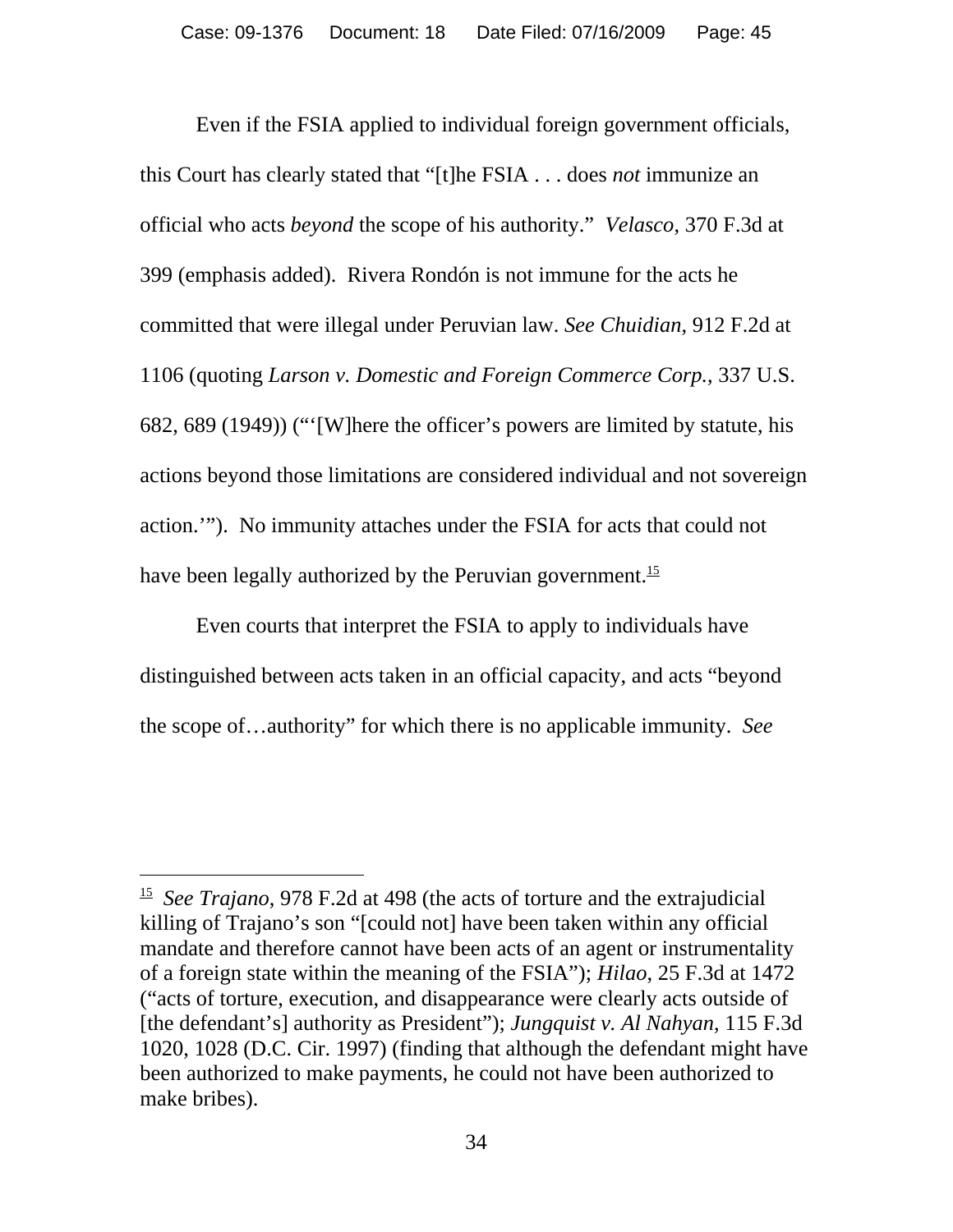*Chuidian, 912 F.2d at 1106;<sup>16</sup> <i>Byrd v. Corporación Forestal e Indus. de Olancho S.A.*, 182 F.3d 380, 388-389 (5th Cir. 1999) ("The FSIA's protections cease, however, when the individual officer acts beyond his official capacity."). In *Jungquist v. Al Nahyan*, the D.C. Circuit offered a two-part analysis for the inquiry as to whether an act falls within an official's lawful authority: first, the court "focus[es] on the nature of the individual's alleged actions," and then it inquires "whether the [official] was authorized in his official capacity." 115 F.3d 1020, 1028 (D.C. Cir. 1997).

## **1. Rivera Rondón's actions violated Peruvian and international Law.**

The district court found that Rivera Rondón's actions as alleged violated Peruvian and international law. Rivera Rondón's conduct exceeded the powers granted to him by his government and violated customary international law, and therefore, there is no immunity for those acts. *See Xuncax,* 886 F. Supp. at 175-76 (FSIA inapplicable because acts of torture, summary execution, arbitrary detention, disappearances and cruel, inhuman or degrading treatment "exceed anything that might be considered to have been lawfully within the scope of [defendant's] official authority").

-

<sup>16</sup> Rivera Rondón describes *Chuidian* as the "seminal case on the [FSIA] issue," Appellant Br. at 12, and urges this Court to adopt the reasoning in *Chuidian. Id.* at 26.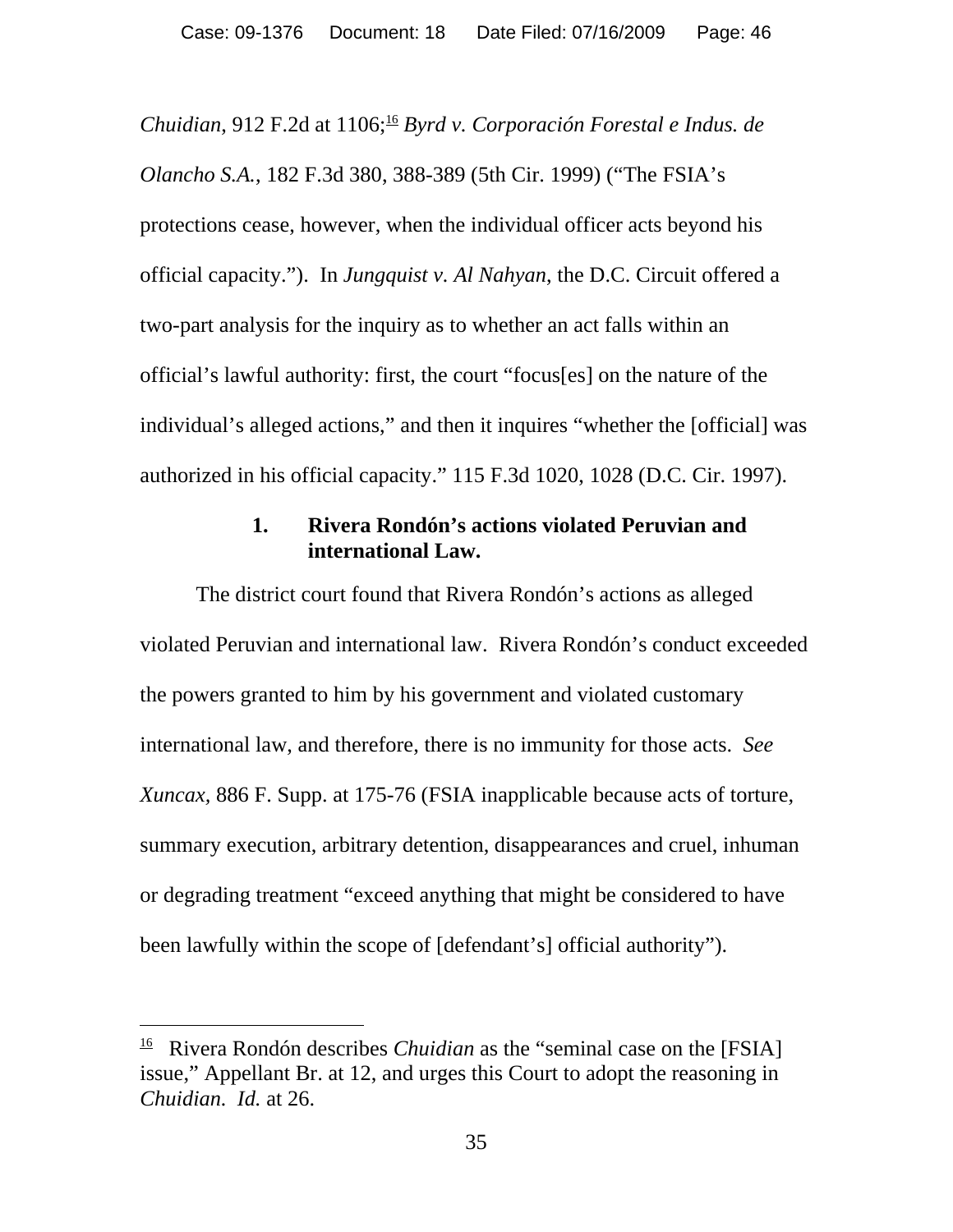The Complaint alleges actions by Rivera Rondón that violated Peruvian law. *See* Ninaquispe Decl. ¶¶ 8-9, Apx 261-62. The district court astutely noted that even within the context of armed conflict against terrorists, "vigorous actions taken pursuant to an official or military policy of relentless pursuit of terrorists do *not* automatically equate to the massacre of women and children, including infants, or the sexual abuse of the women, all matters alleged in the Complaint." Mem. Op. at 14-15, Apx 235-36 (emphasis added). The district court also found that "[a]ll the acts complained of here are illegal under Peruvian law." *Id*. at 26, Apx 247.

Rivera Rondón's unauthorized acts also violated international law.

The district court found that

-

the acts alleged in the Complaint violate universally agreed upon legal principles, involving, as they do, acts of torture, extrajudicial killing, and crimes against humanity. Such acts, committed in violation of the norms of customary international law, are not deemed official acts for the purposes of the acts of state doctrine.

*Id.* at 25, Apx 246.<sup>17</sup> Acts that violate established norms of international law are outside the scope of Rivera Rondón's lawful authority. *Cabiri v. Assasie-*

 $17$  Though he asserted the defense of Act of State in his motion to dismiss, Rivera Rondón has not raised the issue for this interlocutory appeal. His FSIA argument fails for the same reason that the Act of State doctrine is futile here—Rivera Rondón cannot show that his actions were taken on behalf of Peru and were within the scope of his lawful, official authority where, as explained below, Peru explicitly says otherwise.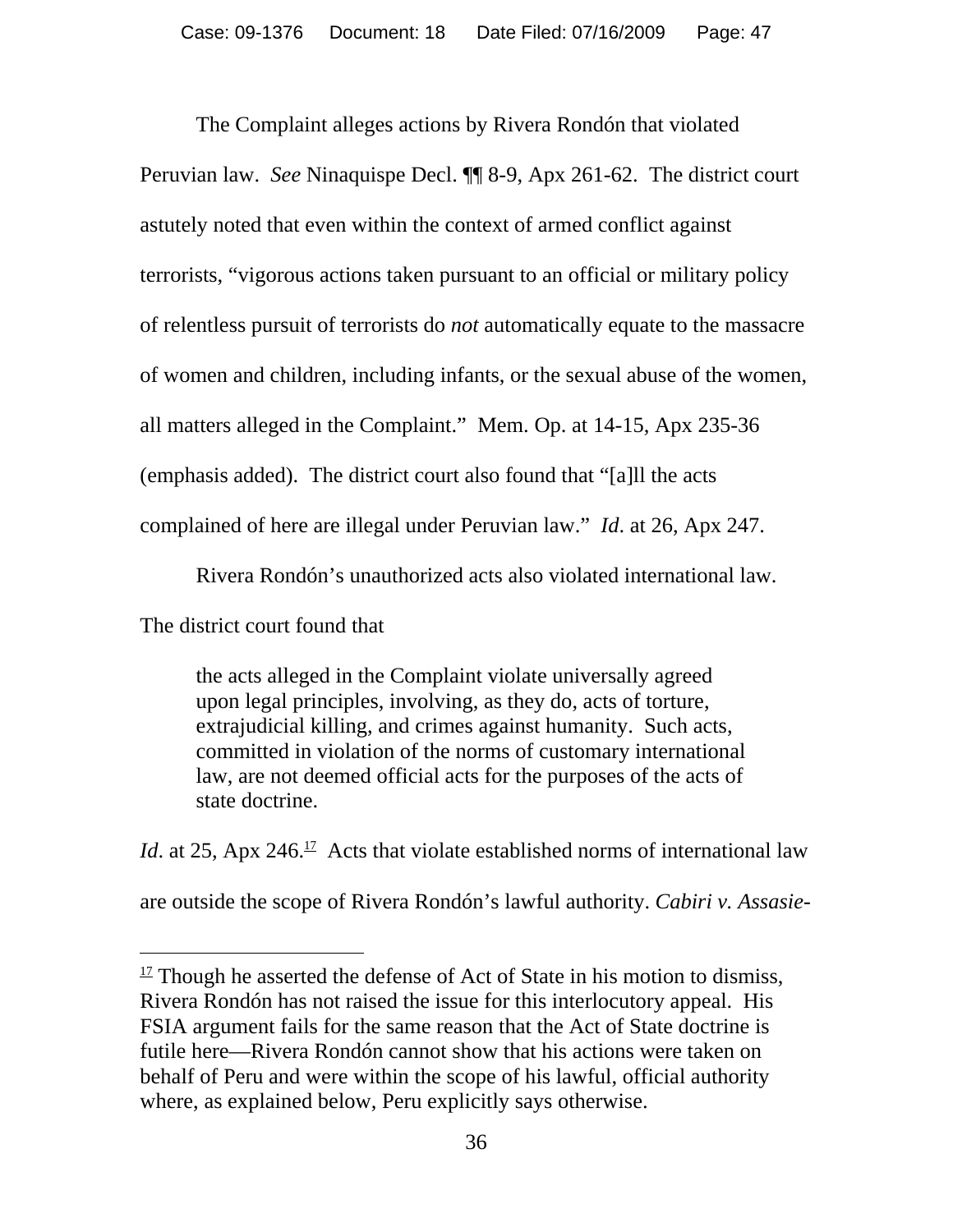*Gyimah*, 921 F. Supp. 1189, 1198 (S.D.N.Y. 1996) (citing *Filártiga*, 630 F.2d at 890) ("the defendant did not argue—'nor could he' argue—that torture fell within the scope of his authority because no government asserts a right to torture"); *Todd v. Panjaitan*, No. 92-12255, 1994 WL 827111 (D. Mass. Oct. 26, 1994) (judgment for \$14 million against an Indonesian general in suit by the mother of a man killed in a massacre by Indonesian troops in East Timor). The FSIA does not immunize defendants who commit severe human rights abuses in violation of international law. *Xuncax,* 886 F. Supp. at 175-76; *Letelier v. Republic of Chile*, 488 F. Supp. 665, 673 (D.D.C. 1980) (assassination is "clearly contrary to the precepts of humanity as recognized in both national and international law" and thus cannot be within an official's "discretionary" authority).

The acts related to the Accomarca Massacre that Lizarbe and Baldeón have alleged against Rivera Rondón unquestionably violate well-established norms of international law. United States courts have long recognized torture to be such a violation. *Filártiga*, 630 F.2d at 890 (cited with approval in *Sosa,* 542 U.S. at 732). The same applies to extrajudicial killing. *See Kadic v. Karadzic*, 70 F.3d 232, 243 (2d Cir. 1995) ("*official* torture is prohibited by universally accepted norms of international law, and the Torture Victim Act confirms this holding and extends it to cover summary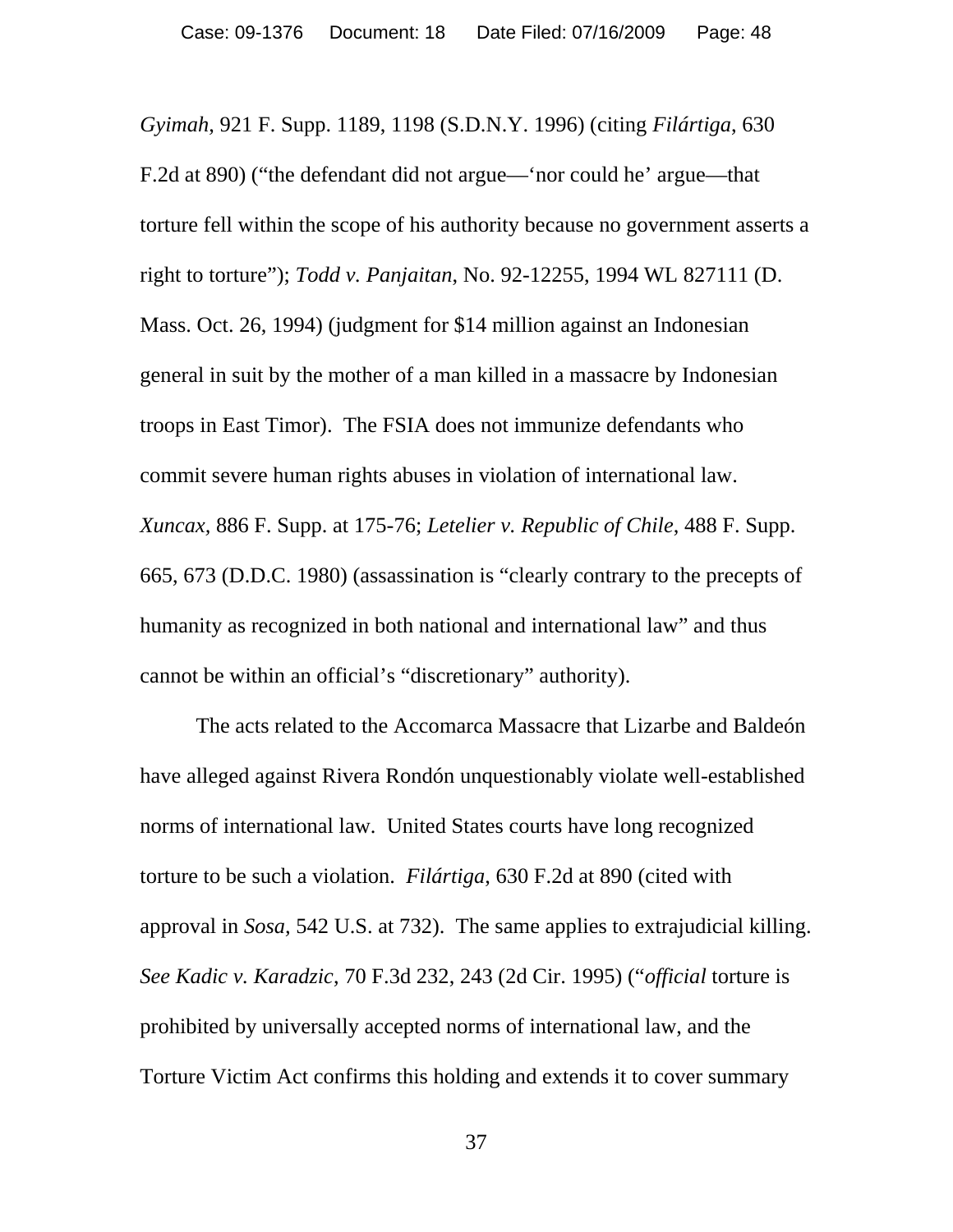execution") (emphasis in original). The allegations that Rivera Rondón committed war crimes and crimes against humanity similarly involve violations of established international law norms. *E.g., Cabello*, 402 F.3d at 1154; *Flores v. S. Peru Copper Corp.*, 343 F.3d 140, *repub. at* 414 F.3d 233, 244 n.18 (2d Cir. 2003); *Kadic*, 70 F.3d at 232. Rivera Rondón, therefore, is not entitled to immunity in this suit. The FSIA does not shield gross human rights violators like Rivera Rondón from suit in our courts.

#### **2. Peru disavows any immunity for Rivera Rondón.**

The district court's holding was further supported by the Peruvian government's vigorous opposition to his claim of sovereign immunity. Mem. Op. at 14, 26, Apx 235, 247. Having learned that Rivera Rondón was asserting immunity under the FSIA by arguing that his participation in the Accomarca Massacre was done "in his official capacity on behalf of a foreign government as a member of the Peruvian army," the Government of Peru, through its Ambassador to the United States, wrote to the district court directly, stating "it is an untruthful statement that the actions of Mr. Rivera Rondón were the result of directives or regulations coming from the Government." *Id*. at 45.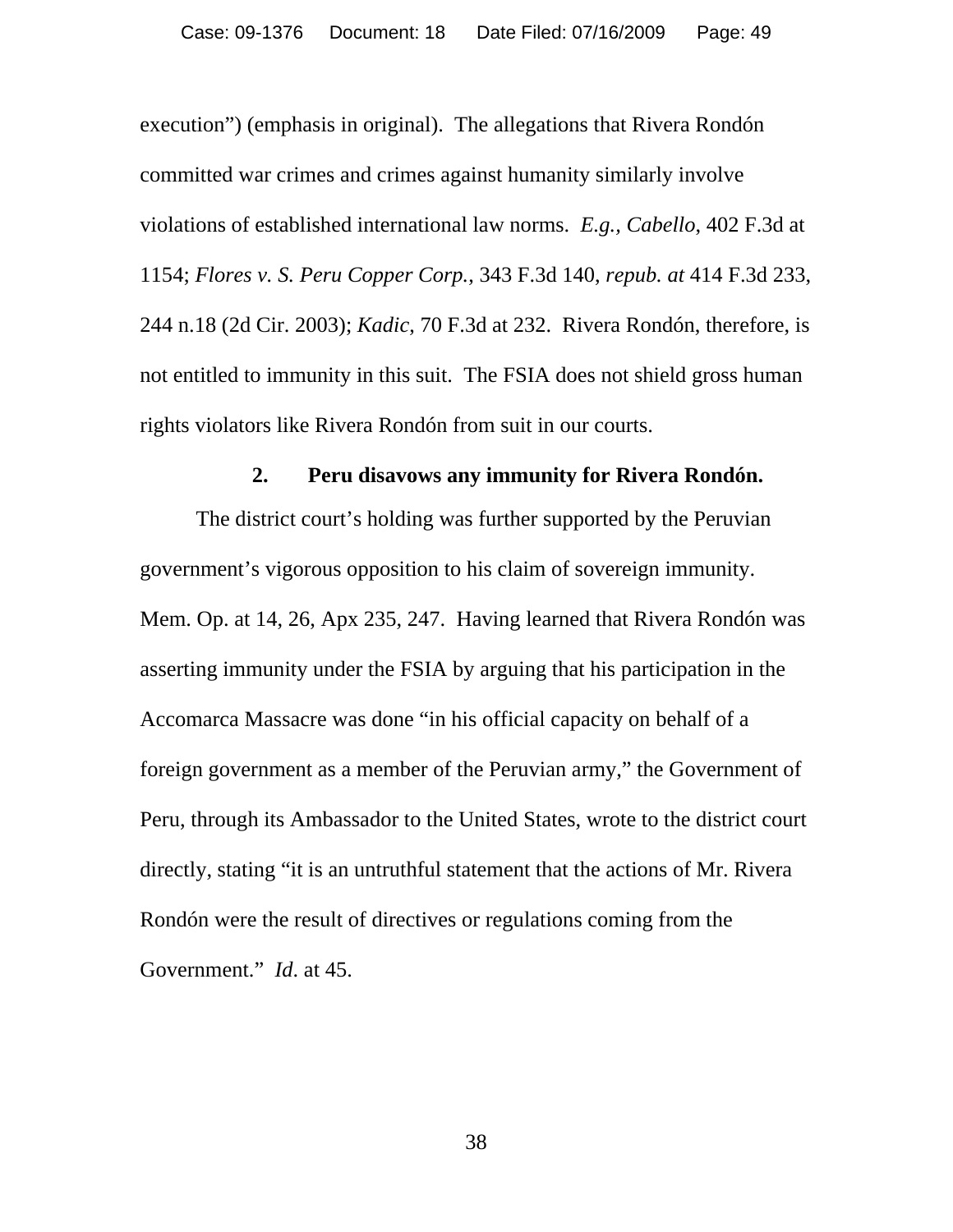The district court properly considered this letter,  $^{18}$  finding that it further supported the conclusion that Rivera Rondón could not avail himself of FSIA immunity. Mem. Op. at 14, Apx 235. The district court also found that the letter from Peru denied the alleged acts were Peruvian acts of state. *Id.* at 26, Apx 247. Because foreign sovereign immunity attaches to foreign states, the district court correctly held that Peru's express rejection of Rivera Rondón's claim that the government of Peru authorized his acts in Accomarca precluded dismissal of the case on the basis of sovereign immunity. *Cf. In Re Grand Jury Proceedings*, 817 F.2d 1108, 1110-11 (4th Cir. 1987) (upholding waiver by Philippines of any immunity possessed by Ferdinand Marcos). Rivera Rondón cites to no authority for the proposition that foreign sovereign immunity should be granted to a former official even

-

 $18$  Rivera Rondón protests the district court's consideration of the letter by the Peruvian Ambassador, but relies on two cases in which the courts gave great weight to just such a letter. *See* Appellant Br. at 32, 33. In *Belhas v. Ya'alon*, 466 F. Supp. 2d 127 (D.D.C. 2006), and *Matar v. Dichter*, 500 F. Supp. 2d 284 (S.D.N.Y. 2007), a letter from the Israeli Ambassador *supported* the defendants' claims that they acted within lawful, official authority. In neither of these cases was the foreign government a party to the litigation and in each case the Ambassador's letter was made part of the record and was relied upon by the court in resolving the factual dispute over the defendants' claim of foreign sovereign immunity. *See id*. and Apx 219- 21. Not only has Rivera Rondón failed to obtain a statement from Peru supporting his claim of immunity, but Peru has taken affirmative steps to inform the district court that Rivera Rondón was not acting within the scope of his lawful, official authority.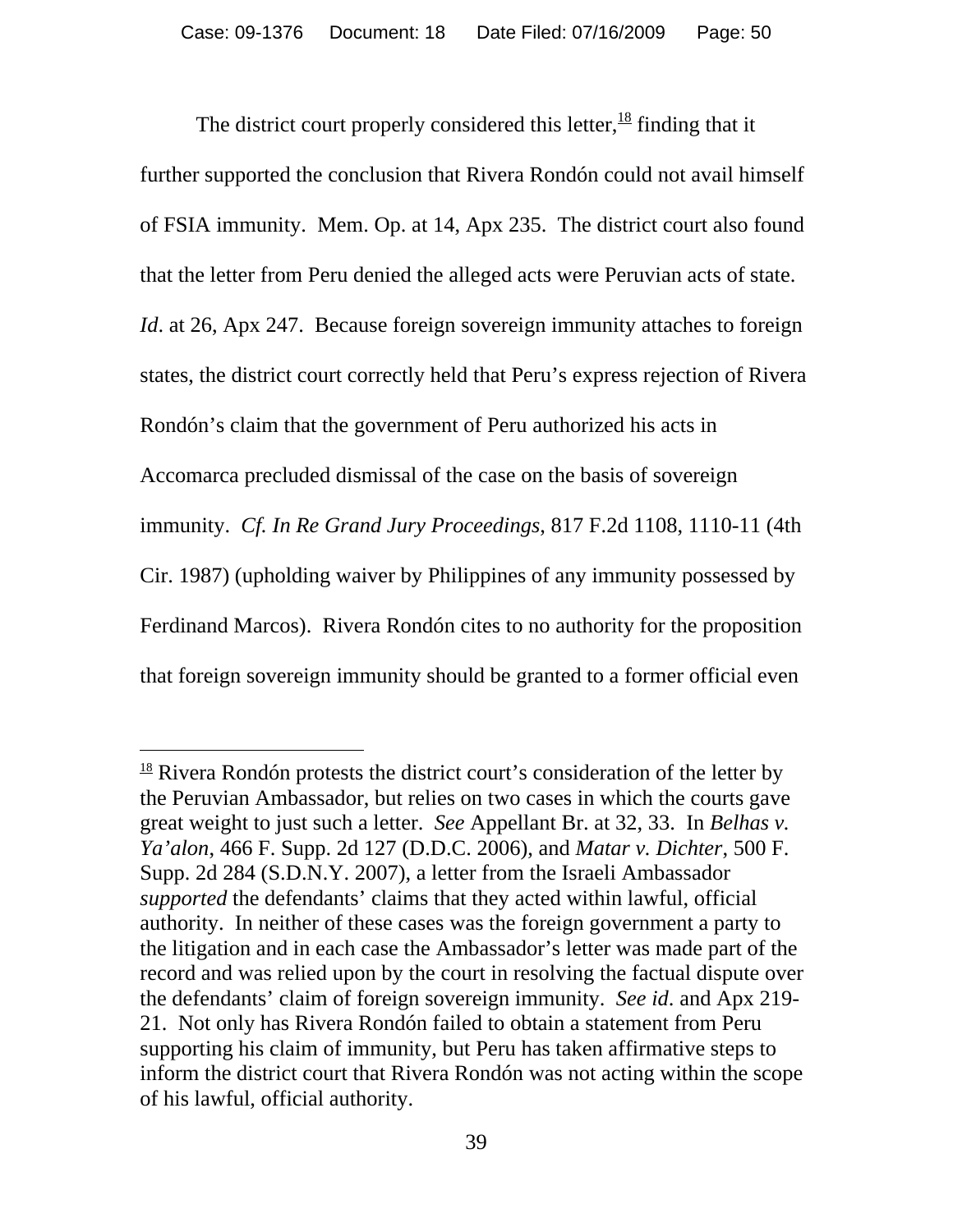when *his own government* asserts that the official's actions were outside his lawful authority.

Rivera Rondón's actions were not sovereign conduct under the FSIA. *See Velasco*, 370 F.3d at 402; *Phaneuf v. Republic of Indonesia*, 106 F.3d 302, 308 (9th Cir. 1997) ("If the foreign state has not empowered its agent to act, the agent's unauthorized act cannot be attributed to the foreign state; there is no 'activity of the foreign state'" for FSIA purposes). Moreover, any recovery by Lizarbe and Baldeón will be satisfied from Rivera Rondón's personal assets, not from Peru. Because the Peruvian government did not authorize Rivera Rondón's actions alleged in the complaint, he cannot claim the protection of the FSIA.

Rivera Rondón's reliance on *Belhas* and *Matar* is misguided. Appellant Br. at 32 ("*Belhas* is virtually identical to the present case"); *Id.* at 33 ("The exact same [as in *Matar*] is true here"). In both cases, however, Israel claimed that the suits were, in fact, suits against the State of Israel, and submitted a letter to the court supporting immunity. *Belhas*, 466 F. Supp. 2d at 129; *Matar*, 500 F. Supp. 2d at 287; *see supra* n.18. Additionally, in *Matar*, the United States filed a Statement of Interest in support of sovereign immunity. 500 F. Supp. 2d at 287. This stands in stark contrast to this case, in which the United States has not filed a Statement of Interest and Peru has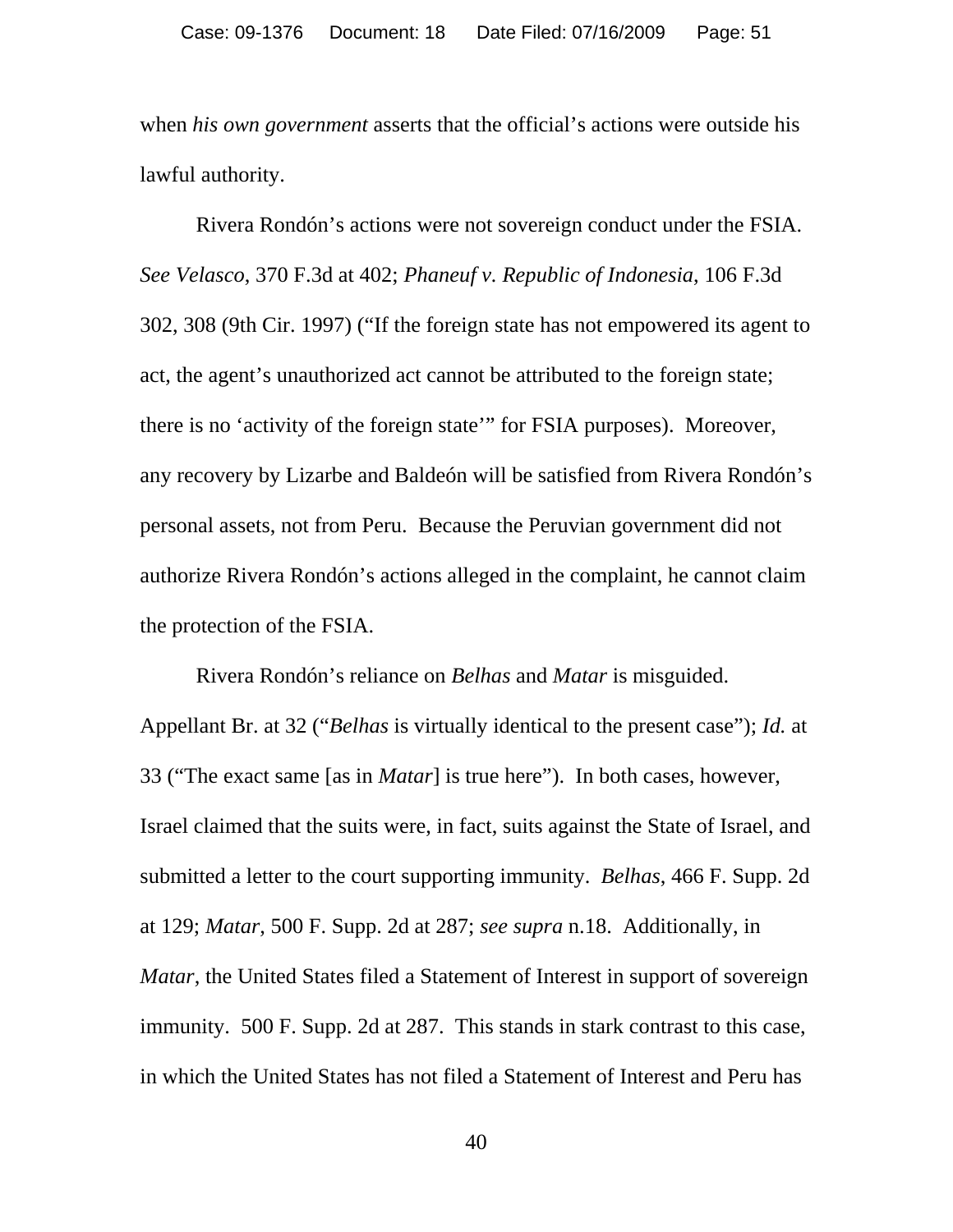submitted a letter to the district court flatly rejecting Rivera Rondón's claim that his actions during the Accomarca Massacre were taken within his lawful, official authority.

None of the other cases on which Rivera Rondón relies provide any support for his claim that he acted within the scope of his official authority.<sup>19</sup> Appellant Br. at 34. Those cases are clearly distinguishable because they did not involve allegations of violations of national or international law.

Here Lizarbe and Baldeón have sufficiently pled that the actions of Rivera Rondón included violations of Peruvian and international law that could not have been undertaken within the scope of his lawful, official authority.

# **3. Rivera Rondón is not entitled to FSIA immunity for actions taken under "color of law" that exceeded the scope of his lawful, official authority.**

The TVPA's "color of law" requirement is entirely separate from the issue of whether Rivera Rondón acted outside the scope of his lawful

 $\overline{a}$ 

<sup>19</sup> *See Tannenbaum v. Rabin,* No. CV-95-4357, 1996 WL 75283, at \*5 (E.D.N.Y. Feb. 13, 1996) (eye injury did not rise to level of violation of international law); *El-Fadl v. Central Bank of Jordan,* 75 F.3d 668, 670 (D.C. Cir. 1996) (no alleged torture under TVPA or ATS); *Askir v. Boutros-Ghali*, 933 F. Supp. 368, 370 n.3 (S.D.N.Y. 1996) (claim to private property, with no allegations of violation of international law).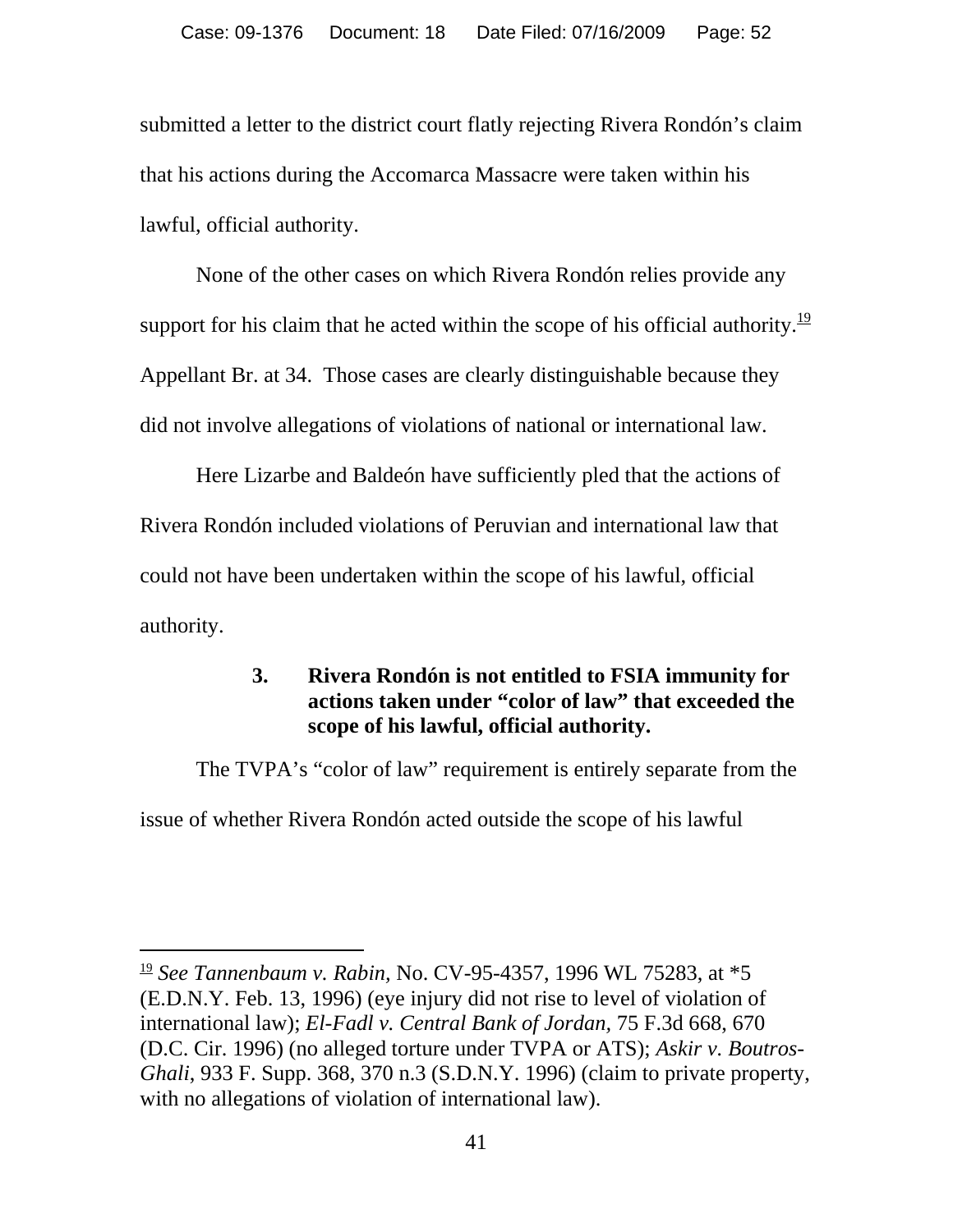authority.20 Lizarbe and Baldeón's allegation that Rivera Rondón acted under "color of law," a required element of a TVPA claim, addresses the *role* in which the defendant acted, e.g. soldier or policeman, while the analysis of the scope of lawful, official authority looks to the *actions taken in that role* and whether they conform to the legal, delegated authority of the state.

Rivera Rondón mistakenly relies on various allegations in the Complaint, which establish that he acted under color of law, to argue that his actions were taken under his official authority as a Peruvian military officer, Appellant Br. at 26-35, and that he simply "followed the orders he was given," *id.* at  $31<sup>21</sup>$  These allegations only relate to actions taken by Rivera

 $\overline{a}$ 

<sup>20</sup> Contrary to Rivera Rondón's suggestion, this action is *not* an attempt to make an end-run around the immunity of a foreign sovereign by merely suing one of its agents who acted within the scope of his lawful, official authority, which was the Ninth Circuit's concern in *Chuidian*. *See* 912 F.2d at 1102 (expressing concern that allowing unrestricted suits against individual foreign officials *acting* in their official capacity would amount to blanket abrogation of foreign sovereign immunity by allowing litigants to accomplish indirectly what the FSIA barred them from doing directly).

 $\frac{21}{21}$  This "superior orders" defense to crimes against humanity, which came to be known as the "Nuremberg defense," has long been repudiated as contrary to international law. *See* International Law Commission, Principles of International Law Recognized in the Charter of the Nuremberg Tribunal and in the Judgment of the Tribunal, Principle IV, *available at*  http://untreaty.un.org/ilc/texts/instruments/english/draft%20articles/7\_1\_195 0.pdf, Apx 392; *see also* Statute of the International Tribunal for the Former Yugoslavia, May 25, 1993, art. 7(4), *available at*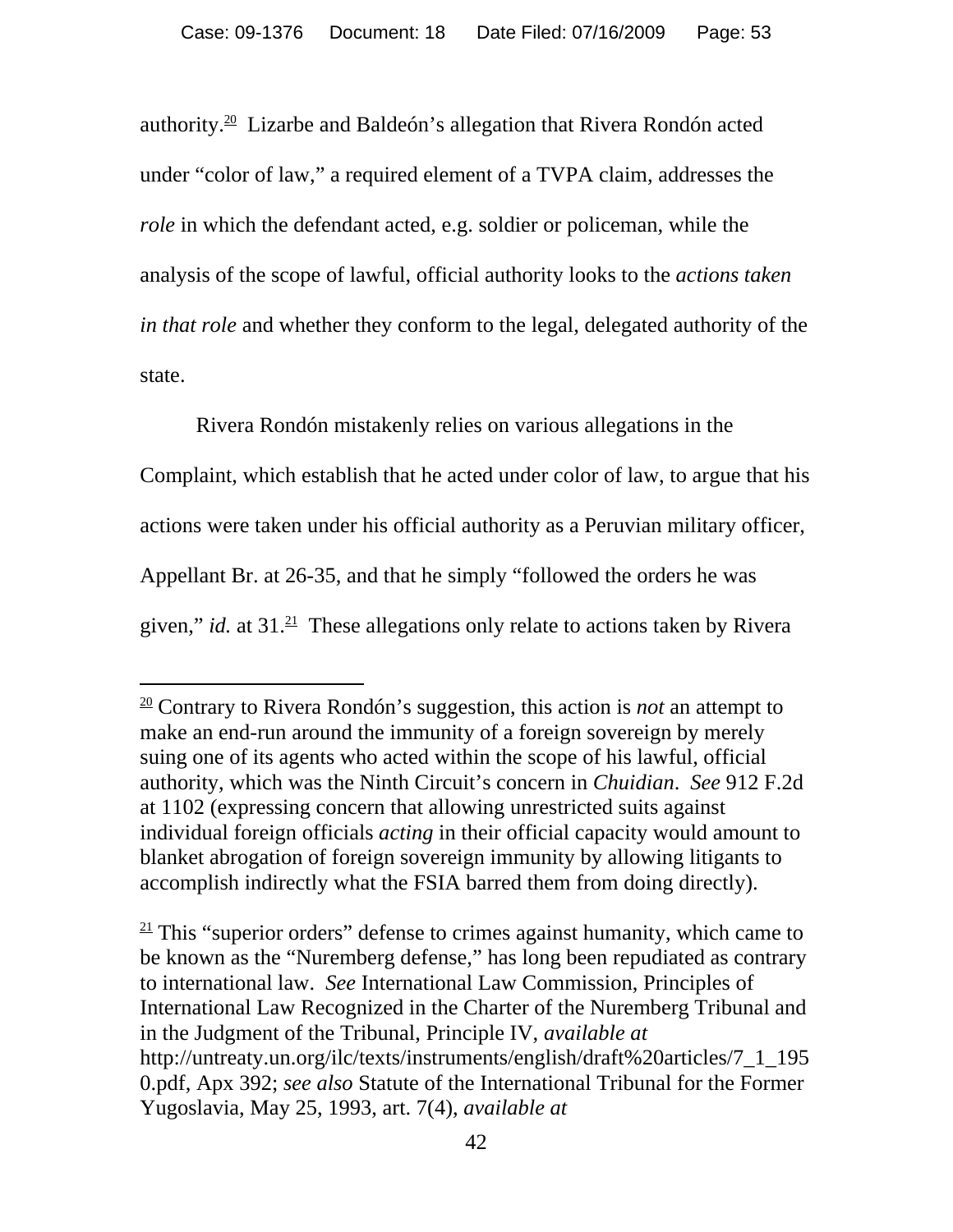Rondón while cloaked under the color of law in his military position. They do not support Rivera Rondón's contentions that he acted within his lawful, official authority.

If there was any merit to Rivera Rondón's purposeful and persistent conflation of "color of law" and "official capacity," then every complaint that alleges actions by a foreign official taken under "color of law"—a required element of a TVPA cause of action—would *per se* concede that the defendant acted within the scope of his lawful, official authority. Clearly, that is not the case.

The "color of law" requirement of the TVPA merely reflects that Congress intended to exclude "purely private criminal acts by individuals or

http://www.icls.de/dokumente/icty\_statut.pdf, Apx 395; Statute of the International Tribunal for Rwanda, Nov. 8, 1994, art. 6(4), *available at* http://www.icls.de/dokumente/ictr\_statut.pdf, Apx 414; Inter-American Convention on Forced Disappearance of Persons, June 9, 1994, § 5, art. VIII, *available at* http://www.oas.org/juridico/English/Treaties/a-60.html, Apx 405.

 $\overline{a}$ 

This defense was also rejected during the military court-martial of Lieutenant William L. Calley, Jr., the principal military officer prosecuted for the My Lai Massacre. *Calley v. Calloway*, 519 F.2d 184, 193 (5th Cir. 1975); *see also Cabello Barrueto,* 205 F. Supp. 2d 1325, 1332-33 (S.D. Fla. 2002), *aff'd*, 402 F.3d 1148 (11th Cir. 2005) ("Article 2(3) of the Torture Convention explicitly provides that, 'an order from a superior official or a public authority may not be invoked as a justification for torture.'") (citing S. Rep. at \*9, Apx 383).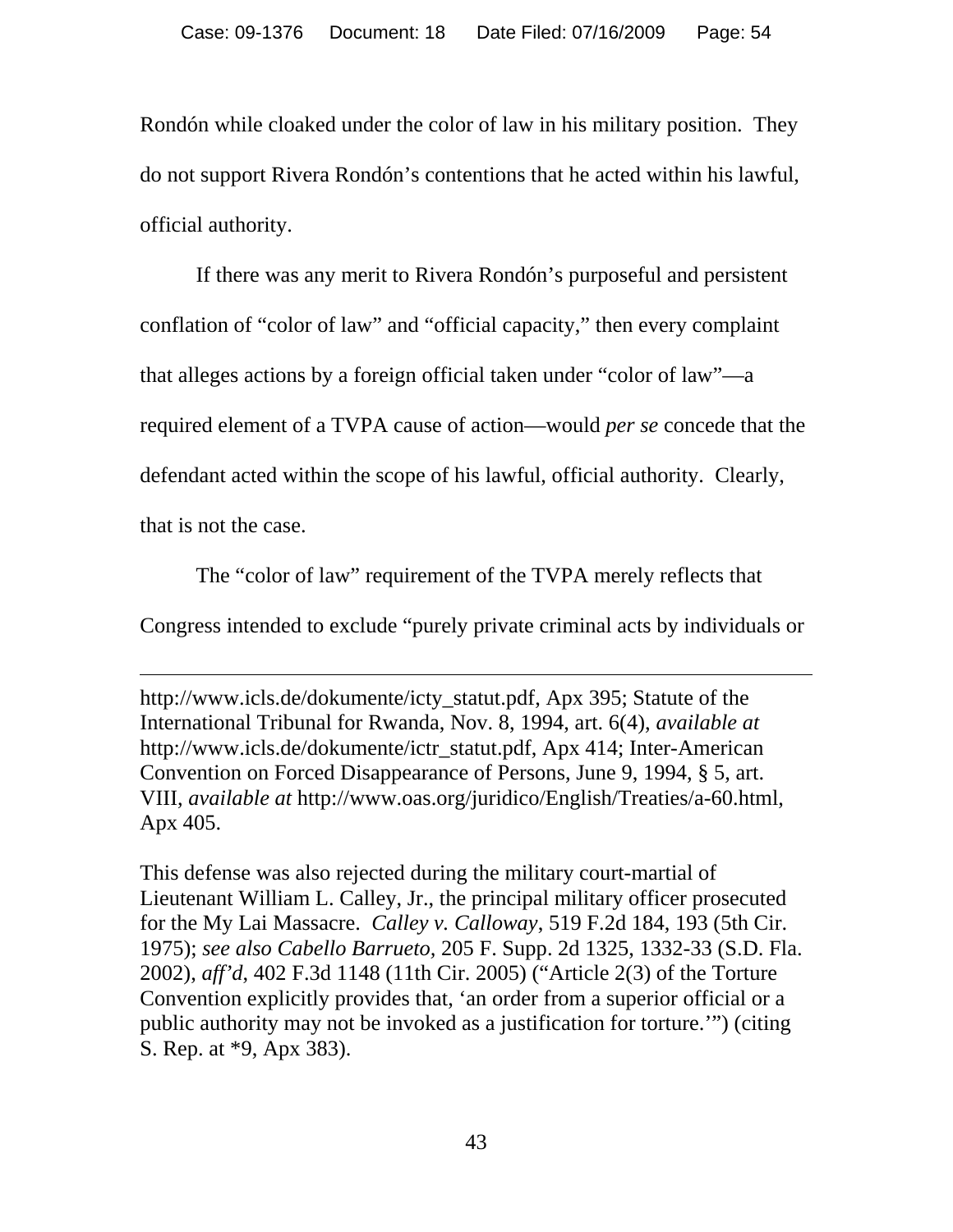nongovernmental organizations" from coverage under the statute. S. Rep. at \*8, Apx 383; *see Doe v. Islamic Salvation Front*, 993 F. Supp. 3, 9 (D.D.C. 1998) (quoting H.R. Rep. at \*5, Apx 374) ("The [TVPA] does not attempt to deal with torture or killing by purely private groups.").

Rivera Rondón erroneously relies on a line of cases with vastly different factual and procedural circumstances from those present here to support his claim that his actions were taken in an official capacity, and not for personal reasons or motivation. Appellant Br. at 32-33. In *Matar* and *Belhas*, the courts found that FSIA immunity applied to a foreign official without analyzing whether the defendant acted *within the scope of his legal authority*.

Congress directed the courts to look to interpretations of 42 U.S.C. § 1983 when construing "color of law" under the TVPA. H.R. Rep. at \*5, Apx 374; S. Rep. at \*8-9, Apx 383. By doing so, Congress evinced the legislative intent that our courts treat certain actions—which in most cases could only be committed by government officials—as beyond the powers granted by any sovereign to its officials; hence sovereign immunity does not shield government officials from answering for those actions. *See Williams v. United States*, 341 U.S. 97, 99 (1951) (quoting *United States v. Classic*, 313 U.S. 299, 326 (1941)) ("'Misuse of power, possessed by virtue of state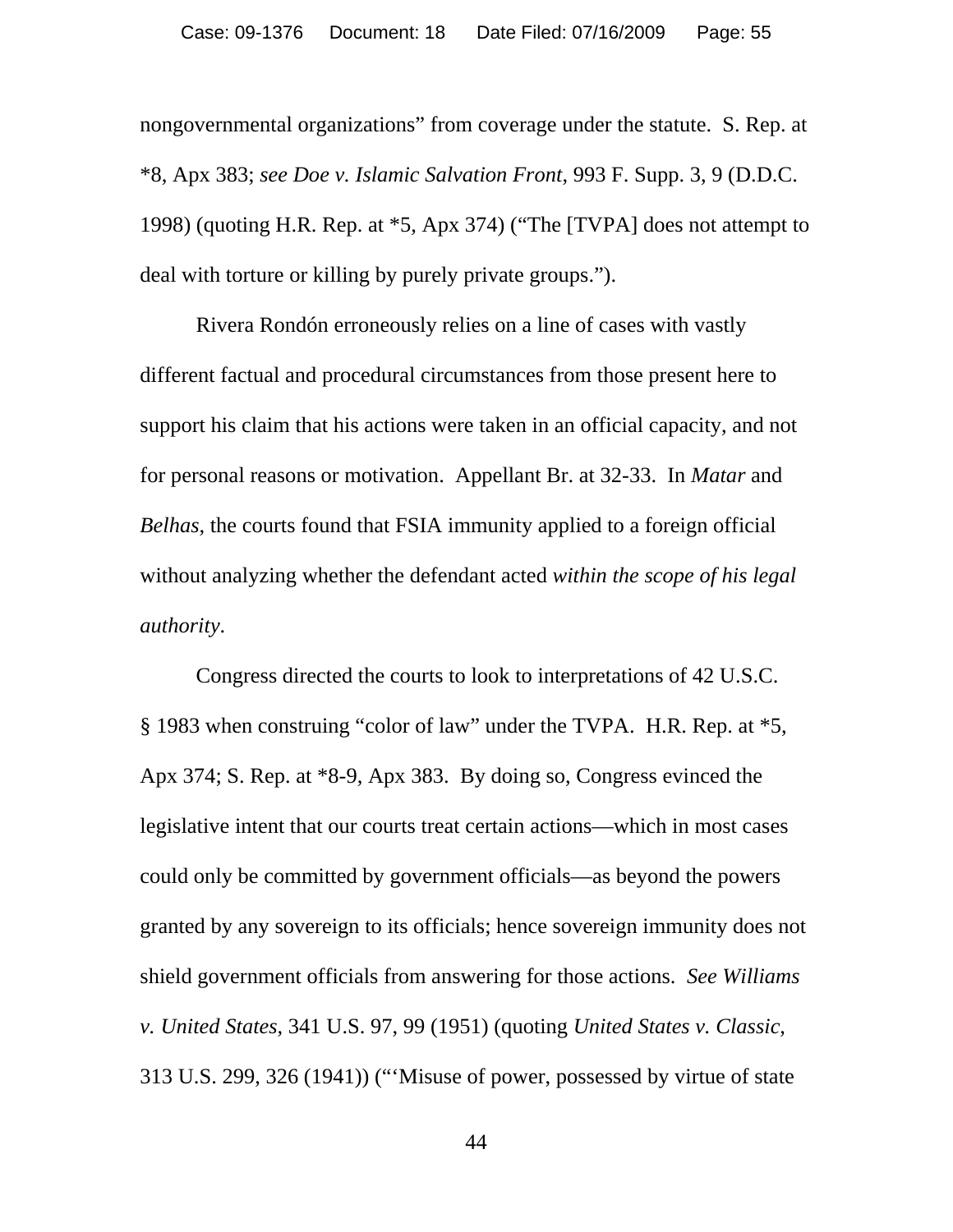law and made possible only because the wrongdoer is clothed with the authority of state law, is action taken 'under color of' state law.'").

In *Pugh v. Socialist People's Libyan Arab Jamahiriya,* No. 02-02026, 2006 U.S. Dist. LEXIS 58033 (D.D.C. May 11, 2006), *aff'd per curiam,* No. 06-7167, 2007 U.S. App. LEXIS 7830 (D.C. Cir. April 3, 2007), the court refused to dismiss claims against high-ranking Libyan government officials sued in their personal capacity for their roles in the bombing of a commercial airliner, killing all 170 people on board. The district court found that the officials, acting under "color of law," could be held personally liable for actions in violation of international law taken "for the furtherance of the Libyan state." 2006 U.S. Dist. LEXIS 58033, at \*21 ("The Supreme Court . . . has recognized that government officials may [be] liable 'for damages in their personal capacities, however, even when the conduct in question relates to their official duties.'") (citation omitted). In affirming, the D.C. Circuit Court of Appeals noted, "[t]he merits of the [plaintiffs'] positions are so clear as to warrant summary action." 2007 U.S. App. LEXIS 7830 at \*3. Recently, the district court found the individual Libyan defendants liable and awarded substantial damages against them for wrongful death and pain and suffering. *Pugh v. Socialist People's Libyan Arab Jamahiriya*, 530 F. Supp. 2d 216 (D.D.C. 2008). The *Pugh* case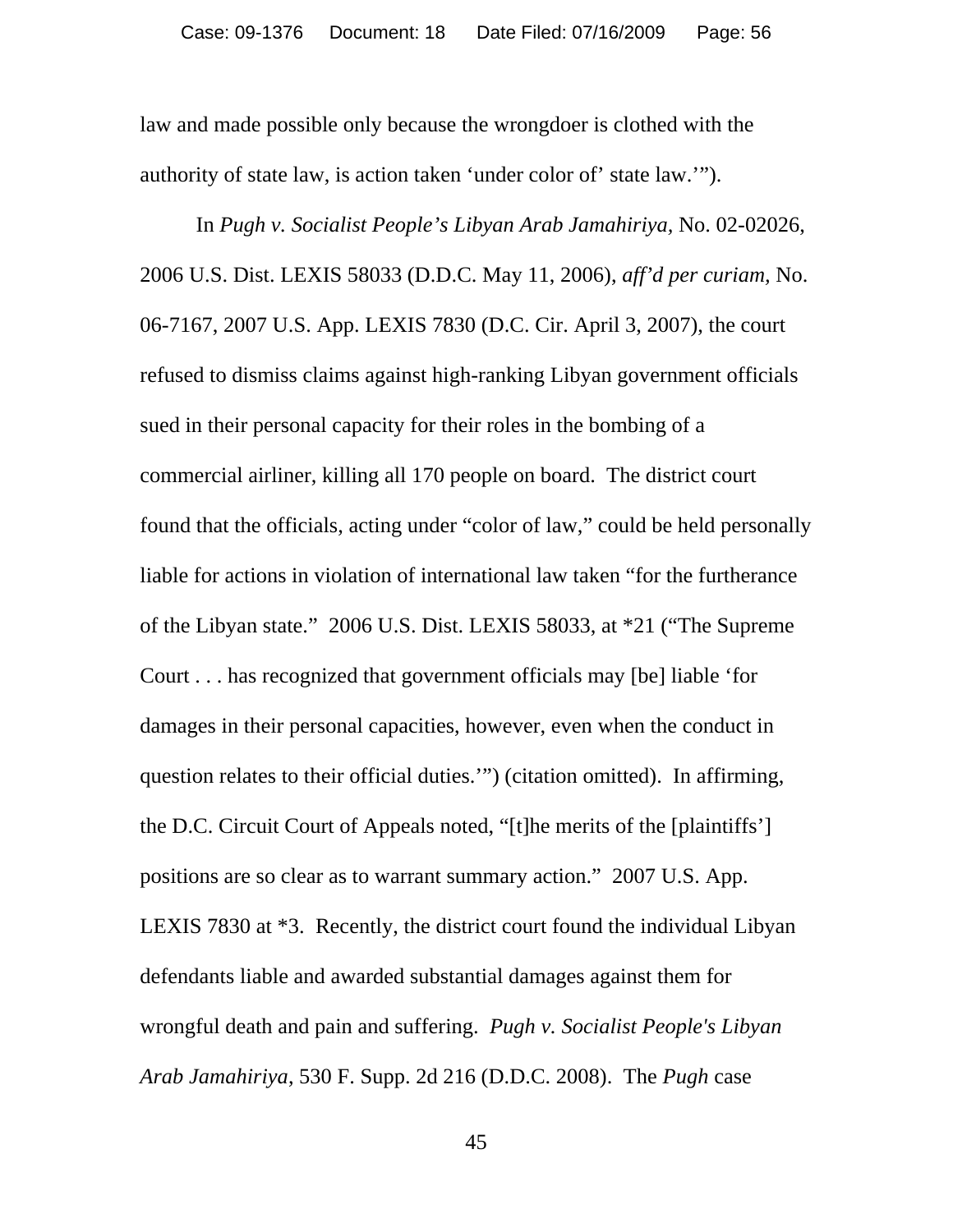demonstrates how Rivera Rondón's actions, taken under color of law, in the course of performing his official duties, nevertheless exceeded his legal, official authority and therefore are not shielded by the FSIA.

For all of these reasons, Rivera Rondón is not immune from suit under the FSIA.

# **II. THIS COURT SHOULD NOT REVIEW RIVERA RONDÓN'S TWO ALTERNATIVE DEFENSES.**

This Court's interlocutory review of Rivera Rondón's two other issues, equitable tolling of the statute of limitations and exhaustion of local remedies, is limited to the exercise of its discretionary, pendent appellate jurisdiction. *Clem v. Corbeau*, 284 F.3d 543, 549 n.2 (4th Cir. 2002). This Court should decline pendent appellate jurisdiction over those issues because they are neither inextricably intertwined with, nor necessary to ensure meaningful review of, his FSIA immunity claim. *Eckert Int'l, Inc. v. Gov't of the Sovereign Democratic Republic of Fiji*, 32 F.3d 77, 79 (4th Cir. 1994) (holding that the collateral order doctrine gives Fourth Circuit jurisdiction to hear an interlocutory appeal for a FSIA claim, but the district court's refusal to certify the additional claims for appeal informed the Court's choice not to exercise pendent jurisdiction).

Pendent appellate jurisdiction is a limited and narrow exception to the final judgment rule and clearly should not be applied in this case. The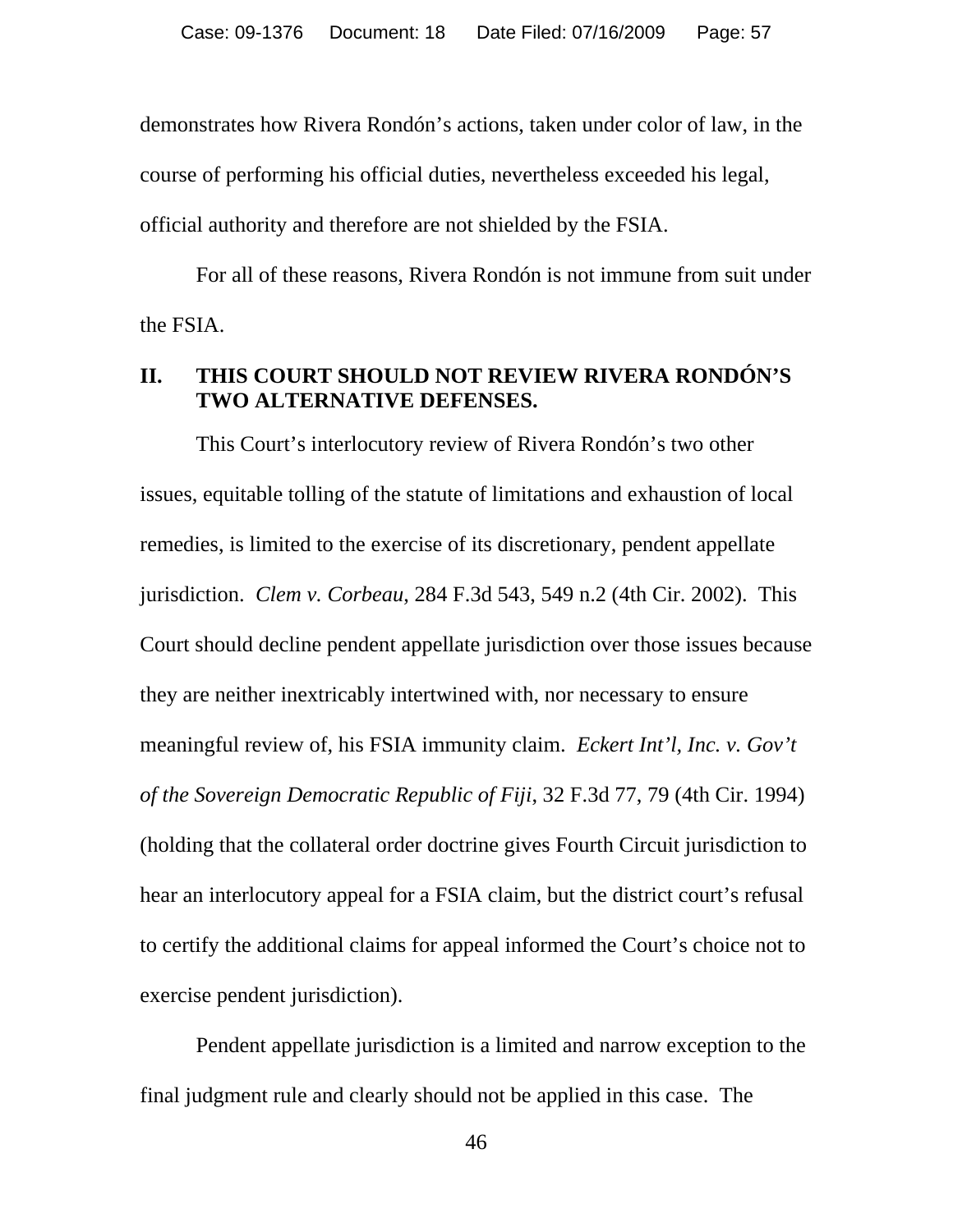Supreme Court has instructed that pendent jurisdiction is only available (1) when a nonappealable decision is "inextricably intertwined" with a decision that is the proper subject of an immediate appeal or (2) when review of a jurisdictionally insufficient issue is "necessary to ensure meaningful review" of an immediately appealable issue. *Swint v. Chambers County Comm'n*, 514 U.S. 35, 50-51 (1995). This Court, in accordance with *Swint*, has consistently limited its application of pendent appellate jurisdiction to these two circumstances. $\frac{22}{2}$ 

This is not a case where the additional issues overlap with the question of immunity. *Cf. McMahon v. Presidential Airways, Inc.*, 502 F.3d 1331, 1357 (11th Cir. 2007) (exercising pendent appellate jurisdiction over political question claim that overlapped in significant part with sovereign immunity and where both legal issues "operate[] to insulate sensitive military judgments from judicial review").

-

 $22$  *See, e.g., Rux,* 461 F.3d at 476 (declining pendent appellate jurisdiction because standing issue did not need to be resolved for resolution of FSIA issue and involved a distinct legal concept that does not affect analysis of FSIA issue); *Antrican v. Odom*, 290 F.3d 178, 191 (4th Cir. 2002) (declining pendent appellate jurisdiction because the jurisdictional questions raised by the defendants were neither "inextricably intertwined" with nor "necessary to ensure meaningful review of the . . . immunity question") (citations omitted); *Taylor v. Waters*, 81 F.3d 429, 437 (4th Cir. 1996) (declining pendent appellate jurisdiction where state-law causes of action were found to be neither "inextricably intertwined with" nor "necessary to review" a qualified immunity claim).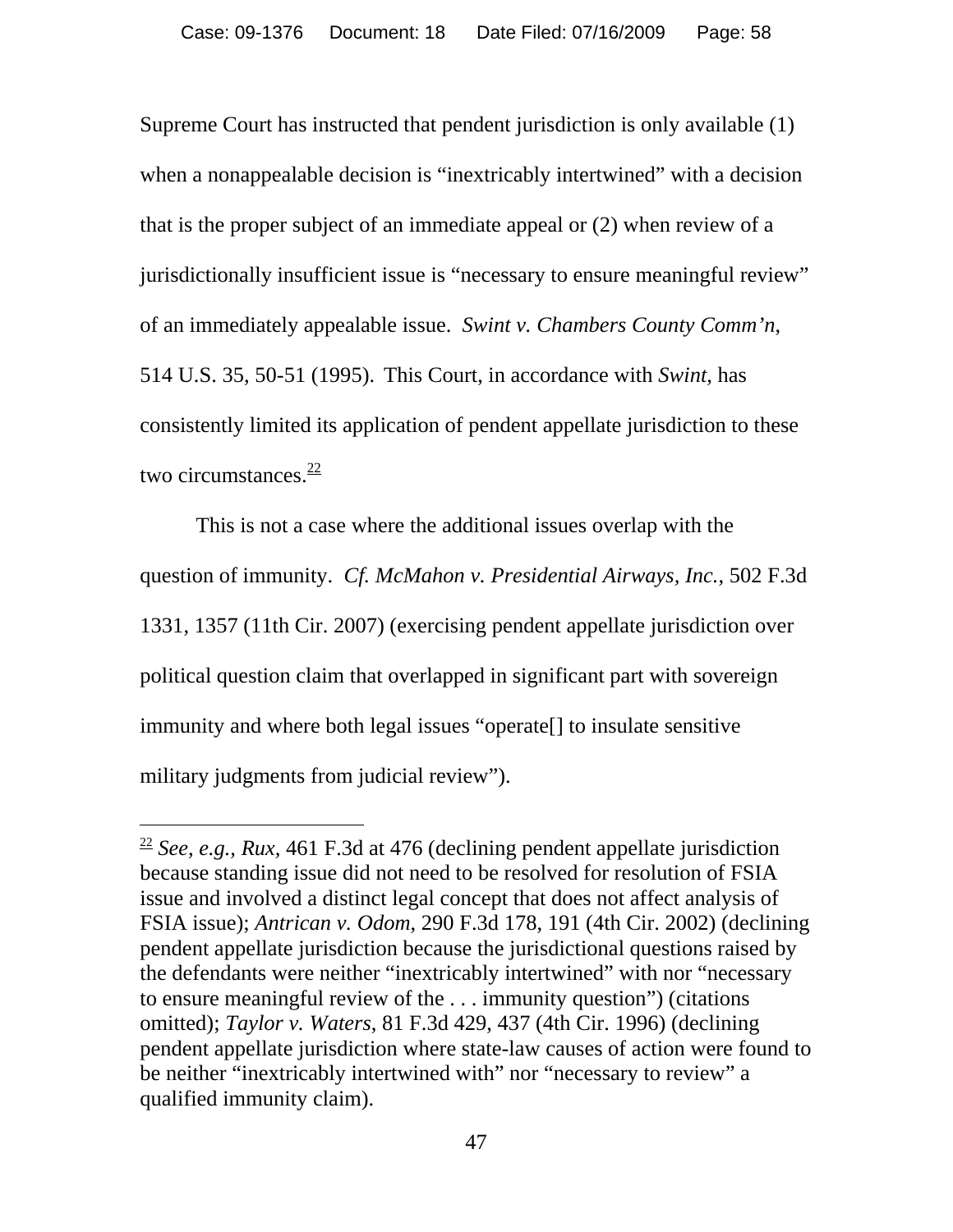Rivera Rondón makes *no* effort to satisfy either of the two requirements for pendent appellate jurisdiction. Instead, he simply argues for this Court to exercise pendent appellate jurisdiction because "the exhaustion and limitations issues . . . present clear, alternative grounds for dismissal." Appellate Br. at 45. If this were the standard, every interlocutory appeal under the FSIA would entail the review of numerous legal defenses that are more appropriately reserved for appellate review after the district court has entered a final judgment.

# **A. Equitable Tolling of the Statute of Limitations and Exhaustion of Remedies Are Issues Neither Inextricably Intertwined with Nor Necessary for Review of the FSIA Immunity Issue Presented Here.**

In *Rux*, this Court found that the foreign state's defenses based on plaintiff's lack of standing were not sufficiently intertwined with its FSIA immunity claim to justify the exercise of pendent jurisdiction. 461 F.3d at 475-76. In explaining the controlling standard, this Court said that standing and FSIA immunity involve "distinct legal concept[s] that do[] not affect the analysis of the other." *Id.* The resolution of Sudan's FSIA argument in that case, "neither required [this Court] first to decide nor necessarily decides the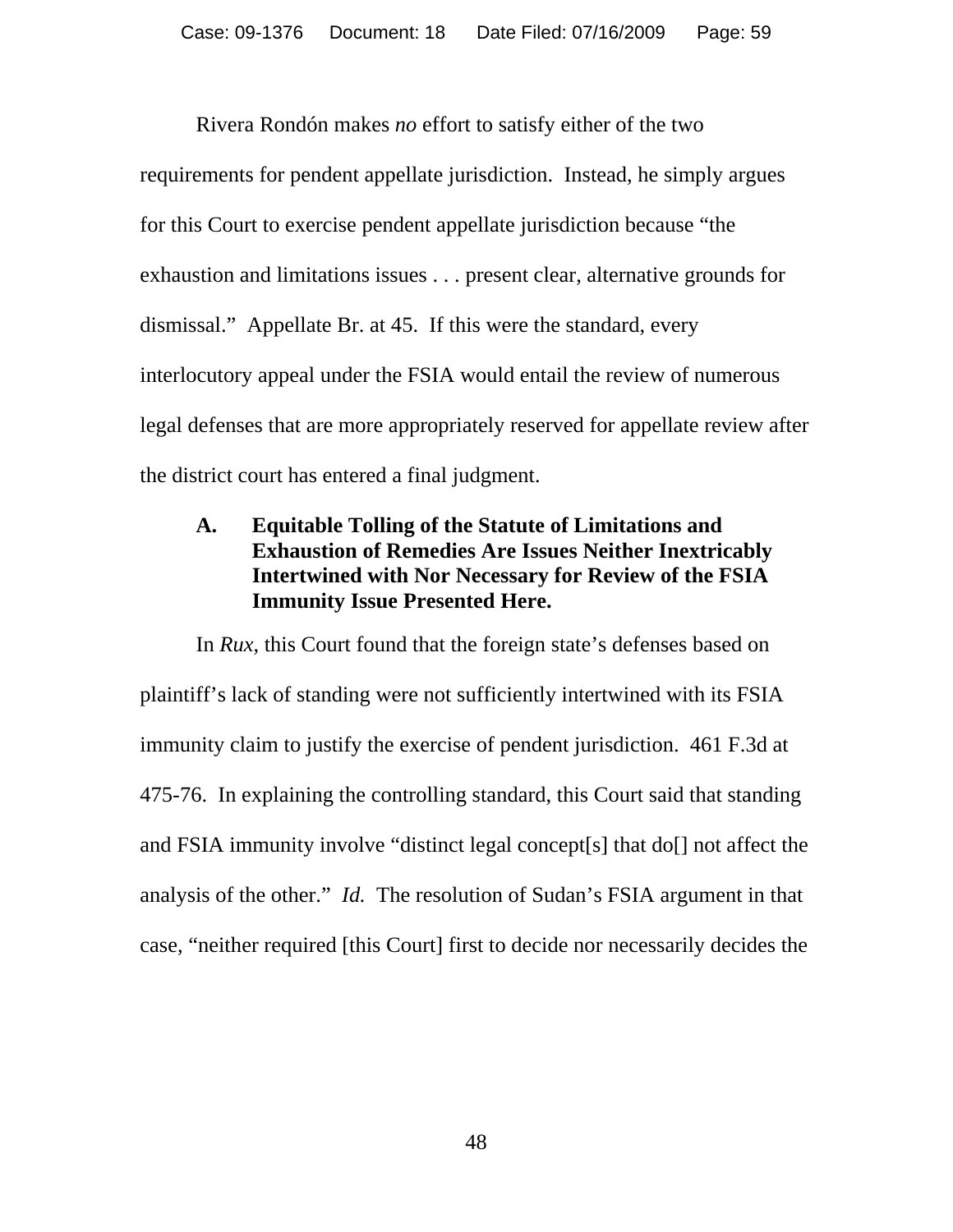issue of standing." *Id.* As a result, there was no basis for the court to exercise pendent appellate jurisdiction, and it did not do so. $\frac{23}{2}$ 

Similarly, in the instant case, neither exhaustion of local remedies nor the statute of limitations defense is so inextricably intertwined with, or necessary to ensure meaningful review of, Rivera Rondón's FSIA immunity as to warrant their consideration. These affirmative defenses, like a failure to state a claim argument, are "manifestly separable from the issue of sovereign immunity." *See Rein v. Socialist People's Libyan Arab Jamahiriya*, 162 F.3d 748, 762 (2d Cir. 1998) (declining pendent appellate jurisdiction in a FSIA case over a failure to state a claim argument; such a claim warrants pendent appellate jurisdiction only if it asserts that a "necessary ground for deprivation of immunity under the FSIA were lacking"); *Antrican v. Odom*, 290 F.3d at 191 (declining pendent appellate jurisdiction over standing and failure to state a claim arguments).

The core legal questions raised in this appeal are whether an individual, a former government official, or an official who acts outside the scope of his legal, official authority is entitled to immunity from suit under the FSIA. The core factual question is whether the district court properly

-

 $\frac{23}{21}$  In *Rux*, this Court also declined to exercise pendent appellate jurisdiction over the defense of improper venue, stating that it "discern[ed] no reason to do so." *Id.* at 476.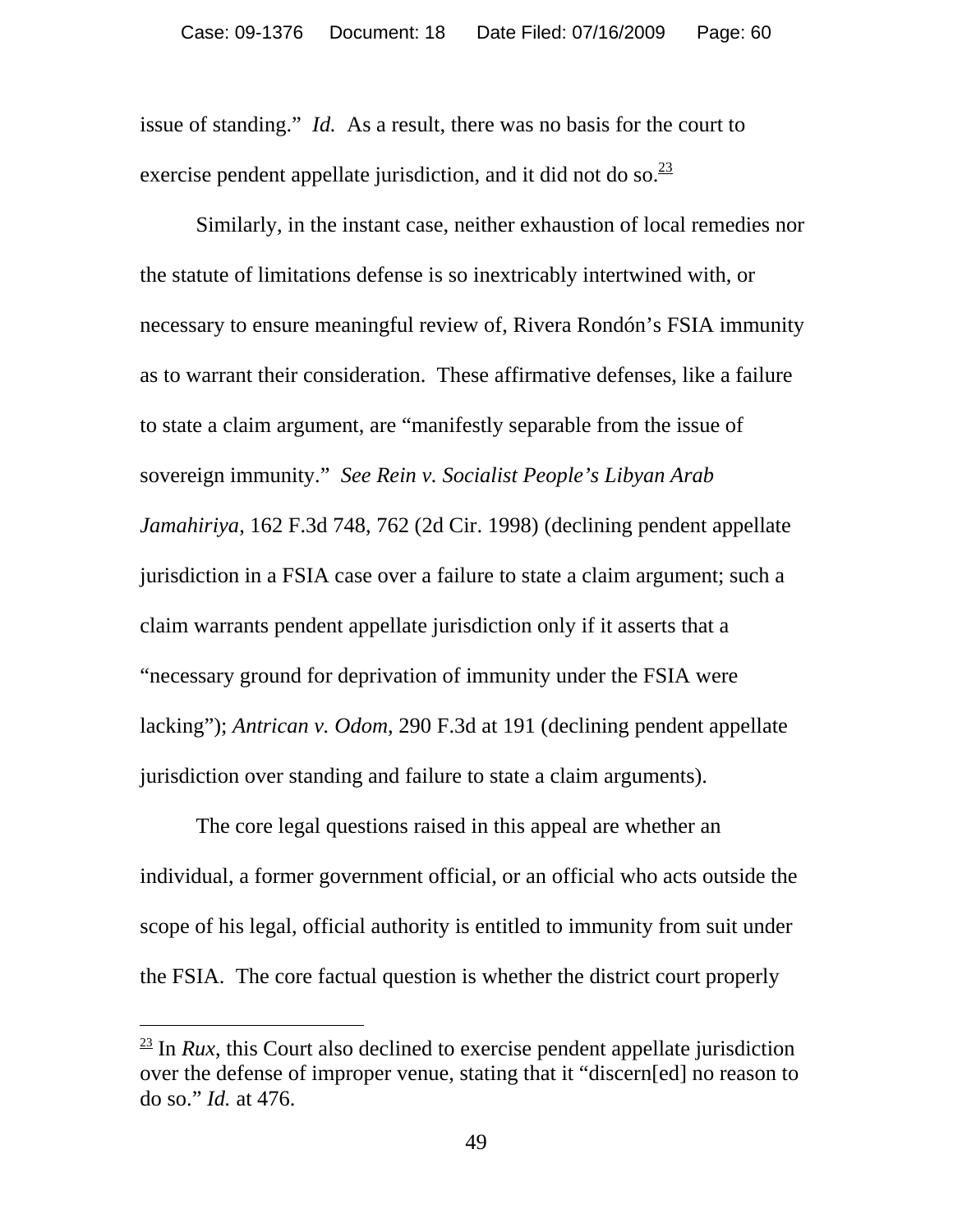found that Rivera Rondón was *not* acting within the scope of his official authority based on the allegations of his participation in the Massacre and Peru's letter stating that he was not acting within his legal authority. Neither the equitable tolling/statute of limitations issue, nor the exhaustion of local remedies defense share either of these core legal and factual questions. They are not inextricably intertwined with the immunity issue and their resolution will not be determinative in resolving the FSIA appeal. As this Court made clear in *Rux,* in rejecting pendent jurisdiction over a standing issue, "the fact that the Plaintiff's case might eventually succumb to a dispositive defect, such as lack of standing, does not alter the concrete nature of the [FSIA claim] or the propriety of our ruling." 461 F.3d at 476.

Courts should exercise pendent appellate jurisdiction only under the strict standard described above; a more lenient rule "would encourage parties to parlay . . . collateral orders into multi-issue interlocutory appeal tickets." *Swint*, 514 U.S. at 49-50; *see also Rux*, 461 F.3d at 475 (stating that pendent appellate jurisdiction "is an exception of limited and narrow application driven by considerations of need, rather than of efficiency").

 Accordingly, this Court should find no basis to exercise pendent appellate jurisdiction over Rivera Rondón's two alternative defenses.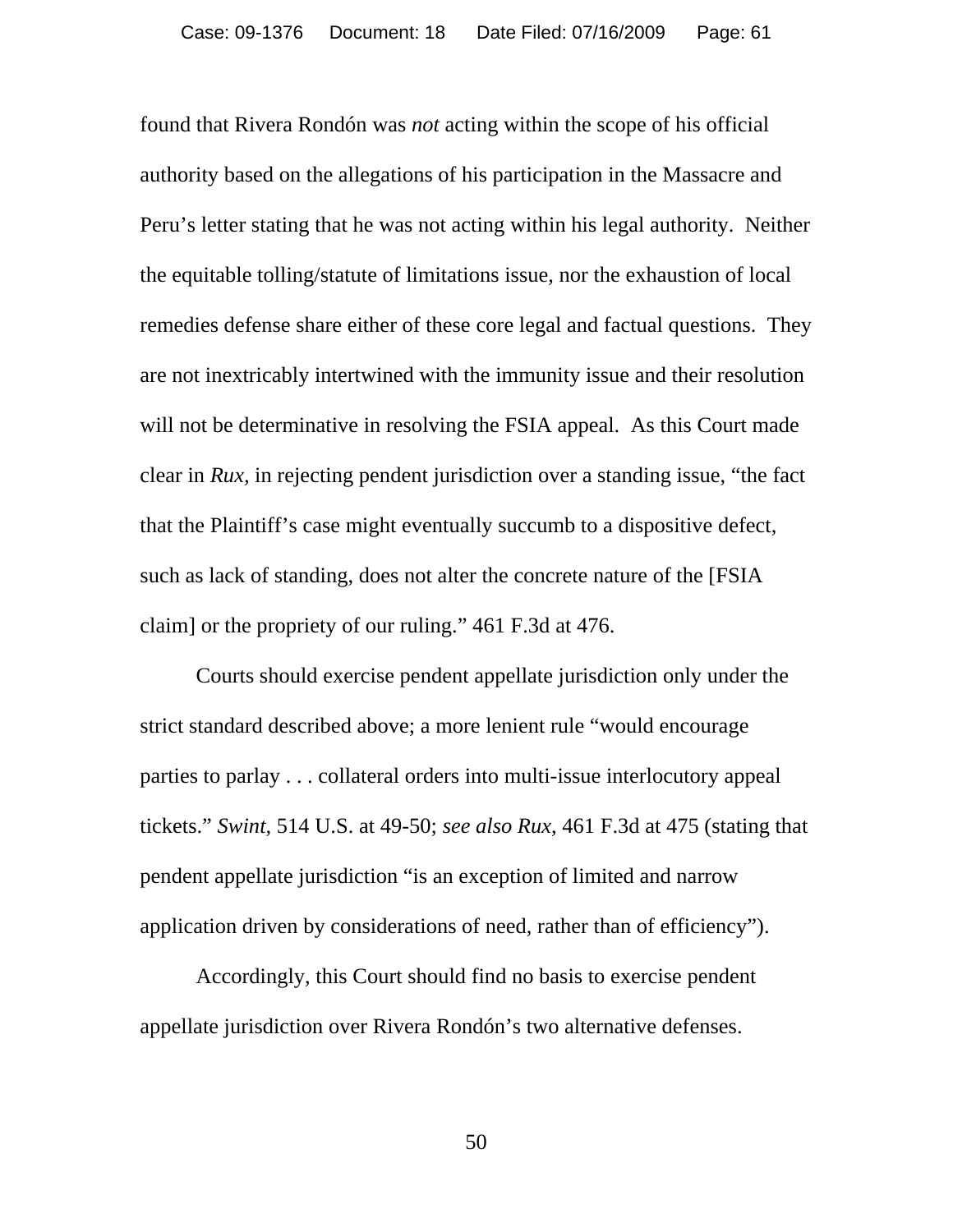#### **III. THE STATUTE OF LIMITATIONS MUST BE EQUITABLY TOLLED FROM 1985 TO 2001, WHEN LIZARBE AND BALDEÓN COULD NOT PURSUE THEIR RIGHTS.**

Even if this Court were to exercise pendent jurisdiction over the interlocutory appeal from the district court's ruling on the equitable tolling of the statute of limitations, it should find that the district court properly applied the doctrine in this extraordinary case. The application of equitable tolling here is largely dependent on an analysis of the alleged facts and circumstances in Peru from the date of the Accomarca Massacre until 2001. In his motion to dismiss, and now in his interlocutory appeal, Rivera Rondón urges rejection of equitable tolling based on his own view that judicial relief was available to Lizarbe and Baldeón more than 10 years prior to the commencement of this action. This argument impermissibly challenges the validity, rather than the sufficiency, of factual allegations detailed in the Complaint.

Throughout the 1980s and 1990s in Peru, as the Complaint alleges, there were widespread and systematic acts of retaliation, torture, summary execution, and other human rights abuses directed against innocent civilians. Lizarbe and Baldeón, as survivors of the Accomarca Massacre, lived in fear for their lives. They had no reasonable opportunity to pursue their claims during the civil war and repressive political period in Peru from 1985 into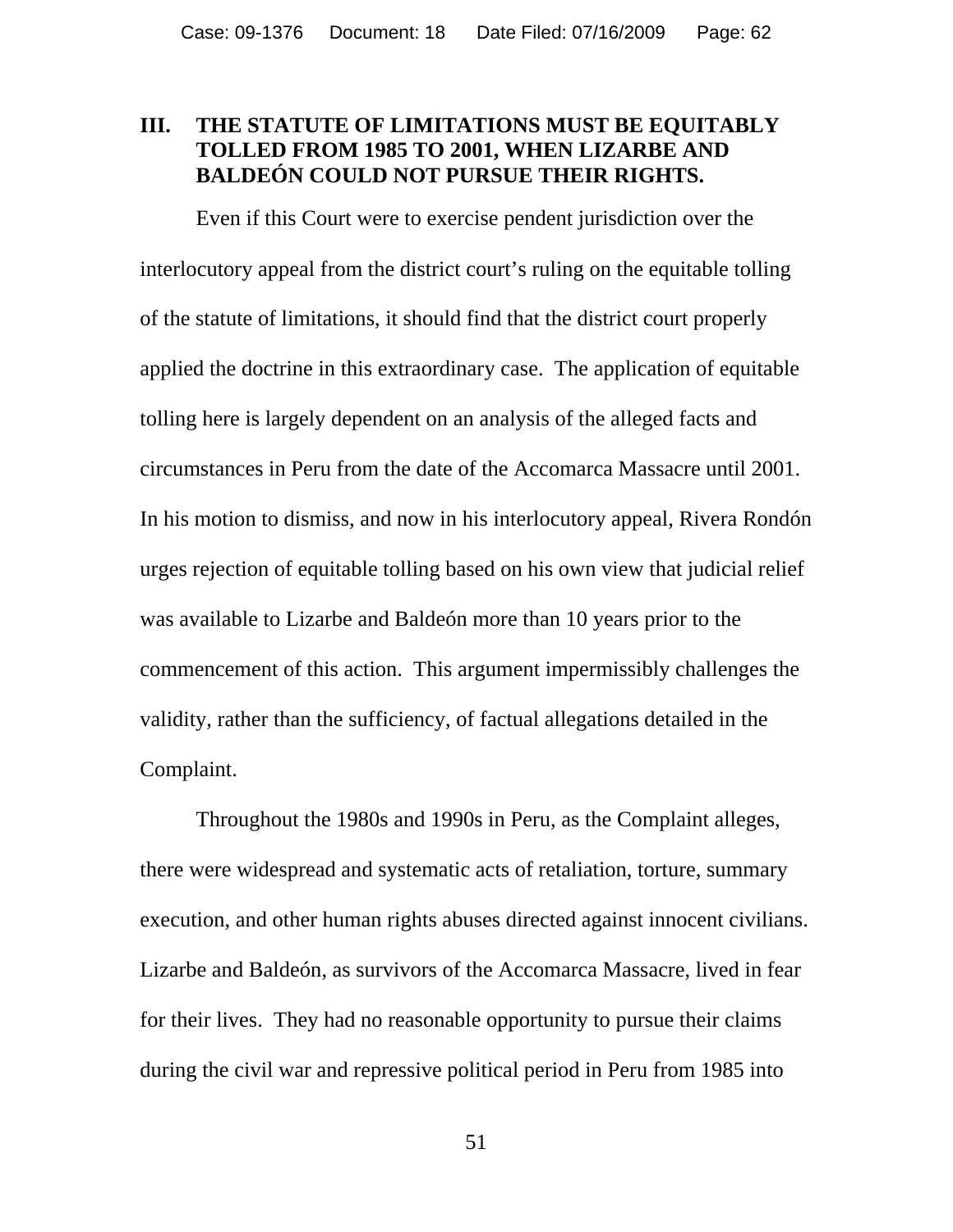2000. Lizarbe and Baldeón could not have safely instituted legal proceedings in the United States against Rivera Rondón or other members of the Peruvian military until the removal of Fujimori as president of Peru in November 2000. Compl. ¶ 81, Apx 26. Prior to that time, Lizarbe and Baldeón feared reprisals against themselves and members of their families residing in Peru. That served as an insurmountable deterrent to legal action and to conducting an investigation in Peru in support of such a case. *Id.* ¶ 89, Apx 28.

The district court, relying on this Court's decision in *Rouse v. Lee*, 339 F.3d 238, 246 (4th Cir. 2003) (*en banc*), followed the admonition to apply equitable tolling sparingly and in rare instances. Mem. Op. at 8-9, Apx 229-30. The district court based its ruling on a factual analysis of Lizarbe and Baldeón's well-pleaded allegations regarding the unremittingly hostile circumstances in Peru that precluded them from filing this lawsuit until the year 2000. Mem. Op. at 12, Apx 233.

Equitable tolling delays the running of the limitations clock in those cases where, as here, "due to circumstances external to the party's own conduct—it would be unconscionable to enforce the limitation period against the party and gross injustice would result." *Rouse,* 339 F.3d at 246; *accord, Young v. United States,* 535 U.S. 43, 49 (2002) ("It is hornbook law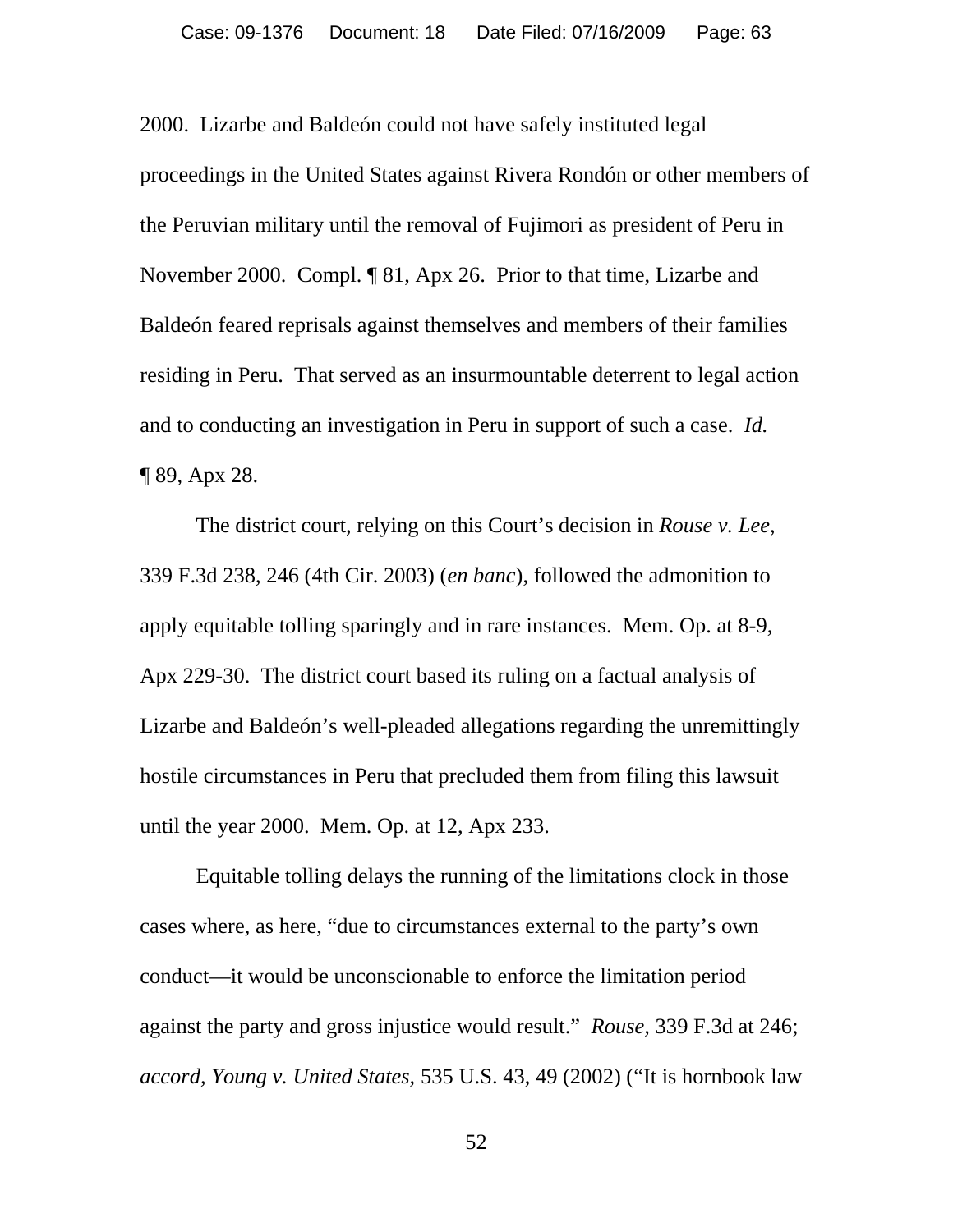that limitations periods are customarily subject to equitable tolling . . . unless tolling would be inconsistent with the text of the relevant statute") (internal quotation marks omitted).

The legislative history leading to the enactment of the TVPA reveals that the Senate and House committees recognized the critical importance of equitable tolling. S. Rep. at  $*10-11$ , Apx 384-85; H.R. Rep. at  $*5$ , Apx 374. Not surprisingly, in the years following passage of the TVPA, courts have routinely invoked equitable tolling in circumstances where victims had no reasonable opportunity to pursue ATS or TVPA claims as a consequence of civil war, violence, imprisonment, repressive and brutal acts against society, and refusal by courts or prosecutors to bring criminals to justice. *See, e.g., Jean,* 431 F.3d at 780 ("We note that every court that has considered the question of whether a civil war and a repressive authoritarian regime constitute 'extraordinary circumstances' which toll the statutes of limitations of [ATS] and TVPA has answered in the affirmative.") (citing cases).

Rivera Rondón asks this Court to reject equitable tolling without bringing to the Court's attention the numerous ATS and TVPA cases that undermine his position. *E.g., Arce,* 434 F.3d at 1263-64 (affirming application of equitable tolling from 1979 to 1992 based on "abductions, torture, and murder by the military . . . [and] a judiciary too meek to stand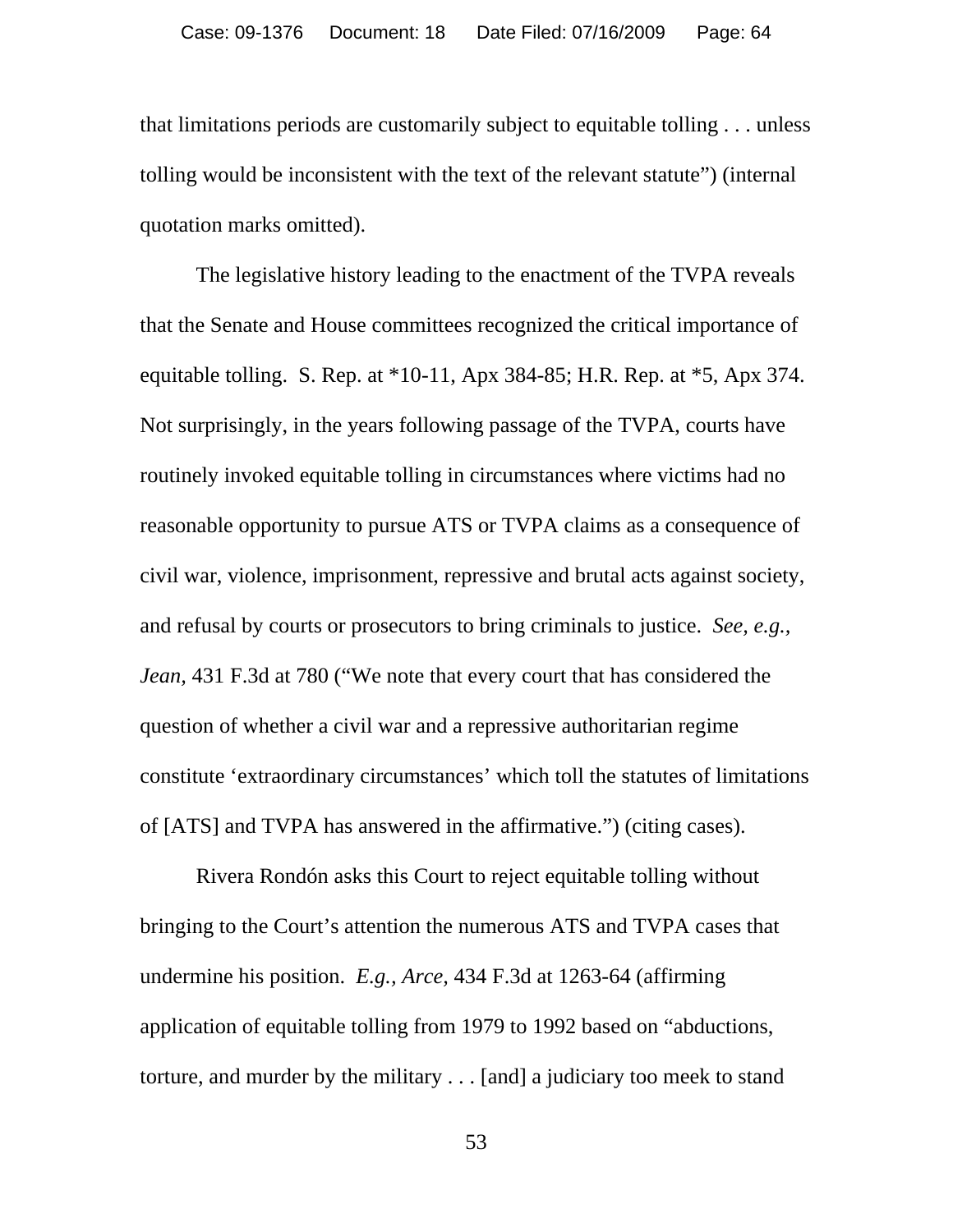against the [Salvadoran] regime"); *Cabello v. Fernández-Larios,* 402 F.3d 1148, 1156 (11th Cir. 2005) (tolling limitations period for 17 years, from 1973 to 1990); *Hilao,* 103 F.3d at 773 ("Any action against Marcos for torture, 'disappearance,' or summary execution was tolled [from 1972 to 1986] during the time Marcos was president."); *Chavez v. Carranza,* 407 F. Supp. 2d 925, 929 (W.D. Tenn. 2004) (tolling from 1979 to 1994 where "[p]laintiffs claim they reasonably feared reprisal against themselves and their family members in El Salvador if they complained about the murder, torture and rape that occurred during this civil war"); *Doe v. Saravia,* 348 F. Supp. 2d 1112, 1147 (E.D. Cal. 2004) (applying equitable tolling from 1980 to 1994 where "any person who leveled allegations against active or former members of the military risked reprisal, including death"). Rivera Rondón has asked this Court to reject equitable tolling without any explanation as to why these cases are not persuasive authority here.

Rivera Rondón relies on a single, inapposite ruling under the ATS, *Van Tu v. Koster,* 364 F.3d 1196 (10th Cir. 2004). In that case, survivors of the My Lai Massacre in Vietnam brought *Bivens* and ATS actions against former U.S. soldiers, including Lt. William Calley. *Id.* at 1197. The plaintiffs urged equitable tolling of the statute of limitations for 32 years based on the Vietnam War (which ended in 1975) and because they could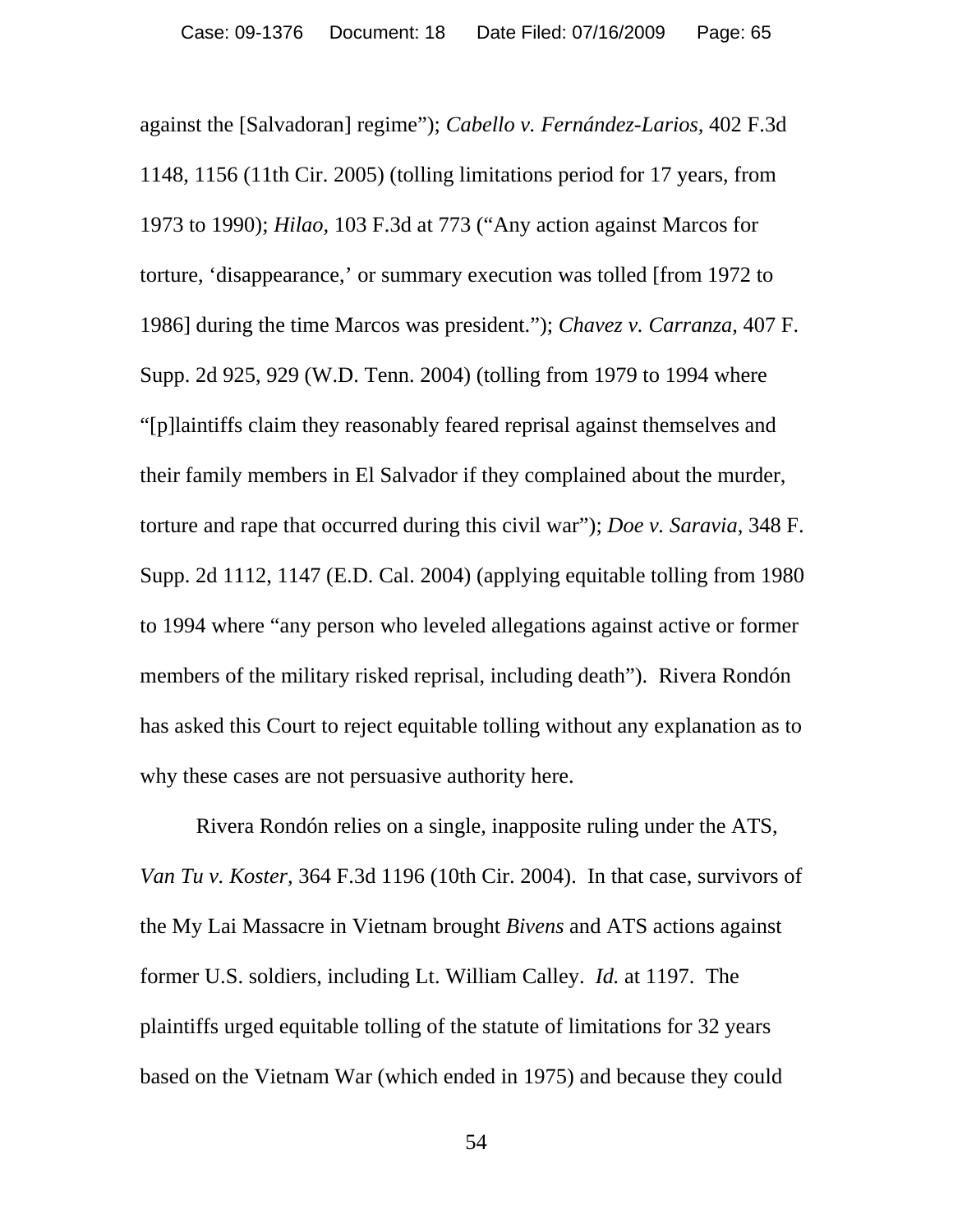neither travel to the United States nor afford the cost of litigation here. *Id.* at 1192-1200. The plaintiffs made *no* allegations of circumstances that placed them in fear for their lives if they pursued their rights, or that otherwise prevented them from commencing litigation decades later. Because the circumstances present here are readily distinguishable, the rejection of equitable tolling in *Van Tu* provides no conceivable basis for this Court to make a similar determination in this case.

#### **A. Lizarbe and Baldeón's Fear of Retribution, Persecution and Death Justifies Equitable Tolling.**

The district court was required to accept the facts pled in the Complaint as true for the purposes of a motion to dismiss. *Erickson v. Pardus*, 127 S. Ct. 2197, 2200 (2007). The allegations of the Complaint provide compelling support for the equitable tolling of plaintiffs' claims from 1985 through November 2000, when the presidency of Fujimori ended.

Immediately after the Accomarca Massacre, survivors who witnessed the actions of the unit led by Rivera Rondón were murdered brutally.

Compl. ¶¶ 68, 70, Apx 23.

Between 1985 and 1990, the Peruvian Army "abducted, tortured and disappeared suspected 'subversives' and murdered civilians in military operations," including abuses throughout the Andean region where Lizarbe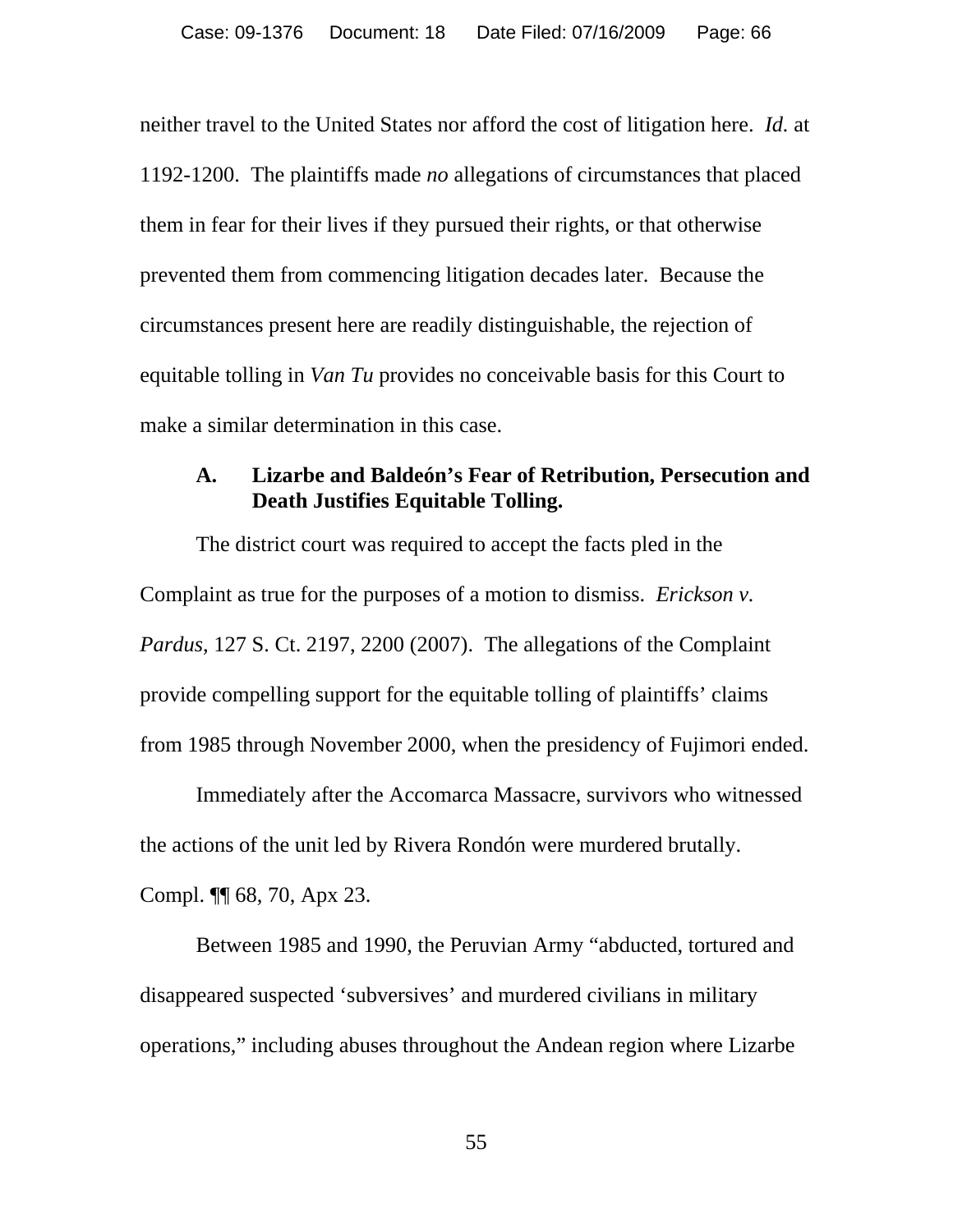and Baldeón resided. Compl. ¶¶ 35, 44-47, 70, 78, 82, Apx 16, 19, 23, 26, 27.

In 1989, after the Accomarca Massacre had become a matter of public knowledge, Rivera Rondón was promoted to Captain in the Peruvian Army. Compl. ¶ 83, Apx 27.

Fujimori assumed office in July 1990, and widespread human rights abuses against Peruvian civilians continued during his presidency. Compl. ¶¶ 84-88, Apx 27-28.

The Peruvian Congress was shut down by Fujimori in 1992, the judiciary was purged, and the constitution suspended. Compl. ¶ 84, Apx 27.

During this time, the government denied virtually all due process protections through "anti-terrorism" laws that placed enormous power in the hands of the military and intelligence services. *Id*.

In 1991 and 1992, "death squads" committed horrific crimes, including atrocities known as the Barrios Altos Massacre and the La Cantuta Massacre. Compl. ¶¶ 85-86, Apx 27-28.

Officials in the Fujimori government, including the head of the National Intelligence Service, ordered the abduction and torture of innocent civilians, causing many to "disappear." Compl. ¶¶ 84-86, 88, Apx 27-28.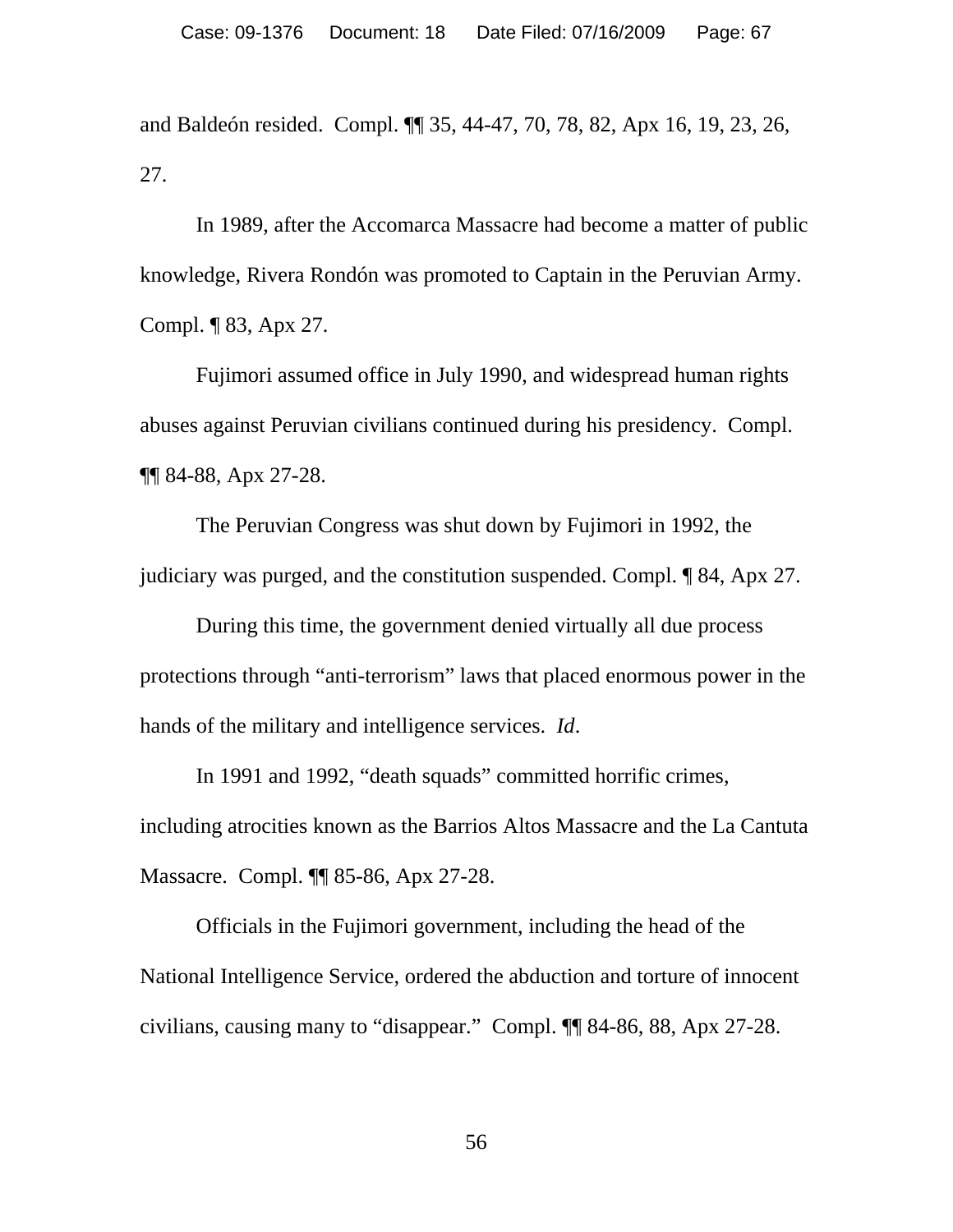In 1995, the Fujimori government granted amnesty to members of the military and police forces who, going back to 1980, had committed atrocities in the name of "fighting terrorism." Compl. ¶ 87, Apx 28. This law subsequently was declared invalid in 2001, when Fujimori's government was no longer in power.<sup>24</sup> *Id*. **[99, Apx 30.**]

During this entire period, Lizarbe and Baldeón reasonably feared for their lives and the lives of their loved ones because of those conditions. Compl. ¶ 81, Apx 26.

As pled in the Complaint, therefore, Lizarbe and Baldeón could not pursue any claim against Rivera Rondón without fear for their own physical safety and that of their families, and for those who might assist in the investigation or prosecution of any such claim. This is precisely the set of circumstances that led the 11th Circuit to hold, in *Jean v. Dorélien,* that

> [l]itigation will often not be possible until there has been a regime change in the plaintiff's country of origin, after which the plaintiff can investigate and compile evidence without fear of reprisals against him, his family and witnesses.

 $\overline{a}$ 

 $\frac{24}{1}$  After years in exile, Fujimori was extradited to Peru to stand trial for these and other atrocities committed by his government, and he was convicted earlier this year. *See* Simon Romero, *Peru's Ex-President Convicted of Rights Abuses*, N.Y. Times, April 7, 2009, *available at* http://www.nytimes.com/2009/04/08/world/americas/08fujimori.html? $r=1$ &scp=2&sq=fujimori&st=cse.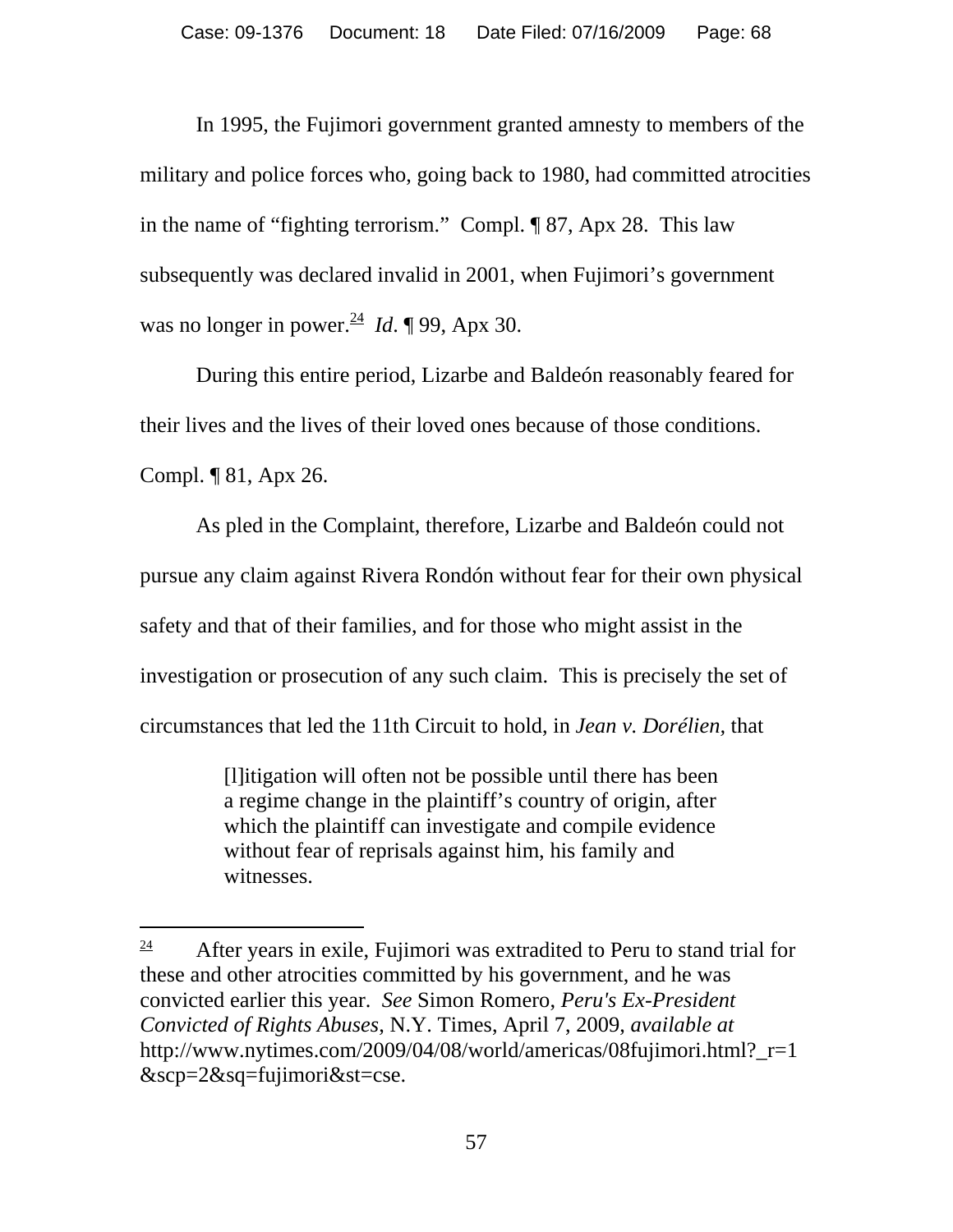431 F.3d at 780. The assassination of witnesses, purging of the judiciary, suspension of the constitution, denial of due process protections, and continuing torture and murder of the civilian population were designed to chill critics and intimidate any Peruvian citizen who would accuse the government or military of war crimes or inhumane treatment. Equitable tolling is plainly warranted under such extraordinary circumstances. *Arce,* 434 F.3d at 1262 (tolling granted for extraordinary circumstances involving witness intimidation, suppression of evidence, commission of additional human rights abuses against those speaking out against regime).

#### **B. Between 1985 and the Early 1990s, Rivera Rondón Was Not Present in the United States and Lizarbe and Baldeón Were Too Young to Assert a Claim.**

The limitations period between 1985 and the early 1990s should be tolled for two additional reasons. First, as alleged in the Complaint, Rivera Rondón did not enter the United States until 1992 or 1993, *Compl.* ¶ 7, Apx 12, and only then were United States courts in a position to exercise jurisdiction in claims brought against him. The statute should thus be tolled during the period prior to his arrival in the United States, as Congress intended when it enacted the TVPA. *See Arce,* 434 F.3d at 1262 ("Congress clearly intends that courts toll the statute of limitations so long as the defendants remain outside the reach of the United States courts") (citing S.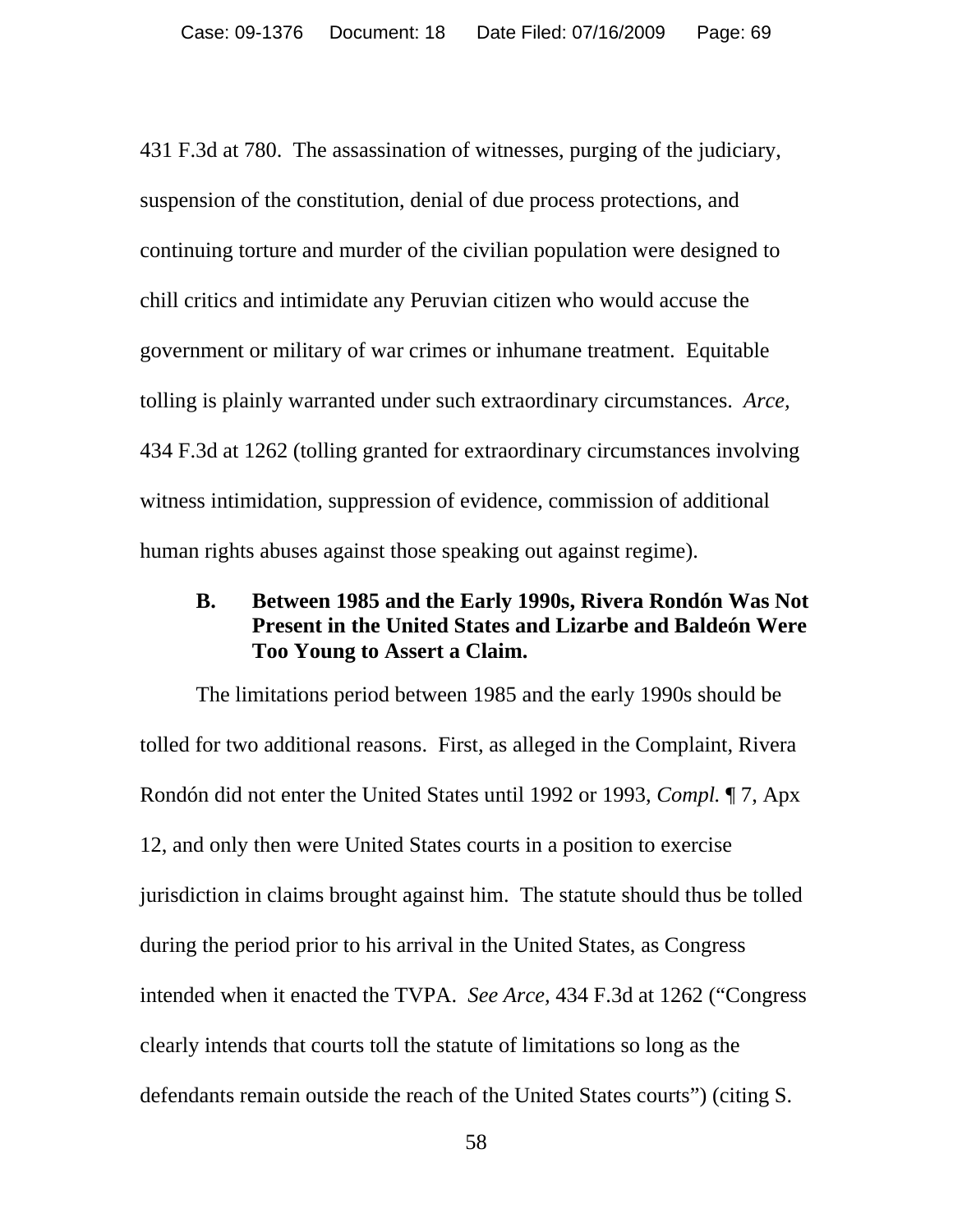Rep. No. at \*10-11, Apx 384-85, stating that the "statute of limitations should be tolled during the time the defendant was absent from the United States").

Second, Lizarbe and Baldeón were 12 years old at the time of the Accomarca Massacre, Compl. ¶¶ 8, 10, Apx 12-13, and remained minor children until 1991. It would be grossly unfair, and contrary to the intent of Congress under the TVPA, for the statute of limitations to start before they attained the age of majority. *See* S. Rep. at \*11 n.28, Apx 385 (listing "infancy" of the plaintiff among factors to be considered for purposes of equitable tolling).

# **C. Rivera Rondón's Additional Arguments Impermissibly Rely on Facts He Alleges That Are Contradicted By the Complaint.**

Rivera Rondón cites to unpersuasive authority and seizes upon various allegations in the Complaint—irrelevant to the tolling allegations to argue that Lizarbe and Baldeón should have been able to pursue claims much earlier because certain parts of the Peruvian government attempted a basic investigation of the Accomarca Massacre in 1985 and because Lizarbe and Baldeón knew the identity of Rivera Rondón. Appellant Br. at 52-54.

Rivera Rondón improperly relies on published news accounts to argue that there was no bar to investigating or filing the present claim. *Id*. at 53,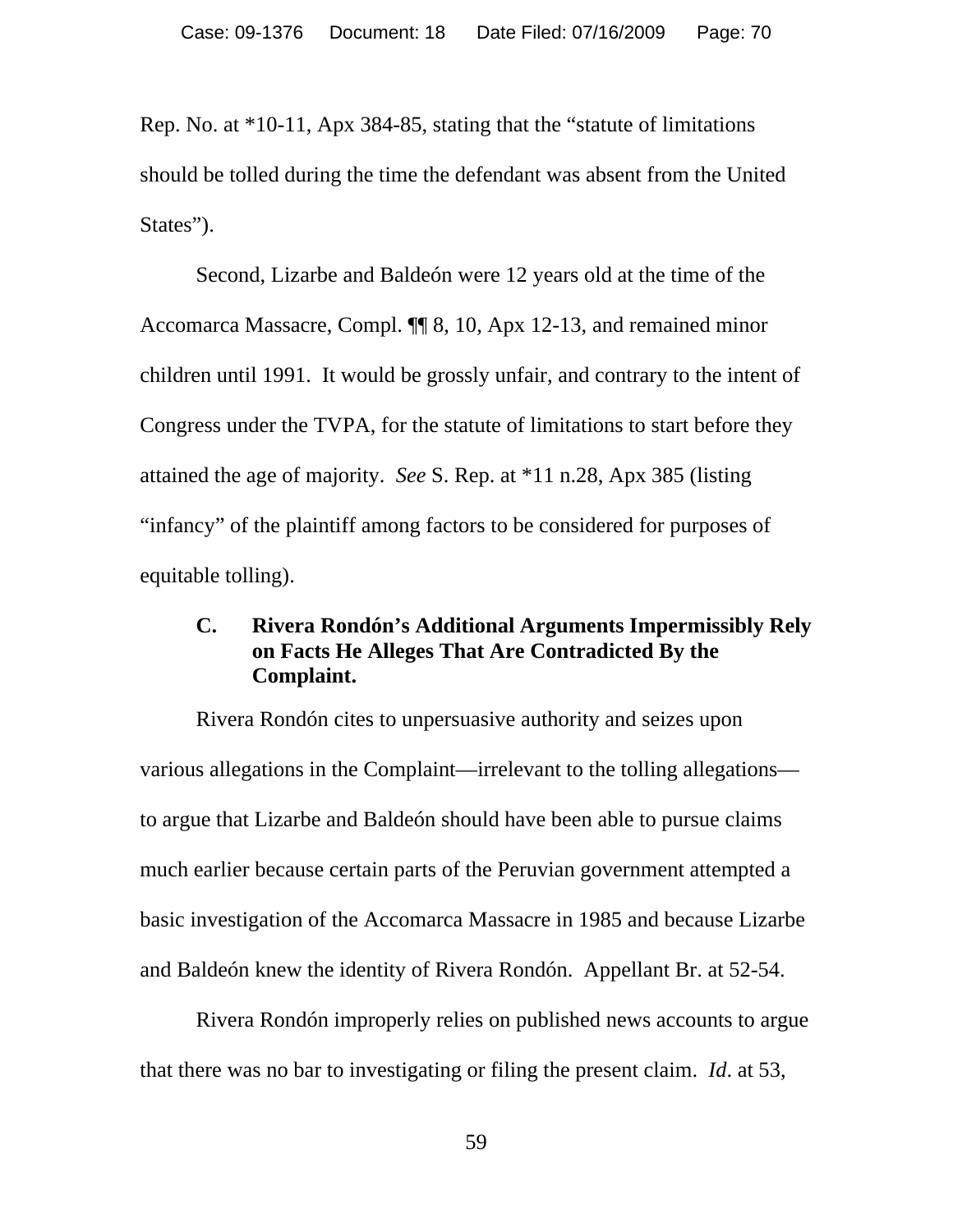n.5. The gist of this argument is that investigative efforts were made by certain organs of government in 1985 and 1986, thus casting doubt on the validity of Lizarbe and Baldeón's allegations that they had no reasonable means of seeking redress. As a matter of logic, it simply does not follow that Lizarbe and Baldeón were free to protect their interests without fear of retribution merely because certain official bodies in Peru began making inquiries. The opportunities open to Peruvian citizens with well-founded fear of acts of extreme violence and intimidation, in a region the military targeted for such abuses,  $\frac{25}{2}$  cannot be equated to those available to government officials initiating inquiries in Lima. Moreover, Lizarbe and Baldeón were minor children during the time when the Peruvian Senate commenced its investigation of the Accomarca Massacre. Further, the events after the preliminary Senate investigation demonstrate the futility of even that effort. As the Complaint alleges in detail, grave human rights abuses continued, and additional constitutional protections were dissolved.

Rivera Rondón mistakenly dates the Fujimori presidency in Peru, which Lizarbe and Baldeón did *not* place in the mid-to-late 1980's. Appellant Br. at 52. He also makes the ludicrous and unfounded assertion that "[t]here was no bar to investigating or filing the present claim [from the

 $\overline{a}$ 

<sup>25</sup> *See, e.g.,* Compl. ¶¶ 8, 10, 35, 37-38, 82, Apx 12, 13, 16, 17, 27.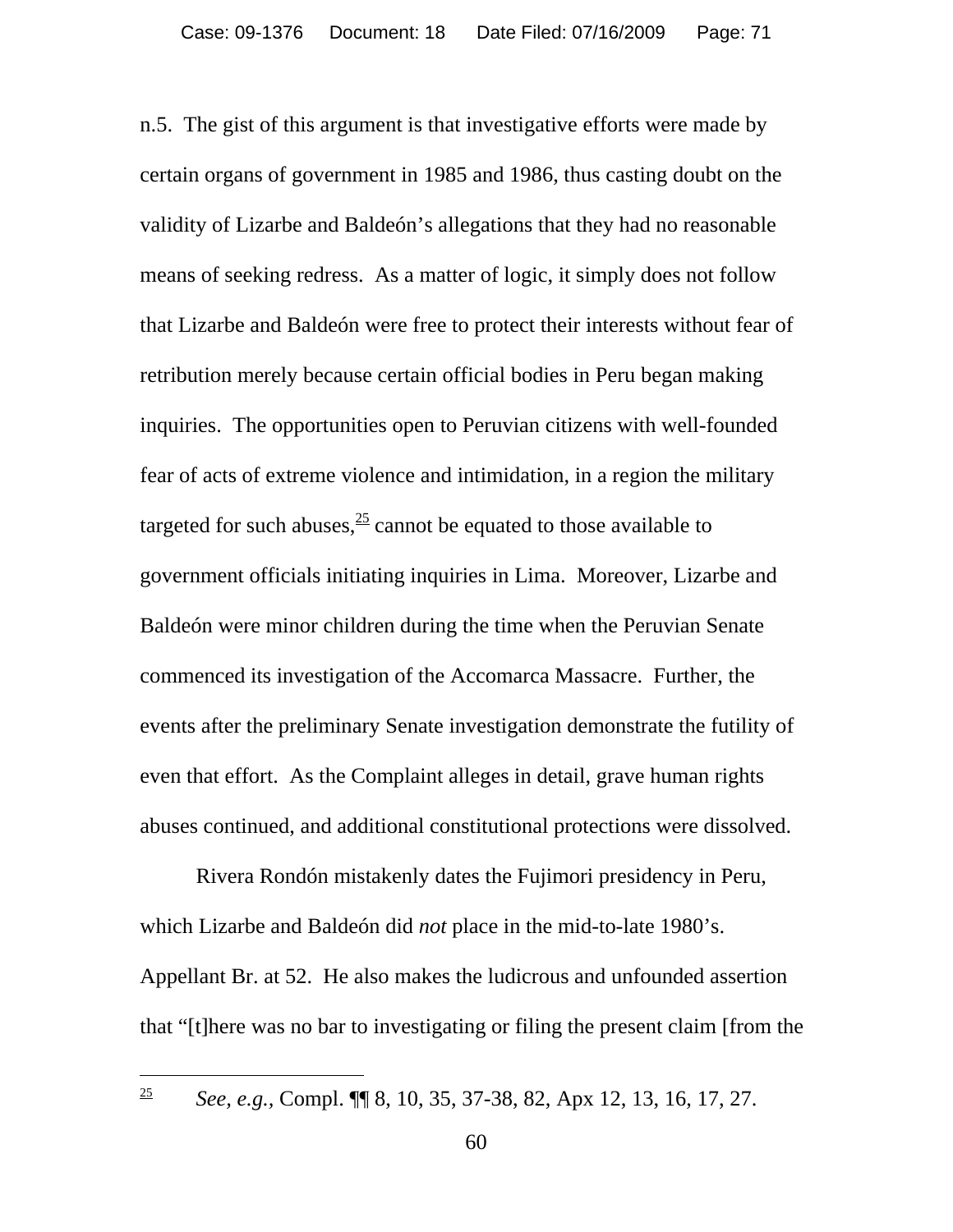mid-1980's]." *Id*. Rivera Rondón's argument is that this Court should conclude solely on the basis of his counsel's contentions that Lizarbe and Baldeón, who were *12 years old* at the time of the Accomarca Massacre, could have determined who killed their mothers and siblings while they were hiding nearby. Even assuming that Lizarbe and Baldeón knew exactly who Rivera Rondón was, the allegations of the Complaint establish that they could have done nothing with this information until November 2000 without putting themselves and their remaining family members in grave danger. And until Peru repealed its amnesty law, there was no recourse under Peruvian law.

In sum, Rivera Rondón's equitable tolling argument conspicuously avoids dealing with the relevant ATS/TVPA case law and disregards facts which must be accepted as true at this stage of the proceedings. Accordingly, the district court's denial of the motion to dismiss on statute of limitations grounds should not be disturbed.

# **IV. RIVERA RONDÓN'S EXHAUSTION OF LOCAL REMEDIES ARGUMENT IS NOT RIPE FOR REVIEW.**

Even if this Court exercises pendent jurisdiction over the interlocutory appeal of the issue of exhaustion of remedies under the TVPA, this Court should find that the district court did not err in finding that Lizarbe and Baldeón had exhausted available and adequate remedies as required by the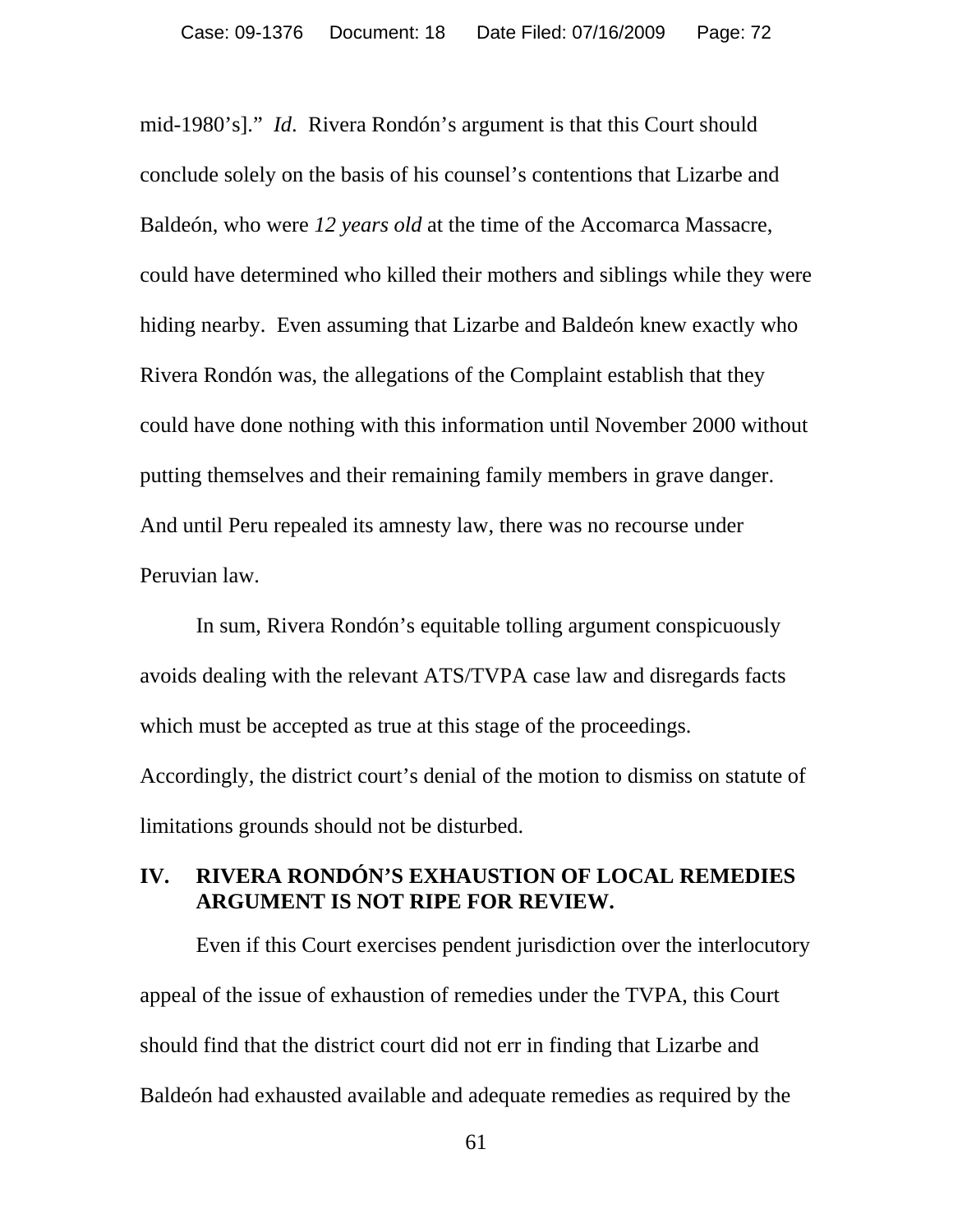TVPA. The TVPA only requires plaintiffs to exhaust remedies in the

country where the abuses occurred if those remedies are proven to be

"adequate and available." 28 U.S.C. § 1350 note. The exhaustion

requirement under the TVPA "was not intended to create a prohibitively

stringent condition precedent to recovery under the statute." *Xuncax*, 886 F.

Supp. at 178. Congressional intent regarding the exhaustion requirement is

set forth in the TVPA's legislative history:

[T]orture victims bring suits in the United States against their alleged torturers only as a last resort. . . . Therefore, as a general matter, the committee recognizes that in most instances the initiation of litigation under this legislation will be virtually prima facie evidence that the claimant has exhausted his or her remedies in the jurisdiction in which the torture occurred. The committee believes that courts should approach cases brought under the proposed legislation with this assumption.

S. Rep. at \*9-10, Apx 384.

Furthermore, exhaustion of remedies in a foreign forum is not

required "when foreign remedies are unobtainable, ineffective, inadequate,

or obviously futile." *Xuncax*, 886 F. Supp. at 178 (citing S. Rep).

# **A. On the Partially Developed Record Below, Rivera Rondón Has Not Met His Burden to Show That Adequate Remedies Are Available in Peru.**

Because Rivera Rondón has failed to establish that adequate remedies have been available to Lizarbe and Baldeón, the district court correctly concluded that plaintiffs have met the pleading requirements under the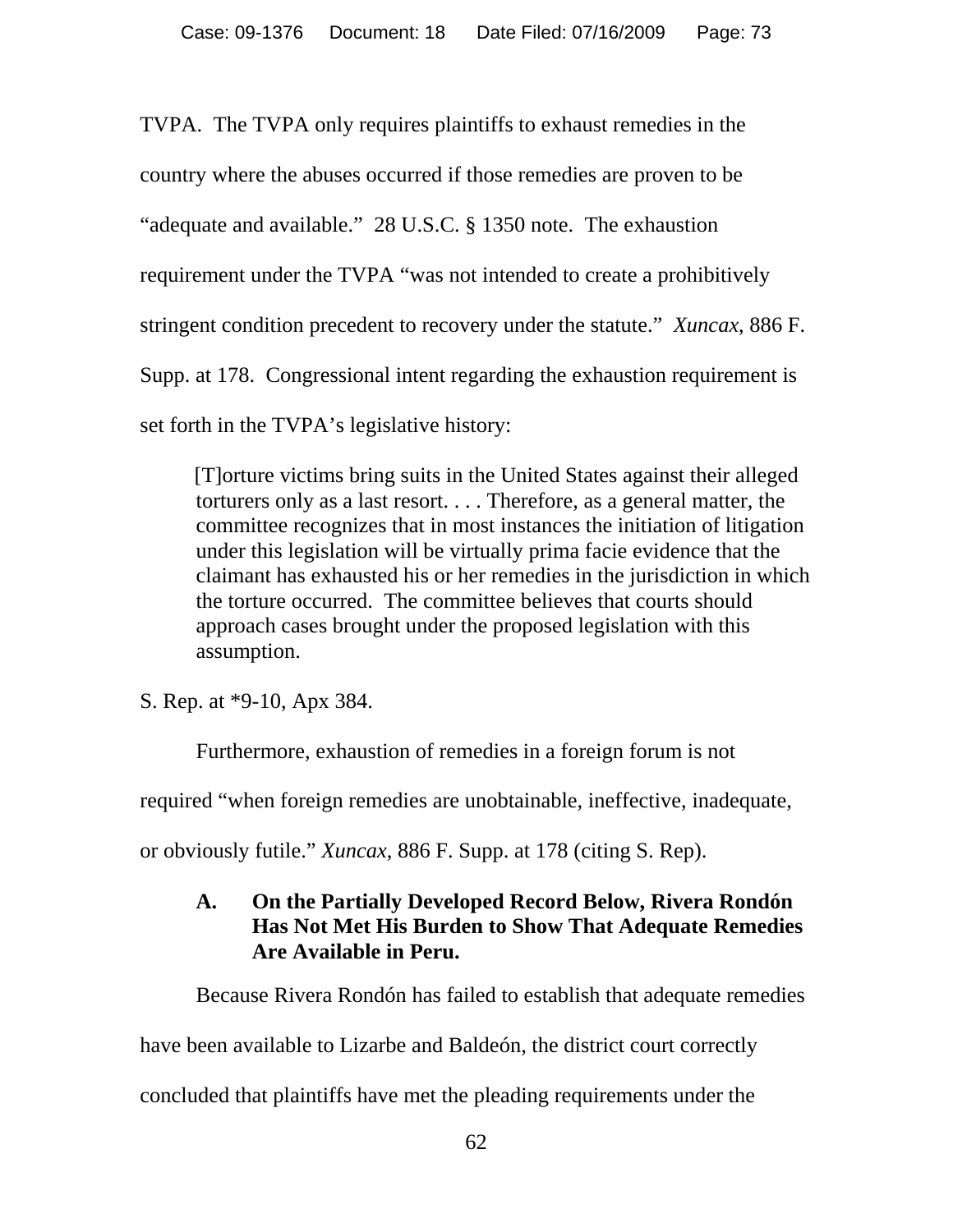TVPA. The district court correctly recognized that Rivera Rondón bears the burden of proof to show that available and adequate remedies exist in Peru. Mem. Op. at 17, Apx 238 (citing *Jean,* 431 F.3d at 781; *Hilao v. Estate of Marcos*, 103 F.3d 767, 778 n.5 (9th Cir. 1996)).

Rivera Rondón argues that the district court improperly weighed the lack of evidence regarding available and adequate remedies against him and that such evidence should have been weighed against the plaintiffs. Appellant Br. at 47-48. Rivera Rondón's attempt to shift the burden to Lizarbe and Baldeón is unsound and inconsistent with Congressional intent. The legislative history of the TVPA indicates that the "respondent has the burden of raising the nonexhaustion of remedies as an affirmative defense." S. Rep. at \*10, Apx 384; *see also Sinaltrainal v. Coca-Cola Co.,* 256 F. Supp. 2d 1345, 1357 (S.D. Fla. 2003) (finding that the plaintiffs "are entitled to a presumption that local remedies have been exhausted"). To meet this burden, as recognized by the district court, Rivera Rondón must show that the remedies in Peru are "effective, obtainable, not unduly prolonged, adequate and not otherwise futile." Mem. Op. at 17, Apx 238. Only then does the burden shift to the plaintiffs. Further, in quoting the Senate Report to the TVPA relied on by the district court, Rivera Rondón omits the crucial final sentence: "The ultimate burden of proof and persuasion on the issue of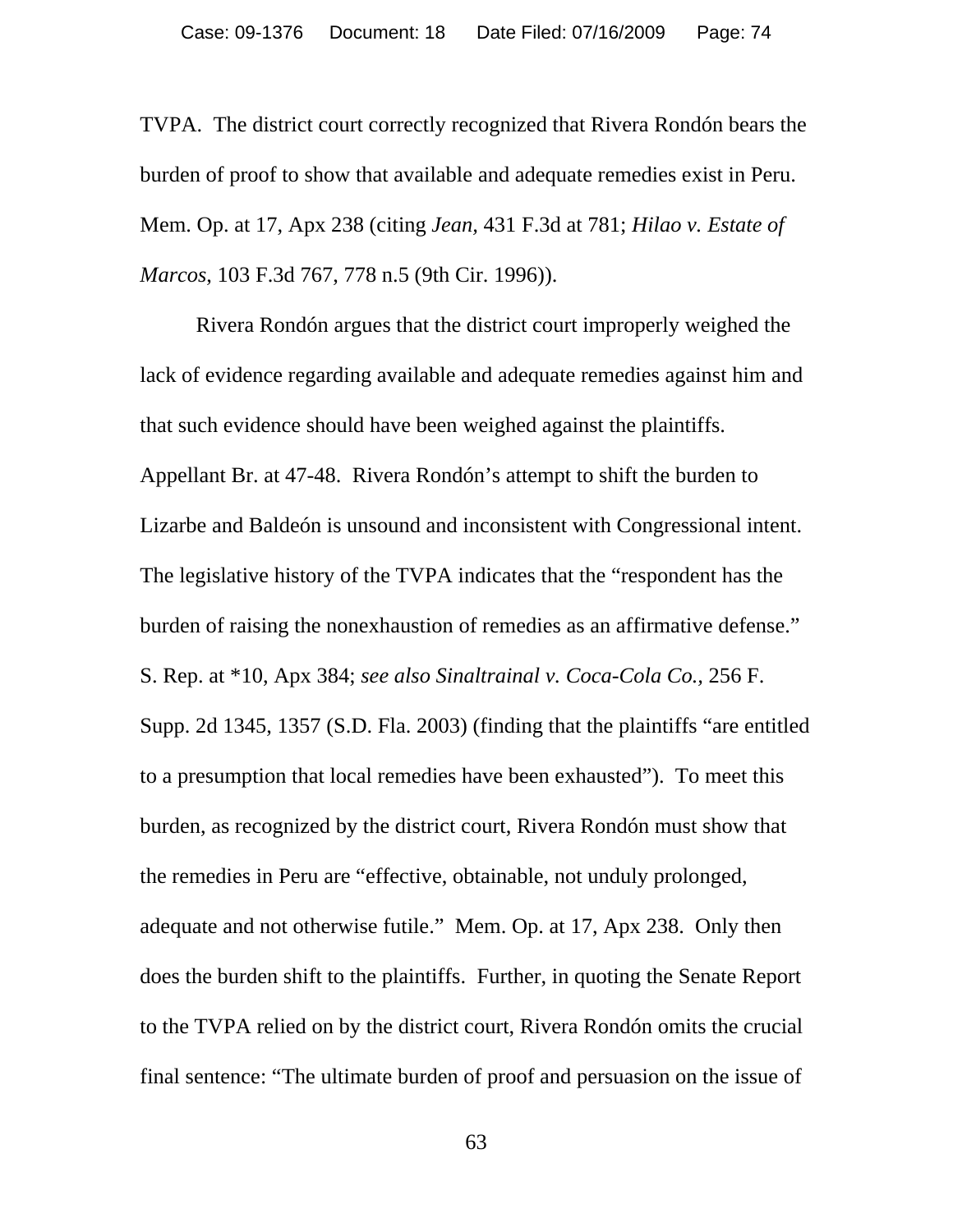exhaustion of remedies, however, lies with the defendant." S. Rep. at \*10, Apx 384.

Rivera Rondón has not met his burden. The district court pointed out that "the record is barren of any evidence" from Rivera Rondón that there is a foreseeable date for conclusion of the criminal case. Mem. Op. at 18, Apx 239. On appeal, Rivera Rondón offers no evidence that his criminal case in Peru is moving forward or that Lizarbe or Baldeón will ever be able to seek compensation in Peru for the crimes he committed during the Accomarca Massacre. Rather, Rivera Rondón argues, implicitly, that now that he has been deported to Peru and a criminal case is pending against him there, Lizarbe and Baldeón have not exhausted available and adequate local remedies. Appellant Br. at 46-47. Rivera Rondón does not satisfy his burden "simply by pointing to Lizarbe's and Baldeón's complaint papers." *See Collett v. Socialist Peoples' Libyan Arab Jamahiriya*, 362 F. Supp. 2d 230, 243 (D.D.C. 2005) ("The defendants allude to the possibility of remedies in Lebanon but provide the court with no details or analysis concerning what those remedies would be.").

### **B. Lizarbe and Baldeón Have Pursued Remedies in Peru, But The Remedies Proved to Be Inadequate.**

Even if this Court finds that Rivera Rondón satisfied his initial burden of raising exhaustion of remedies as an affirmative defense, Lizarbe and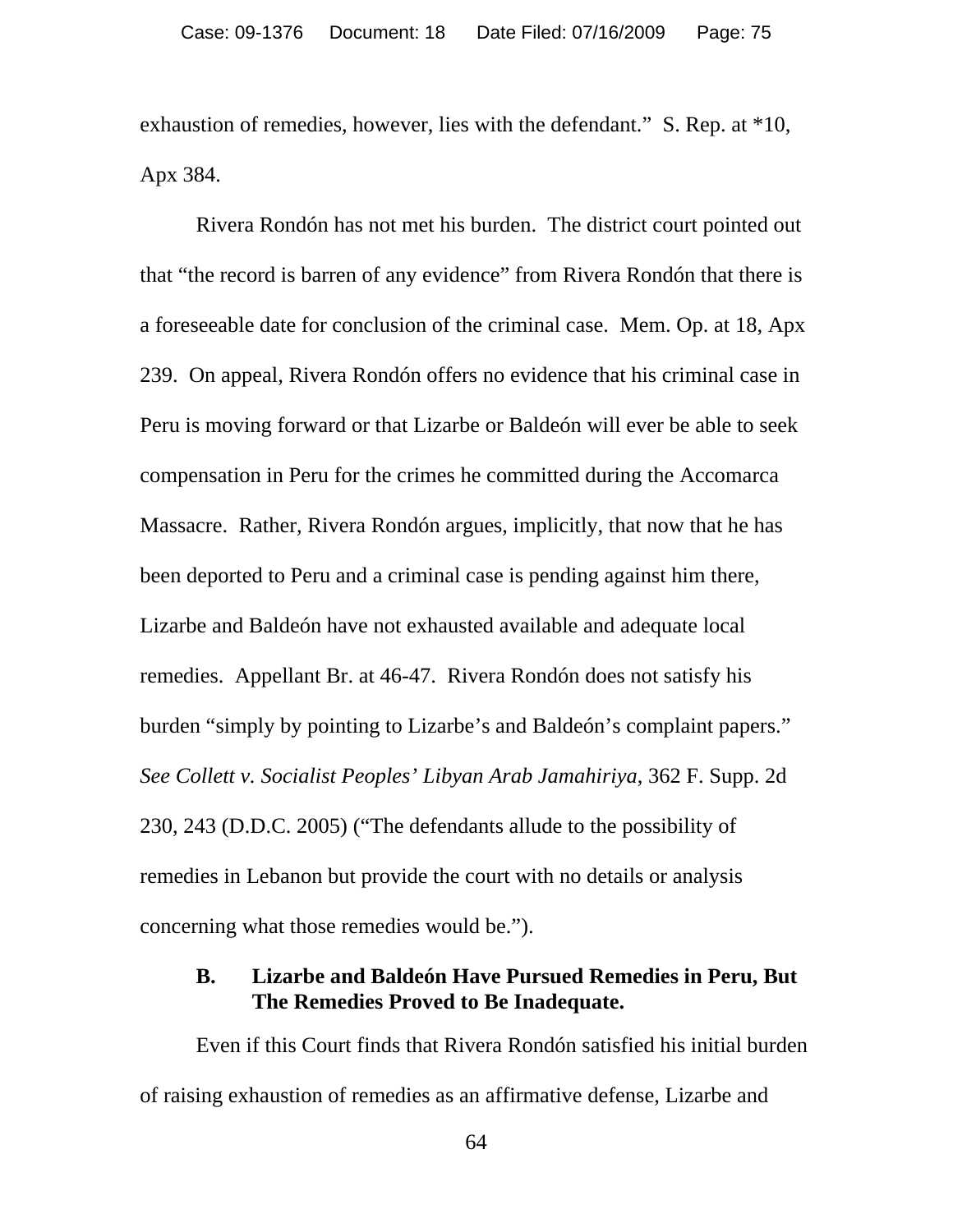Baldeón have shown that the remedies they have pursued in Peru are "ineffective, unobtainable, unduly prolonged, inadequate, or obviously futile," thereby shifting the burden of persuasion back to Rivera Rondón. *See* S. Rep. at \*10, Apx 384.

*Ruiz v. Martinez*, No. EP-07-CV-078-PRM, 2007 WL 1857185, at \*6 (W.D. Tex. May 17, 2007), on which Rivera Rondón relies, Appellant Br. at 47, n.3, is distinguishable. In *Ruiz,* the district court held that TVPA plaintiffs are required to *attempt* to seek compensation in the place in which the events occurred prior to suing in the United States. *Ruiz*, 2007 WL 1857185 at \*6. Lizarbe and Baldeón have satisfied this requirement. Lizarbe and Baldeón each exercised their right to become a *parte civil*, the only action available to them at the time. Ninaquispe Decl. ¶¶ 14-19, Apx 263-64; Compl. ¶¶ 100-105, Apx 30-31. By doing so, they have done the equivalent of "suing" under Peruvian law. However, their right to civil compensation, if any, depends on the completion of the criminal case and the assessment of criminal liability on Rondón. Ninaquispe Decl. ¶ 18, Apx 263-64. Rivera Rondón has not given this Court any indication that he has pled guilty or that a judicial determination in his criminal case is forthcoming.

65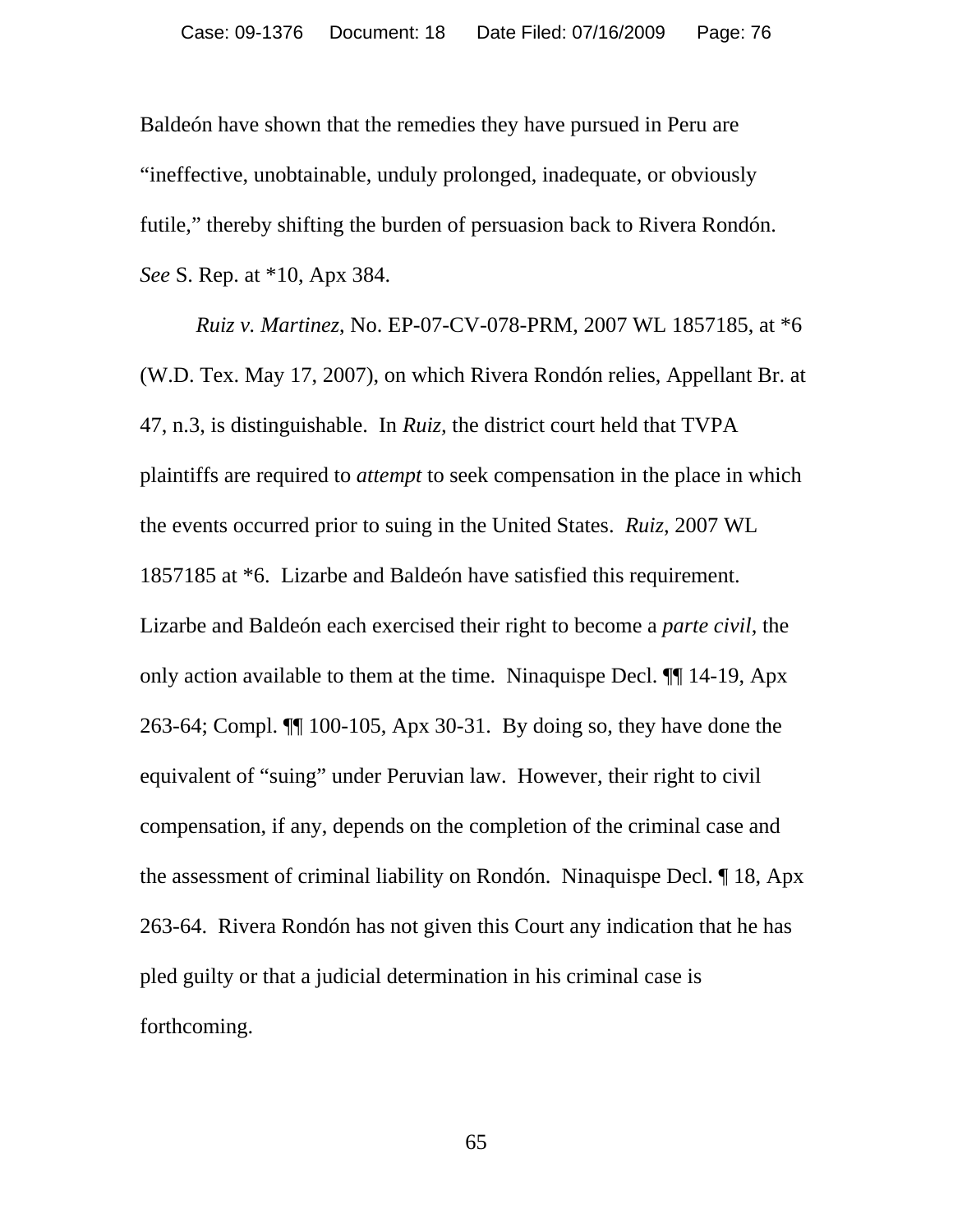Rivera Rondón attempts to minimize the issue by using "process" and "remedy" synonymously, confusing the legislative intent behind the TVPA. An adequate remedy is granted by a process that presumably begins and ends according to the law. If the criminal court process in Peru has not concluded, and there is nothing in the record to suggest that a conclusion is imminent, there currently is no available remedy. Mem Op. at 16-19, Apx 237-40. Over four years have passed since criminal charges were filed against Rivera Rondón, and almost one year has passed since the proceedings could proceed following his deportation to Peru. Yet, there has still not been any resolution of the criminal matter, and Rivera Rondón has not shown that a resolution is expected in the near future. Lizarbe and Baldeón have exhausted their remedies by exercising the only avenue available to them under Peruvian law, which cannot provide a remedy until Rivera Rondón is convicted. *See Xuncax*, 886 F. Supp. at 178 (finding that plaintiff had exhausted remedies available to her because the "criminal case [against defendant] had made no progress for several years; and, under Guatemalan law, a civil action cannot be brought until final judgment has been rendered in the criminal proceedings"). The district court, taking notice of the applicable rules governing the Peruvian courts, agreed. Mem. Op. at 18-19, Apx 239-40.

66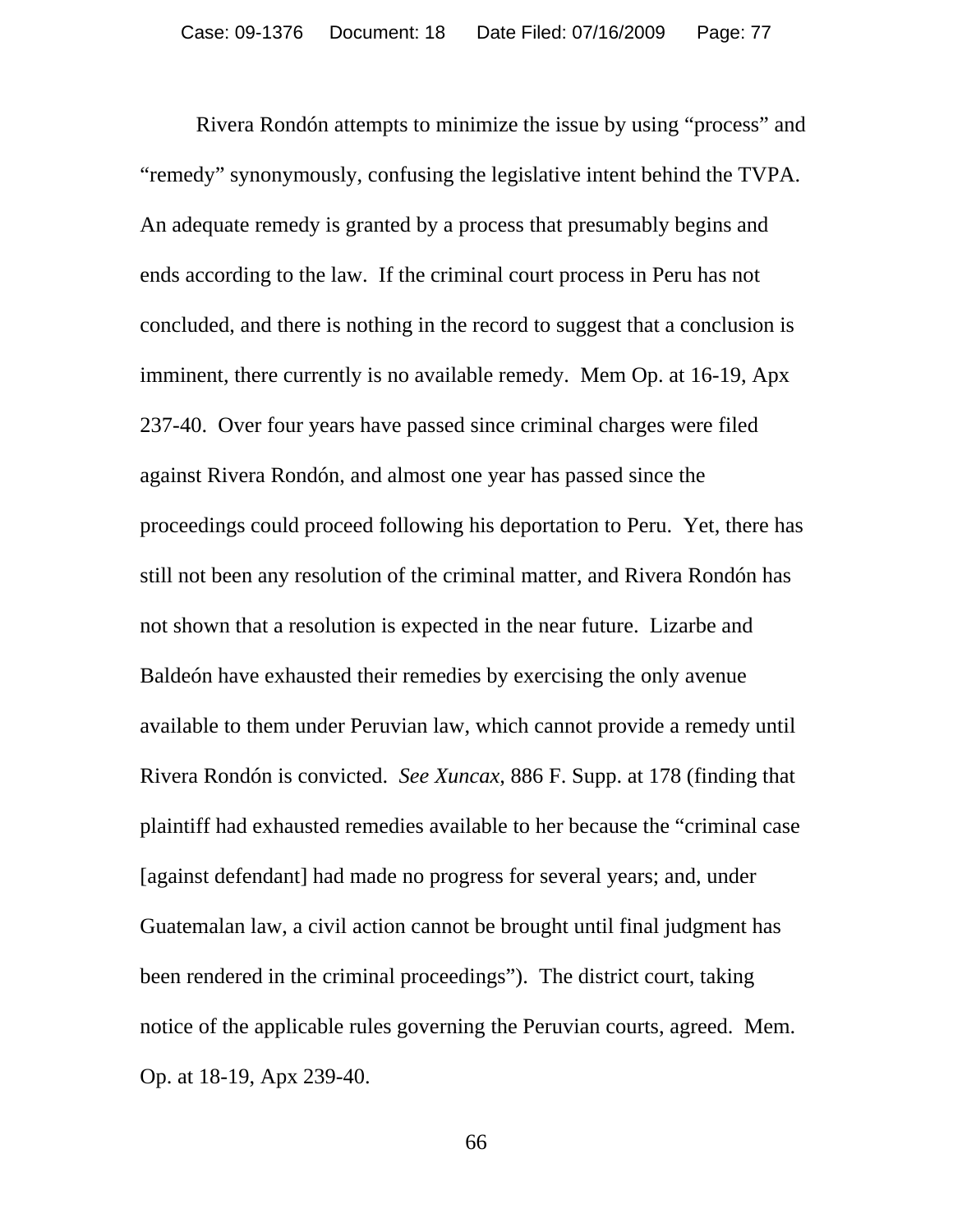## **C. Exhaustion of Local Remedies is Not Required Under the Alien Tort Statute.**

Rivera Rondón is incorrect in suggesting in his quote from *Ruiz* that the ATS requires exhaustion of available remedies. It does not. As the district court held, the ATS contains no exhaustion requirement and no cases to date have found one. Mem. Op. at 17, Apx 238 (citing *Sarei v. Rio Tinto PLC*, 2007 WL 1079901, at \*14-16 (9th Cir. April 12, 2007), *remanded for further consideration*, 550 F.3d 822 (2008); *Jean*, 431 F.3d at 781.

Even if this Court were to reverse the district court's findings on exhaustion of remedies under the TVPA, Lizarbe and Baldeón would be free to continue to press all of their ATS claims against Rivera Rondón in the district court. This further demonstrates why pendent appellate jurisdiction should not be exercised by this Court.

#### **CONCLUSION**

For the foregoing reasons, Appellees Teofila Ochoa Lizarbe and Cirila Pulido Baldeón respectfully request that the Court affirm the district court's denial of Appellant Rivera Rondón's motion to dismiss, and remand this case to the district court for further proceedings.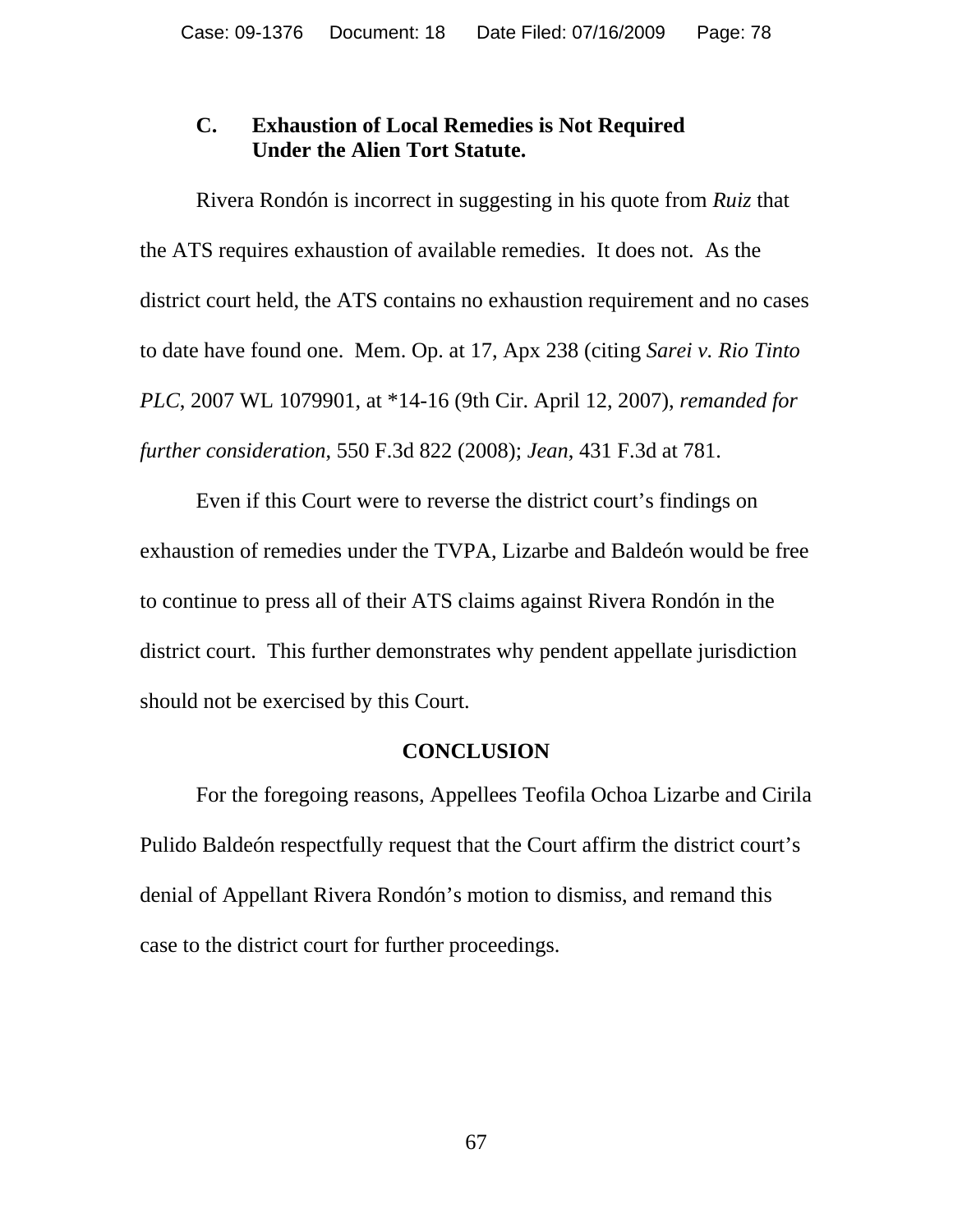Respectfully submitted,

 $\frac{1}{\sqrt{S}}$ 

July 16, 2009 Wade B. Wilson Mark N. Bravin Morgan, Lewis & Bockius, LLP 1111 Pennsylvania Avenue, N.W. Washington, D.C. 20004 202.739.3000 202.739.3001 Facsimile wwilson@morganlewis.com mbravin@morganlewis.com

> OF COUNSEL Natasha Fain Center For Justice & Accountability 870 Market Street, Suite 688 San Francisco, CA 94102 415.544.0444 415.544.0456 Facsimile nfain@cja.org

Counsel for Appellees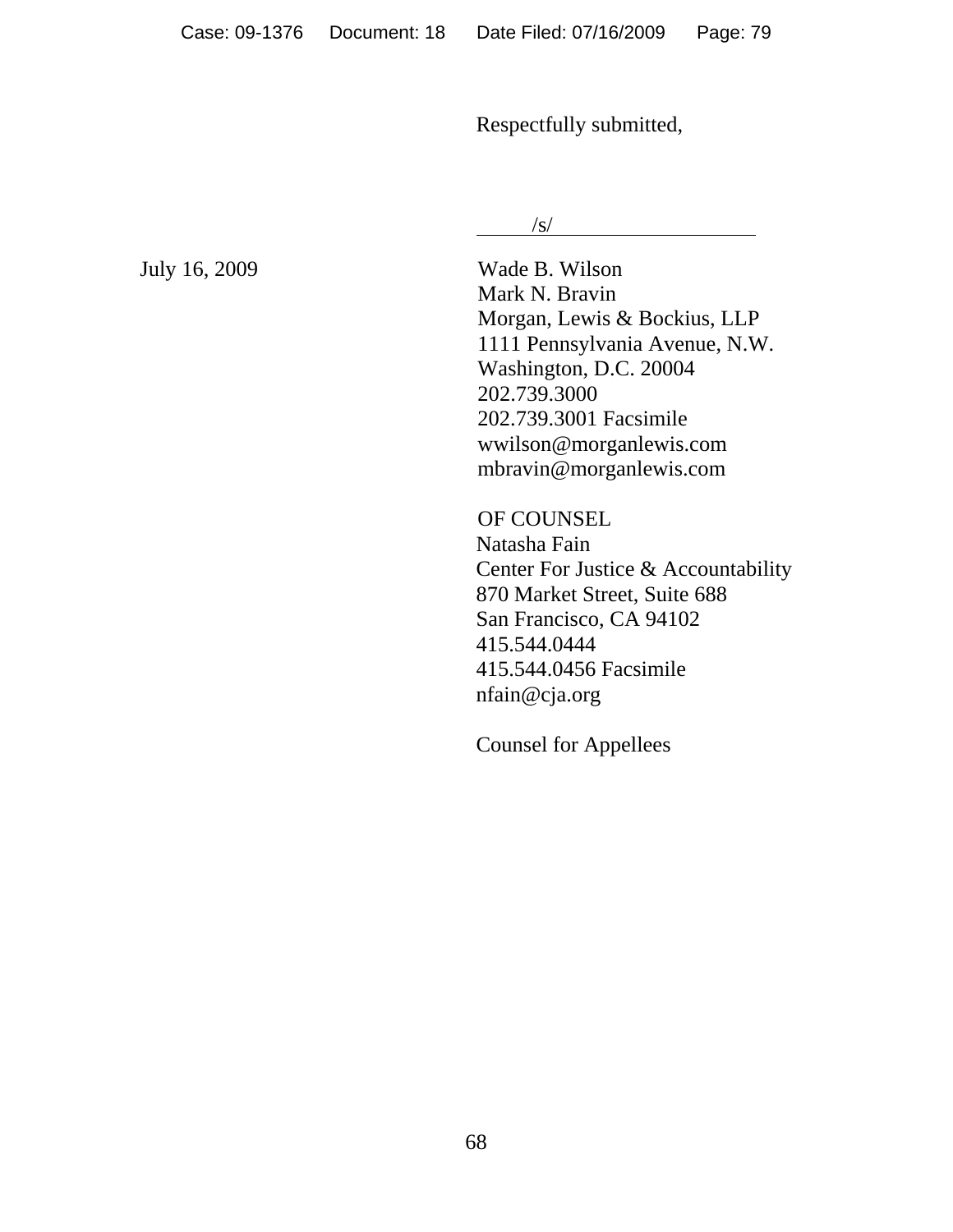## **CERTIFICATE OF COMPLIANCE**

This brief complies with the type-volume limitations of Fed. R. App. P. 32(a)(7)(B) because it contains 15,275 words, excluding the parts of the brief exempted by Fed. R. App. P.  $32(a)(7)(B)(iii)$ .

This brief complies with the typeface requirements of Fed. R. App. P.  $32(a)(5)$  and the type style requirements of Fed. R. App. P.  $32(a)(6)$  because it has been prepared in proportionally-spaced typeface using Microsoft Word in 14 point Times New Roman font.

As permitted by Fed. R. App. P.  $32(a)(7)(C)$ , the undersigned relied upon the word count of this word-processing system in preparing this certificate.

I understand that a material misrepresentation can result in the Court's striking the brief and imposing sanctions.

> $/$ s/ Wade B. Wilson